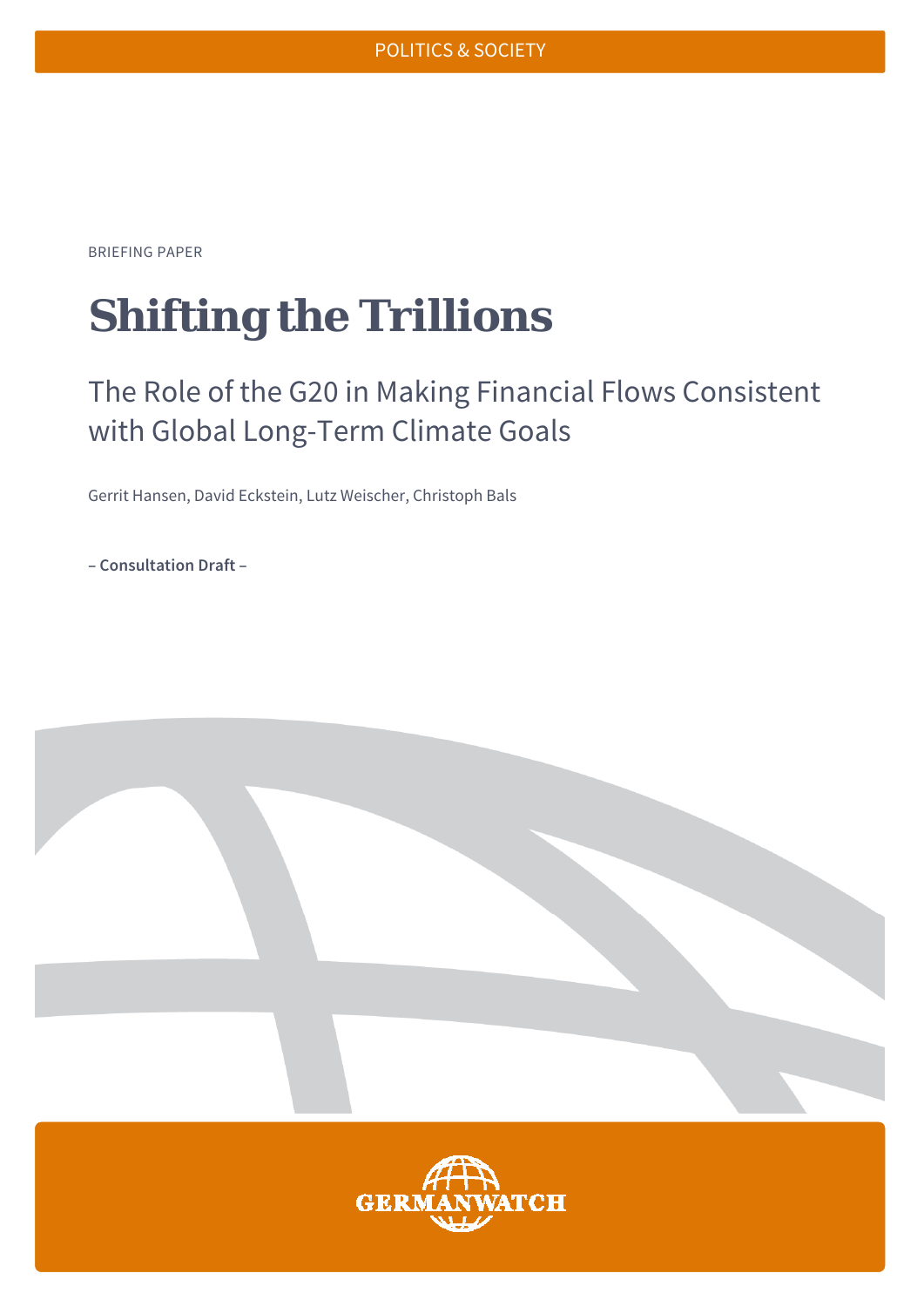#### **Brief Summary**

The landmark Paris Agreement and the Agenda 2030 provide a new framework for global decarbonization and sustainable, climate-resilient development. Multilateral bodies like the G20 provide a natural focus point for governments of the leading industrial nations and emerging economies to take common action towards the achievement of these global goals. The mobilization of finance for sustainable investment, in particular the transition to a renewable energy system, is one of the most urgent but also promising tasks ahead.

This briefing paper outlines the potential of the G20 as a platform for action to shift international financial flows to low-carbon and climate-resilient development. It introduces the relevant longterm climate and Sustainable Development Goals, and outlines the current energy-, climate- and infrastructure-related work streams within the G20. It addresses the need to provide a reliable political framework for ambitious action and the important role of "long-term low greenhouse gas emission development strategies". It then explores a broad range of issues related to the mobilization and characteristics of transition finance, such as disclosure of climate-related risks in the financial markets, stress testing and decarbonization strategies for businesses, the phase out of fossil fuels and policy instruments to correct the current market distortion and set energy prices right by pricing carbon dioxide emissions, and "Paris-compatible" investment criteria for public and private finance. Directed at decision makers and policy experts, it also highlights action items and options for intervention during the incoming German G20 presidency.

#### **Imprint**

#### **Authors:**

Gerrit Hansen, David Eckstein, Lutz Weischer, Christoph Bals; with contributions by Adelaida von Chamier-Glisczinski, Julia Grimm, Jaromir Simon

**Layout:** Daniela Baum

#### **Publisher:**

Germanwatch e.V. Office Bonn: Kaiserstr. 201, D-53113 Bonn, Phone +49 (0)228 / 60 492-0, Fax -19 Office Berlin: Stresemannstr. 72, D-10963 Berlin, Phone +49 (0)30 / 28 88 356-0, Fax -1

Internet: www.germanwatch.org | E-mail: info@germanwatch.org

August 2016 | Purchase order number: 16-2-10e

This publication can be downloaded at: **www.germanwatch.org/en/12680**

This briefing paper is published as a consultation draft before the Hangzhou summit. We explicitly invite feedback, comments and input. We will publish an updated version, incorporating reviews received and the outcomes of the 2016 G20 summit, in time for the beginning of the German G20 presidency in December 2016.

Please send your comments to hansen@germanwatch.org no later than October 31<sup>st</sup> 2016.

Financially supported by the Federal Ministry for Economic Cooperation and Development (BMZ) and Stiftung Mercator. Responsibility for the contents rests with Germanwatch.

BMZ

**Federal Ministry** for Economic Cooperation and Development

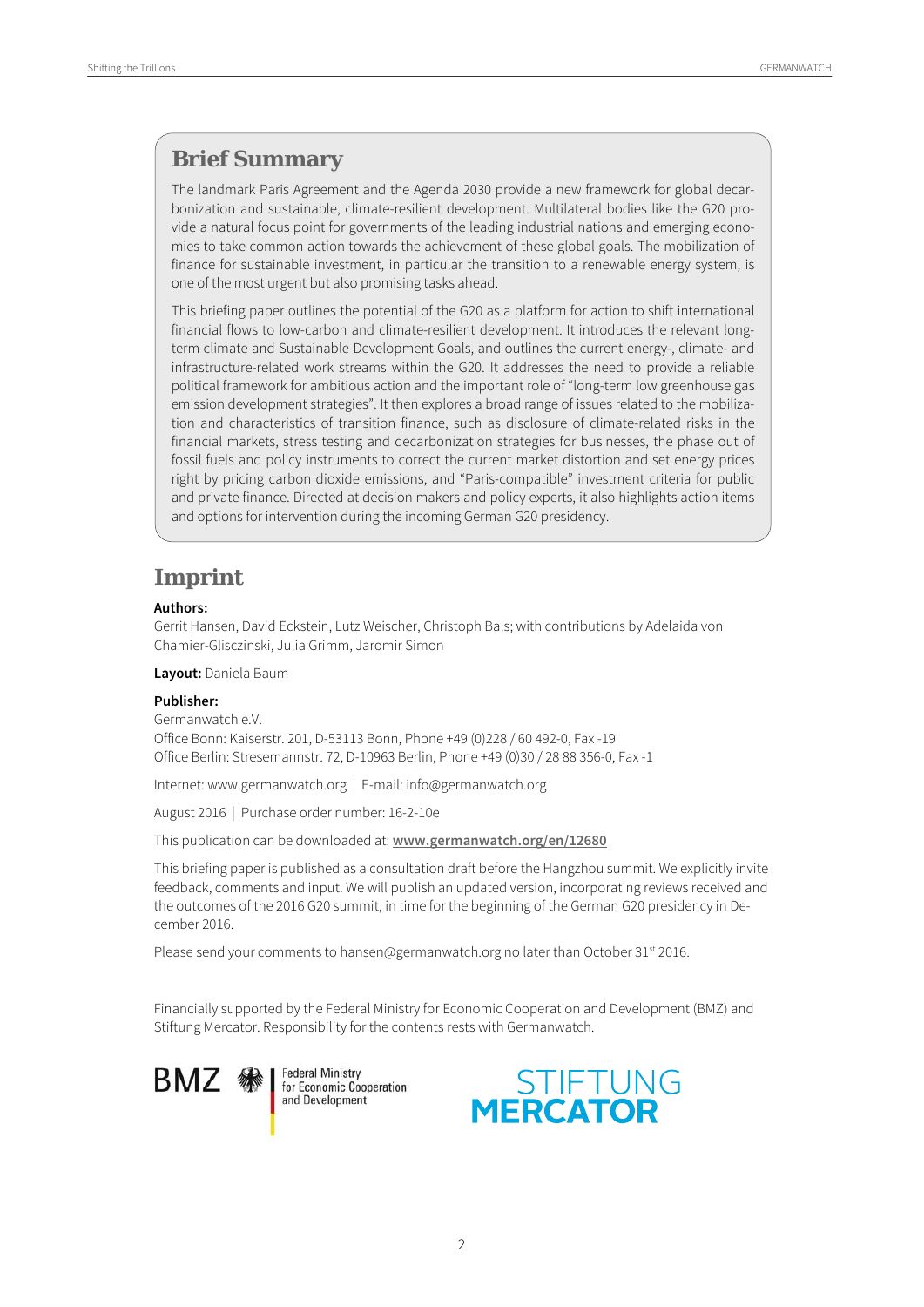### **Content**

| 1              |  |
|----------------|--|
| $\overline{2}$ |  |
| 2.1            |  |
| 2.2            |  |
| 3              |  |
| 3.1            |  |
| 3.2            |  |
| 3.3            |  |
| 4              |  |
| 4.1            |  |
| 4.2            |  |
| 5              |  |
| 5.1            |  |
| 5.2            |  |
| 5.3            |  |
| 5.4            |  |
| 6              |  |
| 6.1            |  |
| 6.2            |  |
| 6.3            |  |
| $\overline{7}$ |  |
| 7.1            |  |
| 7.2            |  |
| 7.3            |  |
| 7.4            |  |
| 8              |  |
| 9              |  |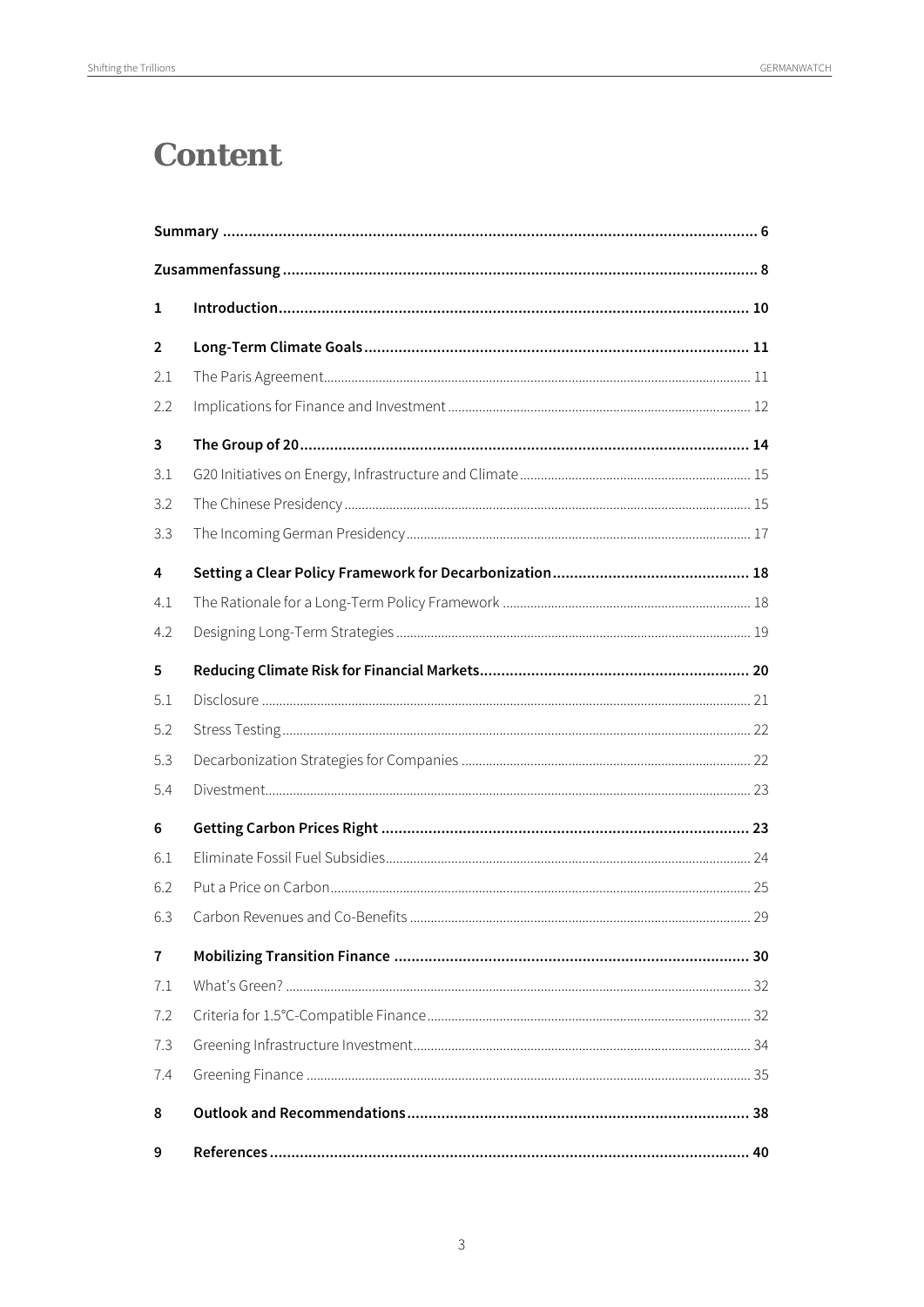## **List of Figures**

| Figure 2: Governance structure of the G20, including working and study groups |  |
|-------------------------------------------------------------------------------|--|
|                                                                               |  |
|                                                                               |  |

## **List of Tables**

| Table 2: Example of differentiated revenue-recycling priorities at subnational level 30 |  |
|-----------------------------------------------------------------------------------------|--|
|                                                                                         |  |
|                                                                                         |  |

## **List of Boxes**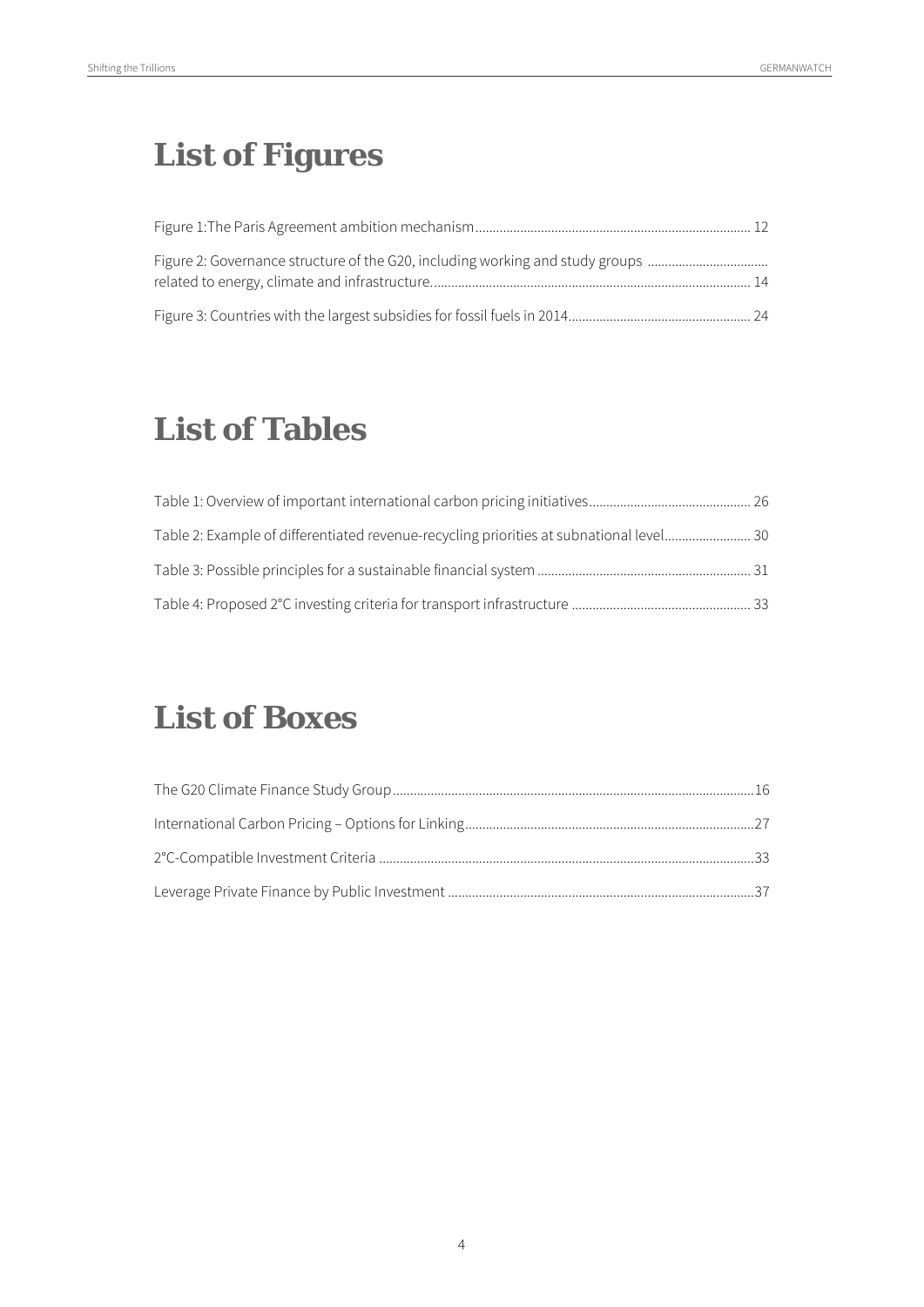## **List of Abbreviations**

| <b>CPLC</b>   | Carbon Pricing Leadership Coalition                    |
|---------------|--------------------------------------------------------|
| ESG           | Environmental, Social and Governance                   |
| <b>ETS</b>    | <b>Emission Trading System</b>                         |
| <b>FSB</b>    | Financial Stability Board                              |
| G20           | Group of Twenty                                        |
| <b>GCF</b>    | Green Climate Fund                                     |
| <b>GFSG</b>   | Green Finance Study Group                              |
| GHG           | Greenhouse Gas                                         |
| GIB           | Green Investment Bank                                  |
| GI Hub        | Global Infrastructure Hub                              |
| <b>ICAP</b>   | International Carbon Action Partnership                |
| IEA           | International Energy Agency                            |
| <b>IIWG</b>   | Investment and Infrastructure Working Group            |
| <b>IMF</b>    | International Monetary Fund                            |
| <b>INDC</b>   | Intended Nationally Determined Contribution            |
| <b>IPCC</b>   | Intergovernmental Panel on Climate Change              |
| <b>LTS</b>    | Long-Term Strategies                                   |
| MDB           | Multilateral Development Bank                          |
| <b>NDC</b>    | Nationally Determined Contribution                     |
| <b>OECD</b>   | Organisation for Economic Co-Operation and Development |
| РA            | Paris Agreement                                        |
| PMR           | Partnership for Market Readiness                       |
| PRI           | Principles for Responsible Investment                  |
| <b>RE</b>     | Renewable Energy                                       |
| <b>SCC</b>    | Social Cost of Carbon                                  |
| <b>SDG</b>    | Sustainable Development Goal                           |
| <b>SE4ALL</b> | Sustainable Energy Access for All                      |
| TCFD          | Task Force on Climate-Related Financial Disclosure     |
| UN            | <b>United Nations</b>                                  |
| <b>UNEP</b>   | United Nations Environment Programme                   |
| <b>UNFCCC</b> | United Nations Framework Convention on Climate Change  |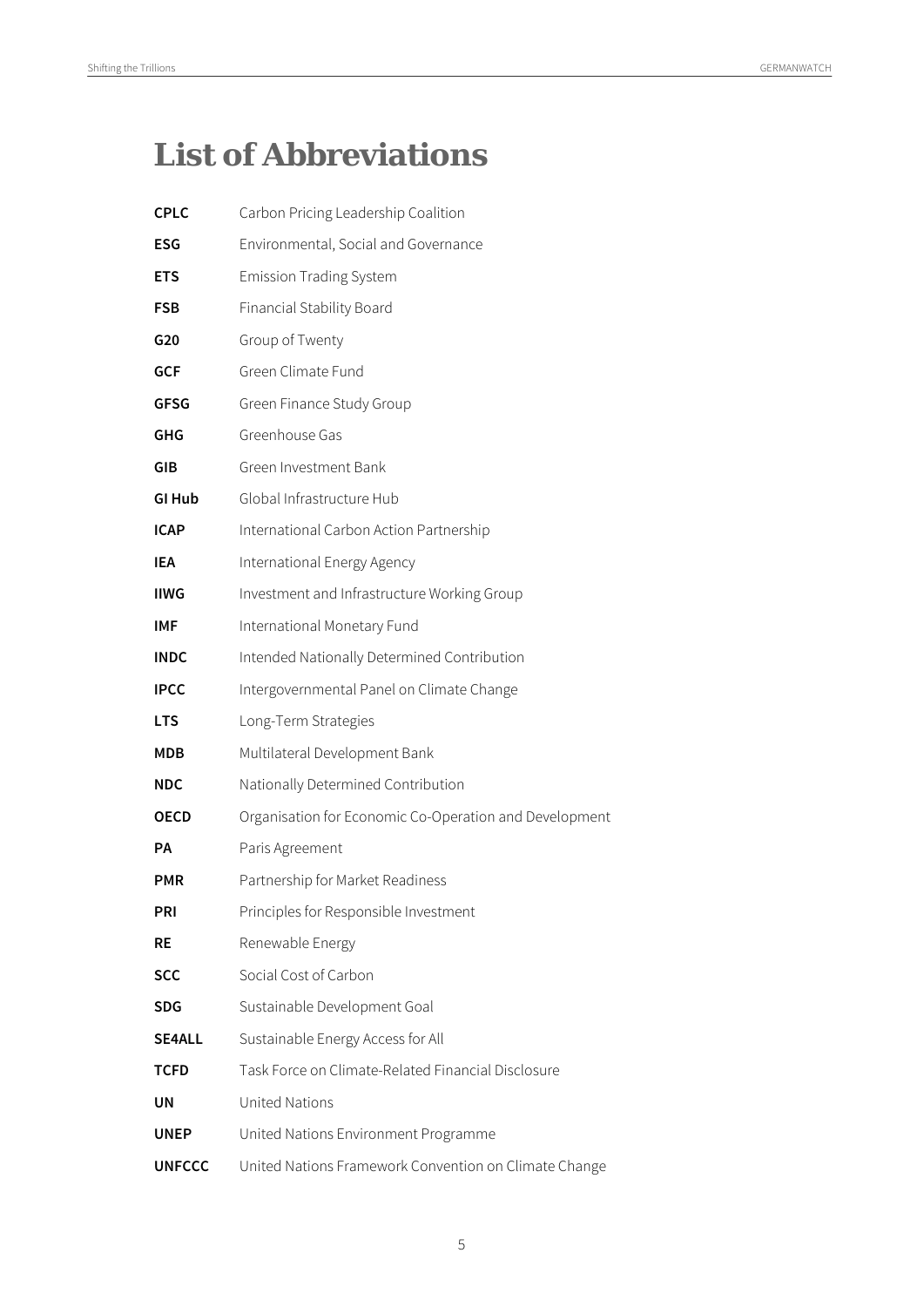### **Summary**

2015 marks a turning point for international climate and development policy. Amidst growing threats from international terrorism, ongoing war, uncertain economic perspectives and the rise of nationalist parties and candidates across the world, signs of hope prevailed: After years of committed debate, the UN General Assembly adopted the 17 Sustainable Development Goals (SDGs), promising to end poverty and create a fair, green and prosperous world for all by 2030. The historic Paris Agreement (PA) was forged under the United Nations Framework Convention on Climate Change (UNFCCC), ending a long-lasting political deadlock. This new-found momentum in international climate policy is supported by changing trends in the real economy: energy-related  $CO<sub>2</sub>$ emissions stagnated, global investment in renewable energy generation outpaced all other energy investment, and investors withdrew a total amount of USD 230 billion from carbon-intensive companies, technologies and projects.

The PA firmly states that temperatures must be held well below 2°C, if not 1.5°C to avoid disastrous climate change and its impacts. World leaders also committed to foster adaptation and resilience, and to making financial flows consistent with resilient, low GHG development. At the same time, SDG 7 supports the access to clean and modern energy for all as a crucial prerequisite to development and human well-being. The PA has set the world on a track towards decarbonization of the global economy by mid-century, and Agenda 2030 emphasizes the right to development and ensures that "no one is left behind". But while international agreements make implementation more likely, they don't guarantee it. To ensure a fast and ambitious implementation of the PA and Agenda 2030, multilateral fora beyond the UNFCCC and bilateral transformational partnerships will play a crucial role. The G20 constitutes an important platform to address the global lowcarbon transformation: it unites both the leading industrialized countries and the most important emerging and growing economies, represents two-thirds of global population, three-quarters of global greenhouse gas emissions and more than four-fifth of global GDP, the worlds' largest fossil fuel producers and users, but also those aspiring to lead the green and renewable technology transition. While the G7 countries must continue to take the lead for both mitigation and climate finance, such endeavours will be far from sufficient unless the large emerging economies such as China, India, Brazil or Indonesia also commit to base their growth and development on a lowcarbon pathway. While universal participation within the UNFCCC continues to be vital to ensure the equitable and fair representation of poor and small countries and their interests, the G20 as a forum of the major economies are well suited to address competitiveness concerns, global investment and infrastructure challenges and the need to move forward in a coordinated manner to enable global decarbonization.

Traditionally focused on economic growth and financial stability, the G20 started working on "green growth" and infrastructure investment during the Mexican presidency in 2012. The current Chinese presidency has taken unprecedented steps to widen the scope of G20 governance by endorsing the SDGs and the PA. China announced its intention to ratify the PA before the Hangzhou G20 summit on September  $4<sup>th</sup> – 5<sup>th</sup>$ , and encouraged all other G20 members to follow suit. China also created the "Green Finance Study Group" (GFSG) tasked with the identification of institutional and market barriers to green finance and options to enhance the mobilization of private funds for green investment. Work within G20 continues to foster and streamline infrastructure investment through several initiatives, however the disconnect between the infrastructure work done in the finance track and the broader sustainability and climate goals mainly dealt with under the so-called "sherpa-track" merits close scrutiny. Since the G20 declared their commitment to end "inefficient fossil fuel subsidies" in 2009, only a few countries have made progress on that subject; however, the process got new momentum, through low oil prices, the mutual subsidy peer review process currently undertaken by China and the US, and soon to be followed by Germany,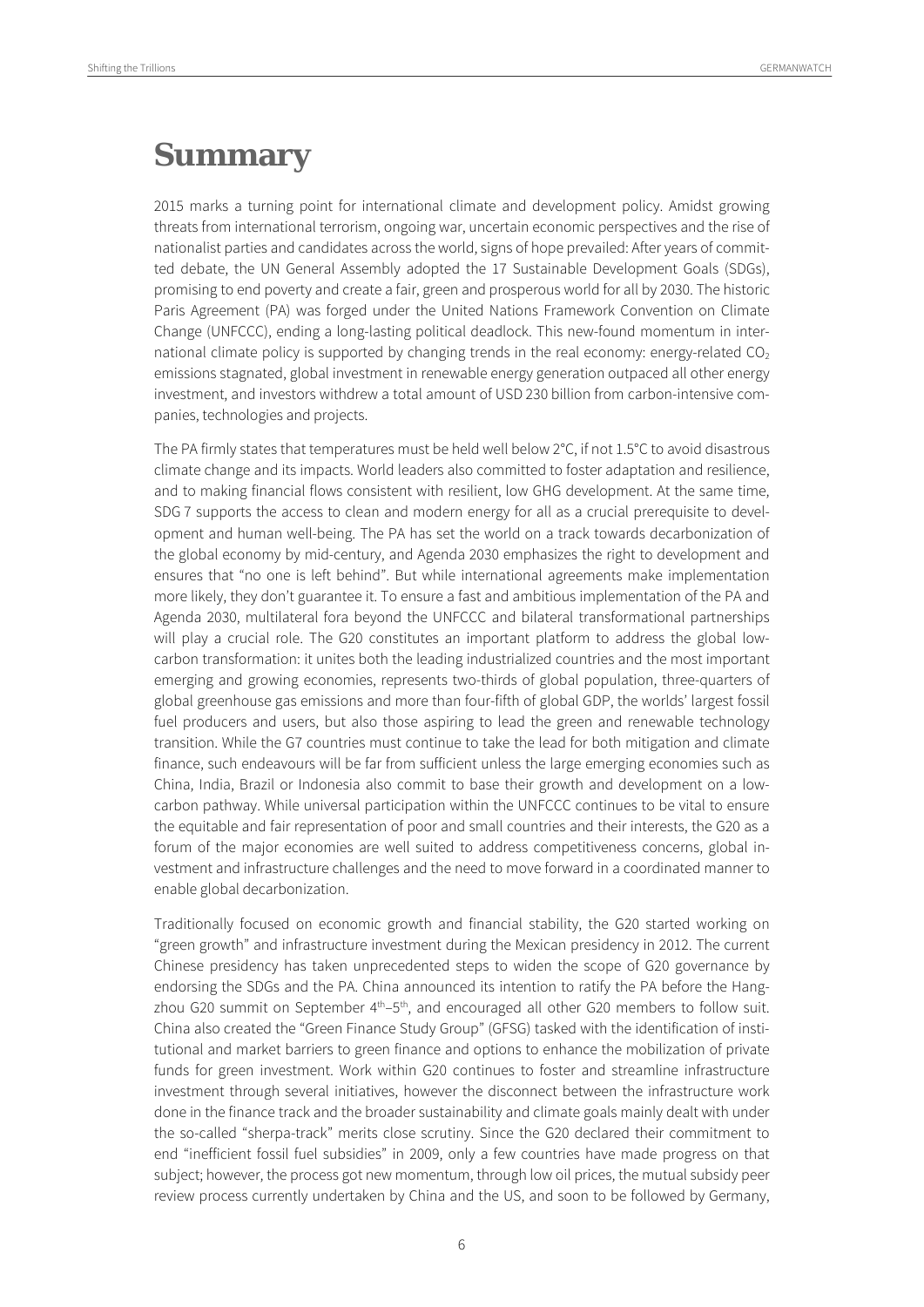Mexico and Indonesia, and finally through the 2016 G7 summit setting 2025 as an end-date for their subsidy phase out.

The newly established "Task force on climate-related financial disclosure" (TCFD) that works under the auspices of the Financial Stability Board, also reports to the G20. The TCFD came into life in response to increased awareness about the financial stability risks related to both climate change and the policies to combat it. This concerns risks presented to physical assets through impacts of climate change, material risks through liability claims and most importantly, transition risks posed by the "tragedy of the horizon", the misalignment of financial markets and instruments with the long-term strategies required to address climate change. Failure to align investment, particular for infrastructure, with the long-term climate goals, due to delayed or insufficient policy frameworks and incentives, would lock in high carbon emissions and could constitute a major risk to both the financial system and the physical economy. It has to be anticipated that politicians may have to react abruptly to climate shocks in the future – stranding a larger number of long-term assets sooner than expected. A finance industry-led group, the TCFD will produce recommendations for disclosure of climate-related risks within the financial system and corporations early 2017.

While these processes point in the right direction, the G20 remain an (informal) forum dominated by finance ministers and central bank governors that is rather intransparent and works apart from democratic control or public participation, without a dedicated implementation structure or established secretariat. As the G20 are mainly geared towards fostering global economic growth and financial stability, mainstreaming sustainability and climate concerns into all G20 work streams is extremely important but will be a challenging endeavour. Public scrutiny is essential to ensure that environmental integrity and social inclusion criteria are met across the board.

The German G20 presidency constitutes a unique chance to follow up on the success of the 2015 G7 summit in Schloss Elmau, Bavaria, and push for rapid and ambitious implementation of both the PA and Agenda 2030. One particularly important issue that should be taken up by the German presidency is a commitment of the G20 to formulate and submit ambitious long-term strategies for deep decarbonization (LTS) in time for the 2018 stocktake under the UNFCCC. LTS are essential tools to guide long-term investment and business decisions. They are also crucial to align broader development goals with a PA-compatible emission trajectory, and account for path-dependencies further down the road. At their 2016 summit, G7 leaders committed to formulate and communicate ambitious LTS well ahead of the 2020 deadline set by the UNFCCC. This timeline should be sharpened to 2018 and the scope broadened to include all G20 nations, and accompanied by an internal G20 LTS platform and review process. The German presidency should embrace and support existing green finance and disclosure initiatives, using the G20 as a forum to prepare a financial system reform that mainstreams low-carbon and sustainability issues. This would include implementing and building on the recommendations of the TCFD, with a special focus on a roadmap towards making disclosure mandatory and the introduction of stress tests for companies, continuing the work of the GFSG, building support systems for investments in the energy transformation in developing countries and reconfirming commitments to climate finance. Also, efforts should be made to install a process towards meaningful carbon pricing within the G20: first by removing negative prices through a phase out of all fossil fuel subsidies if possible by 2020, but no later than 2025, and second through a process towards steadily increasing price signals within G20 countries, based on domestic taxes, levies or minimum prices in Emission Trading Systems, to enable transformational change across sectors. All this should happen under a broader effort to align all G20 finance, development and infrastructure work streams with the Paris Agreement and the SDGs.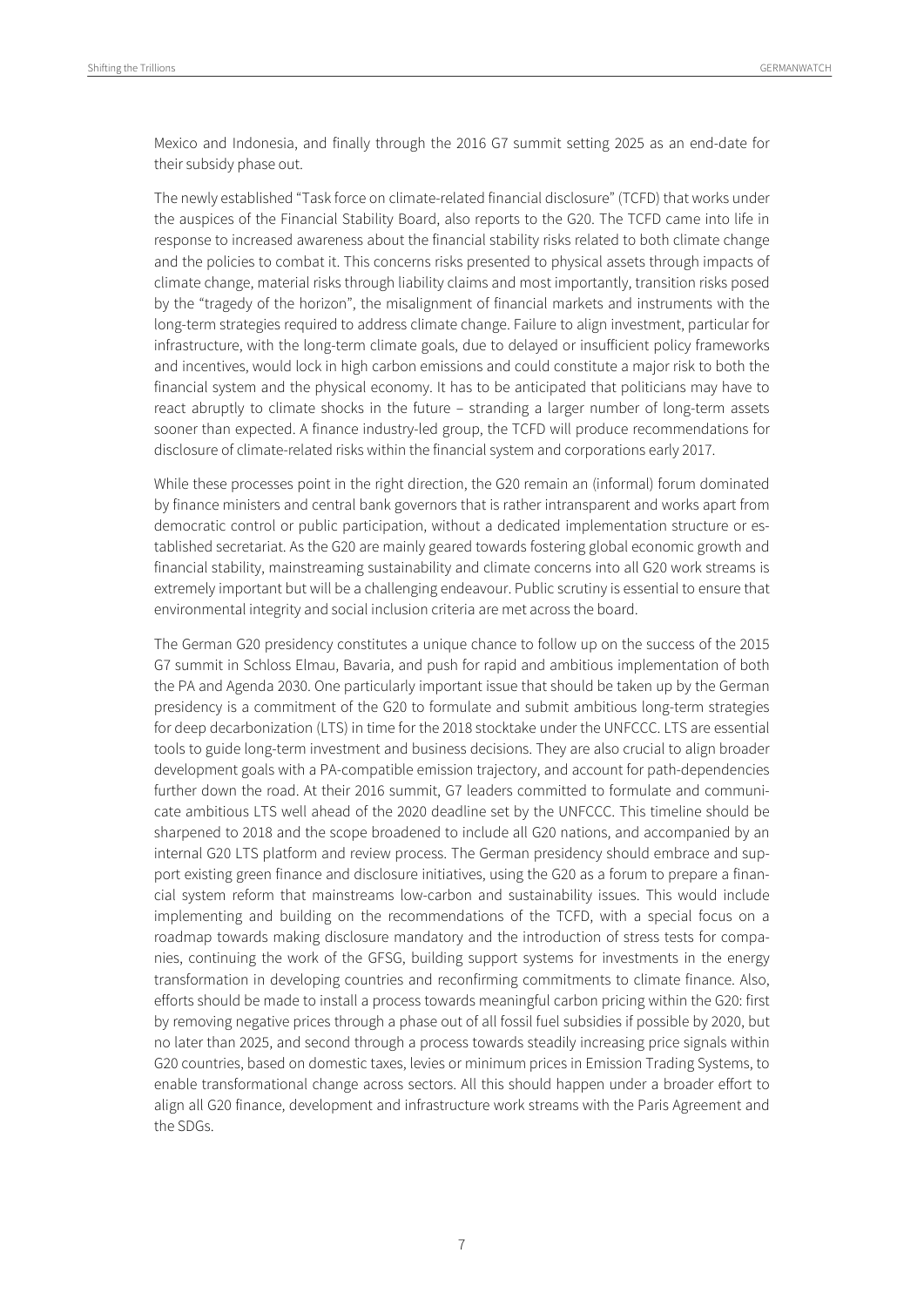### **Zusammenfassung**

2015 markiert einen Wendepunkt in der internationalen Klima- und Entwicklungspolitik. Die derzeitige Weltlage ist geprägt von Krisen, Terrorismus und Krieg, der anhaltenden Schwäche der Weltwirtschaft und dem Aufstieg von rückwärtsgewandten nationalistischen PolitikerInnen weltweit; dennoch gaben zwei historische Ereignisse 2015 Anlass zur Hoffnung: Nach Jahren engagierter Debatte verabschiedete die UN-Generalversammlung die Agenda 2030 mit den 17 globalen Zielen zur nachhaltigen Entwicklung (SDGs) – die Verpflichtung, extreme Armut und Ungleichheit zu beenden und bis 2030 eine gerechte, grüne und prosperierende Welt für alle zu schaffen. Unter dem Dach der Klimarahmenkonvention der Vereinten Nationen (UNFCCC) wurde zudem das historische Pariser Abkommen (PA) beschlossen. Diese neue Dynamik in der internationalen Klimapolitik wird durch eine sich andeutende Trendwende in der realen Wirtschaft unterstützt: Die energiebedingten Treibhausgasemissionen stiegen 2015 nicht weiter an, globale Investitionen in erneuerbare Energien übertrafen erstmals diejenigen für alle anderen Energieträger und Investoren zogen 230 Milliarden US-Dollar aus klimaschädlichen Geldanlagen ab.

Das PA enthält die Verpflichtung, die globale Erwärmung auf deutlich unter 2 °C, besser sogar 1,5 °C zu begrenzen, um gefährlichen Klimawandel zu vermeiden. Außerdem haben sich darin alle Länder verpflichtet, ihre Anstrengungen im Bereich Anpassung zu vertiefen sowie Finanzflüsse in Richtung einer treibhausgasarmen und klimaresilienten Entwicklung zu lenken. Gleichzeitig fordert das SDG 7 den Zugang zu sauberer und moderner Energie für alle als eine Grundvoraussetzung für Entwicklung und menschliches Wohlbefinden. Das Pariser Abkommen hat den Weg geebnet für eine Dekarbonisierung der Weltwirtschaft bis zur Mitte des Jahrhunderts und die SDGs untermauern das Recht auf Entwicklung, bei der niemand zurückgelassen wird. Um nun eine schnelle und ehrgeizige Umsetzung des Klimaabkommens und der Agenda 2030 sicherzustellen, spielen neben der UNFCCC auch andere multilaterale Foren sowie transformative Partnerschaften eine bedeutende Rolle. Die G20 bietet sich als Plattform an, um die Transformation zur einer treibhausgasneutralen Welt voranzutreiben: sie vereint die führenden Industrienationen und die wichtigsten Schwellenländer, repräsentiert zwei Drittel der Weltbevölkerung, mindestens drei Viertel der globalen Treibhausgasemissionen und mehr als vier Fünftel des globalen Bruttoinlandsprodukts. Die weltweit größten Produzenten und Verbraucher von Kohle, Öl und Gas sind ebenso vertreten wie jene, die um die Führung bei grünen und erneuerbaren Technologien konkurrieren. Auch wenn die Industrieländer der G7 bei Klimaschutz und -finanzierung weiterhin vorausgehen müssen, wären deren Bemühungen doch nicht ausreichend, wenn die aufstrebenden Volkswirtschaften China, Indien, Brasilien oder Indonesien sich nicht verpflichteten, bei ihrem Wachstum und ihrer Entwicklung auf treibhaugasarme Technologien zu setzen. Die UN-Klimarahmenkonvention mit ihrer universellen Beteiligung bleibt der richtige Rahmen zur Entwicklung völkerrechtlicher Regeln zur Klimapolitik, damit auch die kleinen Staaten und deren Interessen angemessen und gerecht beteiligt werden. Ergänzend dazu ist die G20 als Forum der größten Volkswirtschaften geeignet, Fragen wie Wettbewerbsfähigkeit, Infrastruktur und Investitionen anzugehen, um die globale Dekarbonisierung koordiniert voranzutreiben.

Traditionell liegt der Schwerpunkt der G20 auf Wirtschaftswachstum und Finanzmarktstabilität, doch seit der mexikanischen Präsidentschaft 2012 diskutiert sie auch "grünes Wachstum" und Infrastrukturinvestitionen. Die aktuelle chinesische Präsidentschaft hat erklärt, dass nachhaltige Entwicklung – orientiert an der Agenda 2030 – ein Kernthema der G20 werden soll. China hat außerdem angekündigt, das PA bis zum G20-Gipfel in Hangzhou am 4. und 5. September 2016 zu ratifizieren und andere G20-Staaten ermutigt, diesem Beispiel zu folgen. Ebenso hat China die "Green Finance Study Group" (GFSG) einberufen, um Hürden für ein "grüneres" Finanzsystem zu identifizieren und Möglichkeiten für die Mobilisierung von privaten Mitteln für nachhaltige Investitionen zu untersuchen. Durch mehrere Initiativen unterstützt die G20 weiterhin die Förderung von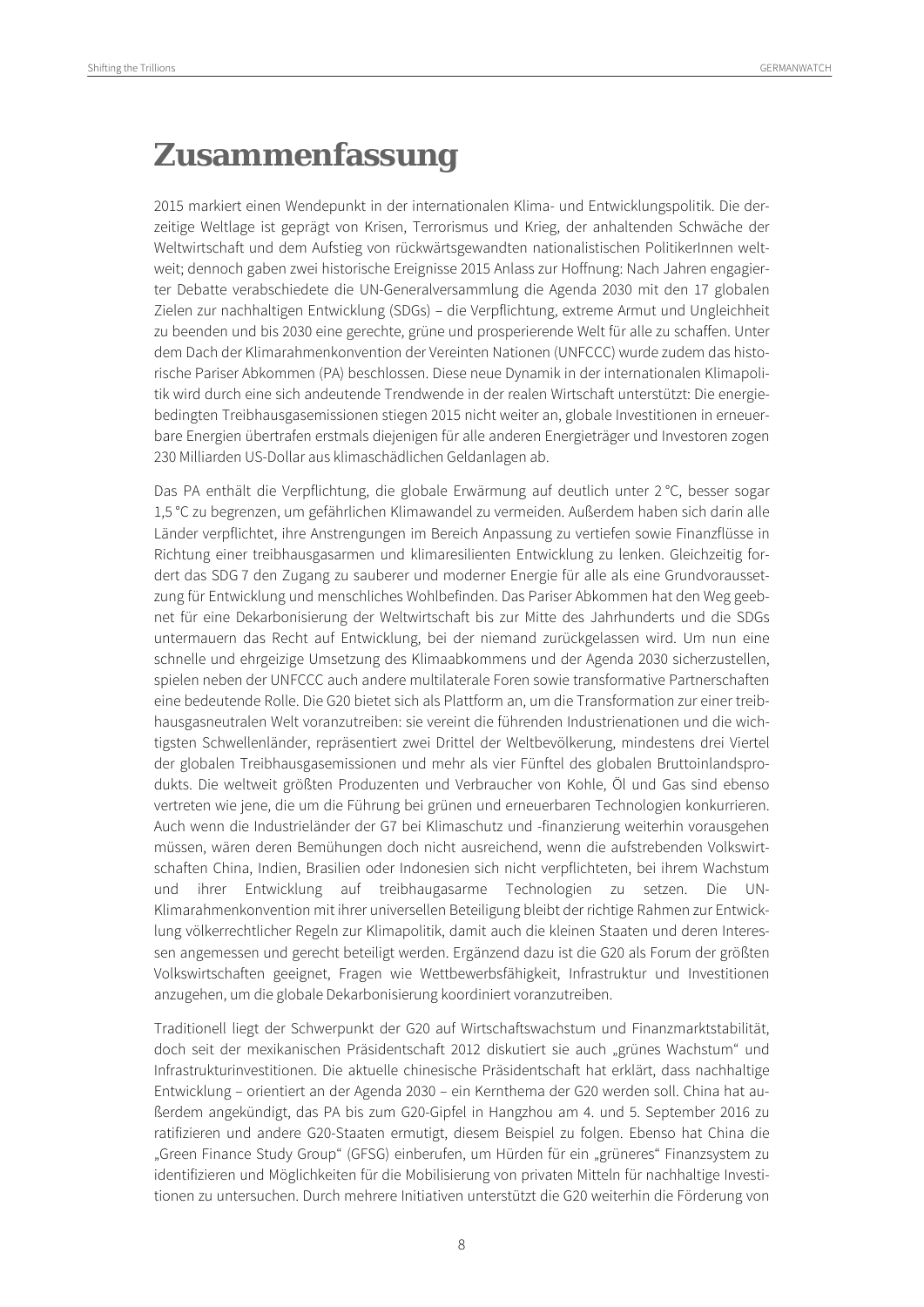Infrastruktur-Investitionen. Jedoch erfolgt die Arbeit zur Infrastruktur – hauptsächlich im sogenannten "finance track" der Finanzminister – bisher weitgehend getrennt von jener zu den Nachhaltigkeits-, Klima- und Entwicklungszielen im sogenannten "sherpa track" der Regierungschefs. Seitdem die G20 im Jahr 2009 erklärt hat, ineffiziente Subventionen für fossile Energieträger beenden zu wollen, haben nur wenige Länder substantielle Fortschritte gemacht. Der Prozess hat zuletzt durch die freiwillige gegenseitige Begutachtung an Schwung gewonnen. Nach den USA und China haben sich nun auch Deutschland, Mexiko und Indonesien zu einem solchen "peer review" bereit erklärt. Und zuletzt hat der G7-Gipfel 2016 mit der Einigung auf das Enddatum 2025 für den Abbau von fossilen Subventionen erstmal eine klare zeitliche Vorgabe gemacht, der sich die G20 anschließen könnte. Die neu gegründete Task Force für klimabezogene finanzielle Offenlegung (TCFD) arbeitet unter der Federführung des Finanzstabilitätsrates (FSB), der an die G20 berichtet. Die TCFD ist eine Reaktion auf das gestiegene Bewusstsein für Finanzstabilitätsrisiken durch den Klimawandel und Klimapolitik. Diese umfassen physische Risiken für Sachwerte durch Klimawandelfolgen, Haftungs- und Klagerisiken, sowie sogenannte "Transitionsrisiken". Hintergrund ist das Auseinanderfallen der Investitions- und Risikohorizonte an den Finanzmärkten: Während Finanzmarktakteure sich kurzfristig orientieren, sind die Auswirkungen des Klimawandels und die notwendigen Planungshorizonte für seine Bekämpfung langfristig. Sollte hier nicht rechtzeitig durch intelligente politische Rahmensetzung für eine globale Dekarbonisierung gegengesteuert werden, könnte ein systemisches Finanzmarktrisiko entstehen. Die TCFD, eine von der Finanzindustrie getragene Gruppe, wird zu Beginn des Jahres 2017 Empfehlungen für die (freiwillige) Offenlegung von Klimarisiken für Unternehmen und das Finanzsystem vorlegen.

Die deutsche G20-Präsidentschaft bietet eine einmalige Gelegenheit, an den Erfolg des G7-Gipfels 2015 auf Schloss Elmau in Bayern anzuknüpfen und die Grundsteine für eine rasche und ehrgeizige Umsetzung des PA und der SDGs durch die G20 zu legen. Ein besonderer Fokus sollte dabei auf einer Verpflichtung liegen, ehrgeizige langfristige Strategien für treibhausgasneutrale Entwicklung (LTS) zu formulieren und rechtzeitig zur ersten Überprüfungsrunde der Pariser Klimaziele 2018 einzureichen. LTS sind erforderlich, um langfristige Investitionen und Unternehmensentscheidungen zu lenken. Sie ermöglichen es, Entwicklungs- und Klimaziele zu vereinbaren und drohende Pfadabhängigkeiten zu identifizieren und zu vermeiden. Auf dem G7-Gipfel in Japan 2016 verpflichteten sich die vertretenen Industrieländer, ihre LTS deutlich vor 2020 zu erarbeiten. Diese Erklärung sollte auf 2018 präzisiert und auf alle G20-Staaten ausgeweitet werden, begleitet von einer G20-LTS-Plattform und einem Verfahren zu gegenseitigen Begutachtung. Die deutsche Präsidentschaft sollte die G20 als Forum für globale Reformen der Finanzmärkte nutzen, die Klimaund Nachhaltigkeitskriterien im Mainstream etablieren. Dafür sollten bestehende grüne Finanzund Offenlegungsinitiativen unterstützt und ausweitet werden. Unter anderem sollte auf den Empfehlungen der TCFD aufgebaut werden, insbesondere mit einem Fahrplan zu verpflichtender Offenlegung und einer Einführung von Stresstests für Unternehmen. Außerdem sollten die Arbeit der GFSG fortgeführt, Unterstützungsmechanismen für Investitionen in die Energiewende in Entwicklungsländern geschaffen und die Verpflichtungen der Industrieländer zur Klimafinanzierung bestätigt werden. Zudem sollte ein Prozess initiiert werden, um in allen G20-Staaten die Bepreisung von CO2 einzuführen: Zunächst durch den Abbau negativer Preise, also einer Abschaffung von Subventionen für fossile Energieträger, wenn möglich bis 2020, aber nicht später als 2025; dann durch einen Prozess in Richtung kontinuierlich ansteigender Preissignale, um einen transformativen Wandel über Sektorengrenzen hinweg zu ermöglichen. Diese Preissignale können national unterschiedlich ausgestaltet – als Steuern, Abgaben oder Mindestpreise – und zunächst auch in der Höhe differenziert sein. Die deutsche Präsidentschaft sollte es sich als Ziel setzen, die gesamte Arbeit der G20 zu Finanzen, Entwicklung und Infrastruktur mit den Zielen der Agenda 2030 und des Pariser Abkommens in Einklang zu bringen, und diesem Prozess eine institutionelle Gestalt zu verleihen.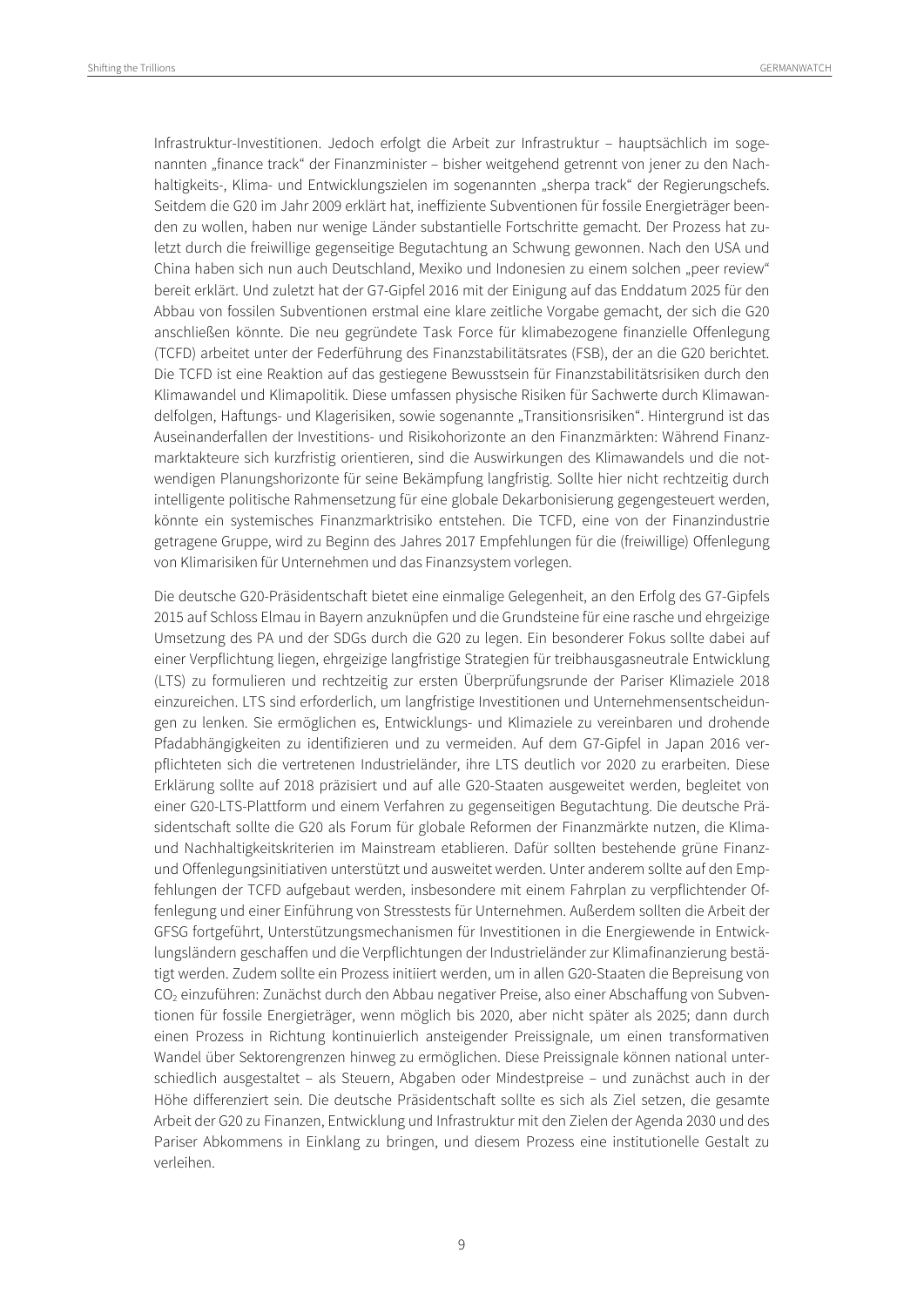### **1 Introduction**

The current global situation is characterized by multiple crises: Armed conflict in Syria and elsewhere, terrorist attacks, strained relationships between major global powers, growing inequalities, record-low interest rates and a bleak outlook for the global economy. Amidst these crises, two remarkable events yielded hope that the international community is still able, through multilateral diplomacy, to agree on global frameworks that could help to address the root causes of many crises. In September 2015, the United Nations (UN) General Assembly adopted Agenda 2030, encompassing 17 Sustainable Development Goals (SDGs) that formulate universal goals for all countries. In December, the Paris Agreement (PA) was adopted under the UN Framework Convention on Climate Change (UNFCCC), setting ambitious objectives and obligations for all countries to address global climate change. These multilateral documents set a clear framework for sustainable development and a just transition away from fossil fuels.

Now the obligation for all nations is to deliver on these commitments, and the world's largest economies bear a particular responsibility. Implementing the three overarching goals of the PA must be of the highest priority: to hold the increase in the global average temperature to well below 2°C and pursuing efforts to limit the temperature increase to 1.5°C above pre-industrial levels; to increase the ability to adapt to the adverse impacts of climate change and foster climate resilience; and to make finance flows consistent with a pathway towards low greenhouse gas emissions and climate-resilient development. Climate action has to be pursued within a broader sustainable development context, as outlined by the Agenda 2030. In particular, access to affordable, reliable, sustainable and modern energy for all by 2030, as enshrined in the SDG 7 and supported by the Sustainable Energy for All Initiative (SE4ALL) forms a prerequisite for social and economic wellbeing and is a central enabling condition for many other SDGs.

Innovations in technology, policy and business models already show a real-world impact. The price of renewable energies is falling, while the outlook for fossil fuels is becoming less and less certain. Annual global investments in renewable energy-based electricity generation have been growing for years and reached USD 265.8 billion in 2015, which is more than double the amount invested in fossil fuel-based capacity in the same year. Renewable energy (excluding large hydro) made up 53.6% of the new power generating capacity installed in 2015, outpacing conventional generation for the first time<sup>1</sup>. According to the International Energy Agency (IEA), global energyrelated CO<sub>2</sub> emissions have not increased the second year in a row<sup>2</sup>.

These are signs of a trend reversal in global energy systems that is urgently needed to achieve the ambitious objectives set in Paris. Still, global decarbonization by 2050 entails far reaching requirements to re-think and re-model almost every area of modern day life, including potentially disruptive consequences for the current business model of fossil fuel producing industries and countries. The G20 group unites the world's most powerful industrialized countries and the most important emerging economies. Combined, the group accounts for 75%–80% of global greenhouse gas emissions<sup>3</sup>, 80% of world trade and almost 90% of global GDP<sup>4</sup>. Traditionally focused on global financial stability, the G20 is an appropriate platform to address one of the most urgent questions concerning the zero-carbon transition: How to mobilize the finances for a just transition to a zero-carbon economy and the necessary measures to build resilience and adapt to a changing climate, "shifting the trillions" from polluting and climate-damaging investments to a clean, green and sustainable economy.

This briefing paper outlines the potential of the G20 as a platform for action to shift international financial flows to low-carbon and climate-resilient development. It introduces the relevant longterm climate and Sustainable Development Goals, and outlines the current energy-, climate- and infrastructure-related work streams within the G20. It addresses the need to provide a reliable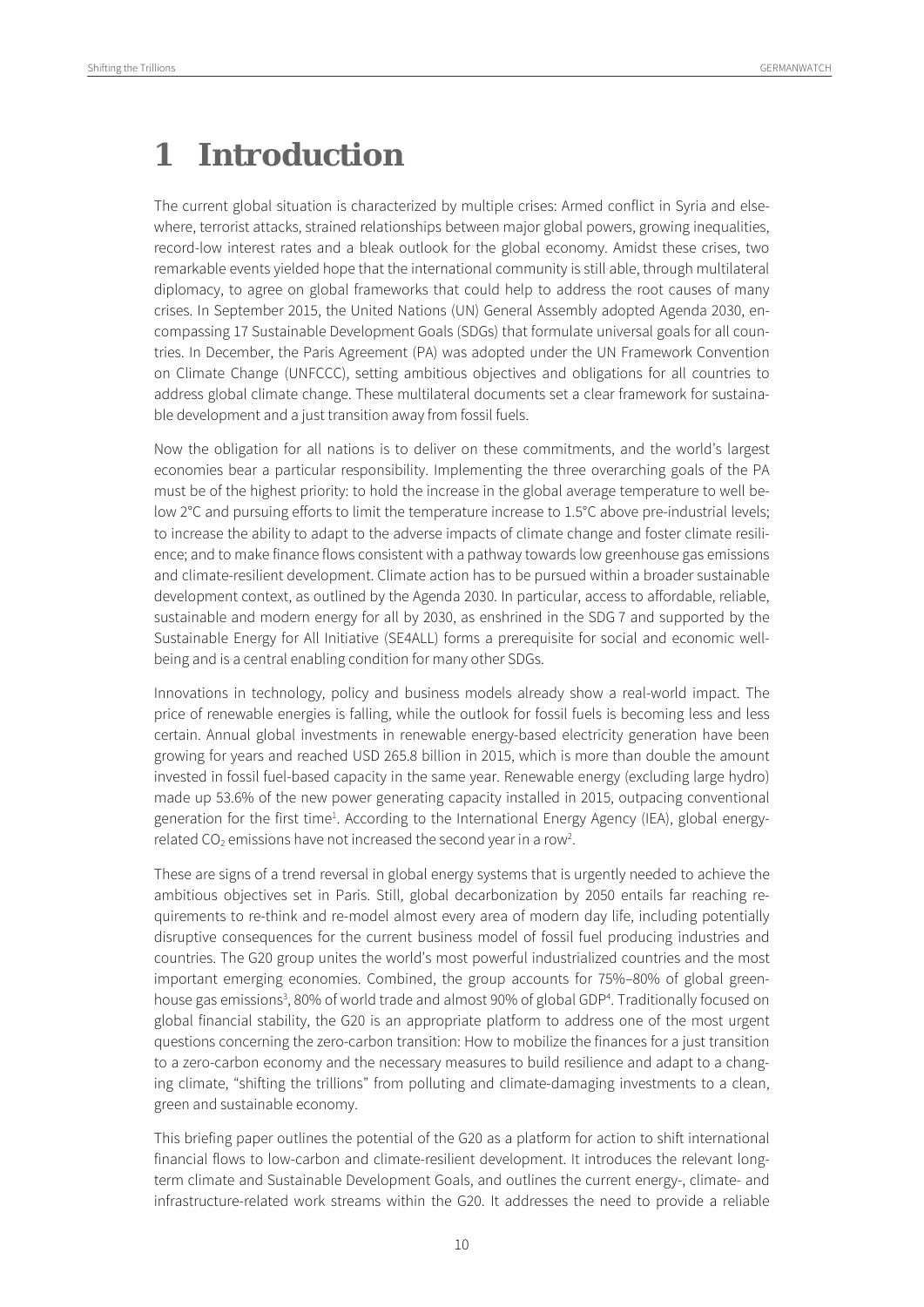political framework for ambitious action and the important role of "long-term low greenhouse gas emission development strategies". It then explores a broad range of issues related to the mobilization and characteristics of transition finance, such as disclosure of climate-related risks in the financial markets, stress testing and decarbonisation strategies for businesses, the phase out of fossil fuels and policy instruments to correct the current market distortion and set energy prices right by pricing carbon dioxide emissions, and "Paris-compatible" investment criteria for public and private finance. Directed at decision makers and policy experts, it also highlights action items and options for intervention during the incoming German G20 presidency. This consultation draft is published in the run-up to the Hangzhou summit to provide background, but also to stimulate discussion and invite feedback. We will publish an updated version, incorporating reviews received and the outcomes of the 2016 G20 summit, in time for the beginning of the German G20 presidency in December 2016.

### **2 Long-Term Climate Goals**

The SDGs and Agenda 2030 provide a new framework for sustainable development across the world. To ensure universal access to affordable modern energy by 2030 investment in clean energy sources such as solar, wind and geothermal has to be ramped up significantly. During the G7 meeting in Schloss Elmau world leaders committed to the decarbonization of their economies in the second half of this century. Half a year later in Paris the international community's ambition to seriously address climate change was cast into a legally-binding agreement with global scope. The following sections will briefly summarize the key decisions of the Paris Agreement and unravel the related challenges and opportunities in the area of finance and investment.

#### **2.1 The Paris Agreement**

The Paris Agreement (PA) is a legally-binding framework to collectively tackle climate change and its consequences and was adopted in December 2015 by 196 Parties to the UNFCCC. The PA represents an historic turning point in international climate change negotiations on the way towards a zero-carbon and climate resilient world, because it sets clear global objectives and contains universal obligations for all countries. For its entering into force, 55 or more Parties representing at least 55% of global greenhouse gas emissions must ratify the Agreement. The PA comprises three long-term goals which aim to strengthen the global response to the risk of climate change in the context of sustainable development and efforts to eradicate poverty.

The first long-term goal is to ensure that the global average temperature stays well below 2°C above pre-industrial levels and to pursue efforts to limit the increase in temperature to 1.5°C above pre-industrial levels<sup>5</sup> (Art. 2.1a). To achieve this, all countries need to peak their emissions at the earliest possible date and reach net zero emissions (a balance between anthropogenic emissions by sources and removal by sinks of greenhouse gases) in the second half of the  $21^{st}$  century, while at the same time recognizing that peaking will take longer for developing country Parties (Art. 4.1). This goal encompasses not only  $CO<sub>2</sub>$  emissions from the energy sector, but all greenhouse gases from all sectors. Emissions scenarios that are compatible with the temperature objectives of the PA show that energy-related  $CO<sub>2</sub>$  emissions will need to be reduced faster and reach zero in the middle of the century. The objectives set in the Paris Agreement therefore imply global decarbonization – the phase out of all fossil fuels (coal, oil and gas) – by mid-century.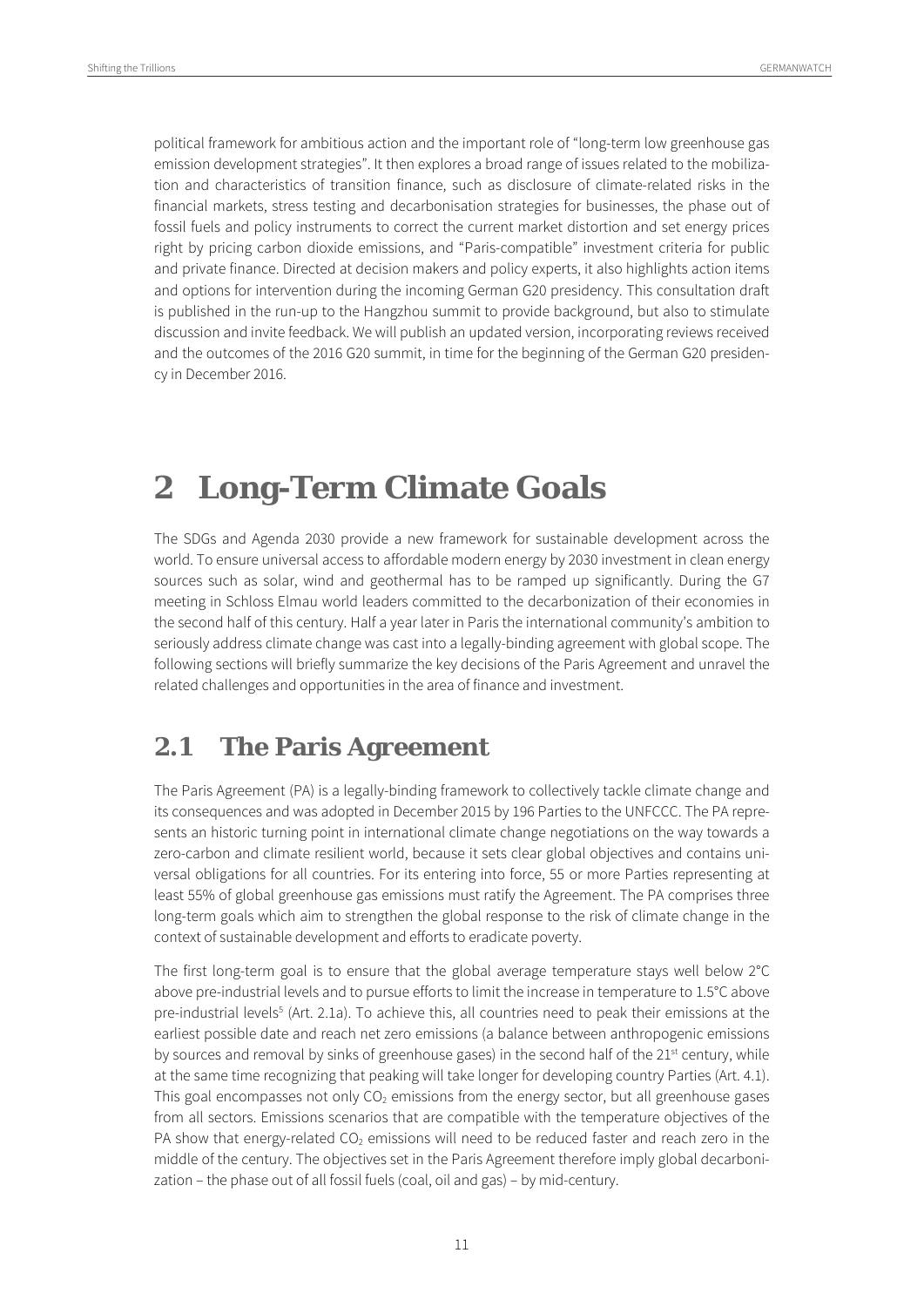The second long-term goal is to strengthen the ability to adapt to the adverse impacts of climate change and foster climate resilience (PA Art. 2.1b). Developing country parties will receive support for planning, implementing and communicating their adaptation activities. Moreover, the Agreement clearly acknowledges the issue of loss and damage as separate from adaptation.

The third goal is to make all financial flows consistent with a pathway towards low emissions and climate-resilient development (PA Art. 2.1c), which will be discussed further in section 2.2. The PA also clearly emphasizes that industrialized countries need to continue efforts regarding their commitment to mobilize USD 100 billion climate finance annually by 2020 until 2025, with voluntary contributions from emerging economies and to adopt new and higher collective goals thereafter. Follow-up commitments need to be negotiated, but are expected to exceed this sum and to integrate contributions from emerging economies. Donor countries are obliged to report on financing and renew pledges biannually. The industrialized countries' commitment to mobilize finance is to be supplemented by the provision of capacity building and technology transfer.

The PA invites all Parties to the Agreement to formulate long-term low greenhouse gas emission development strategies (LTS) and communicate them to the UNFCCC secretariat by 2020 (Art. 4.19, Decision Paragraph 35). A central piece of the PA is the so-called "ambition mechanism" (see Figure 1). All countries are legally required to submit so-called "nationally determined contributions" (NDCs), containing national reduction targets and the instruments and measures to reach these goals every five years. Beginning in 2023, and every 5 years thereafter, a global stock-take within the UNFCCC will assess the level of common ambition, and national contributions will have to increase their ambition accordingly. The first stage of this process is the 2018 facilitative dialogue which will discuss the aggregate effect of the intended nationally determined contributions (INDCs) submitted so far, informed by the "IPCC Special Report on the Impacts of Global Warming of 1.5°C above Pre-industrial Levels and related Global Greenhouse Gas Emission Pathways" (due in September 2018). It will compare ambitions set forth in the combined INDCs or NDCs with the global long-term goal, in order to facilitate the submission of more ambitious NDCs.



**Figure 1:The Paris Agreement ambition mechanism. Source: own illustration, based on the Paris Agreement5**

### **2.2 Implications for Finance and Investment**

The Paris Agreement has set important goals for finance that now have to be carried forward by other institutions and actors, such as the G20. Climate finance has become more reliable and foreseeable, though a hefty post-2025 debate concerning climate finance volume and the role of emerging economies can be anticipated. Also, important aspects of a "Paris-compatible" financial architecture need to be addressed. While neither the phase out of fossil fuel subsidies nor the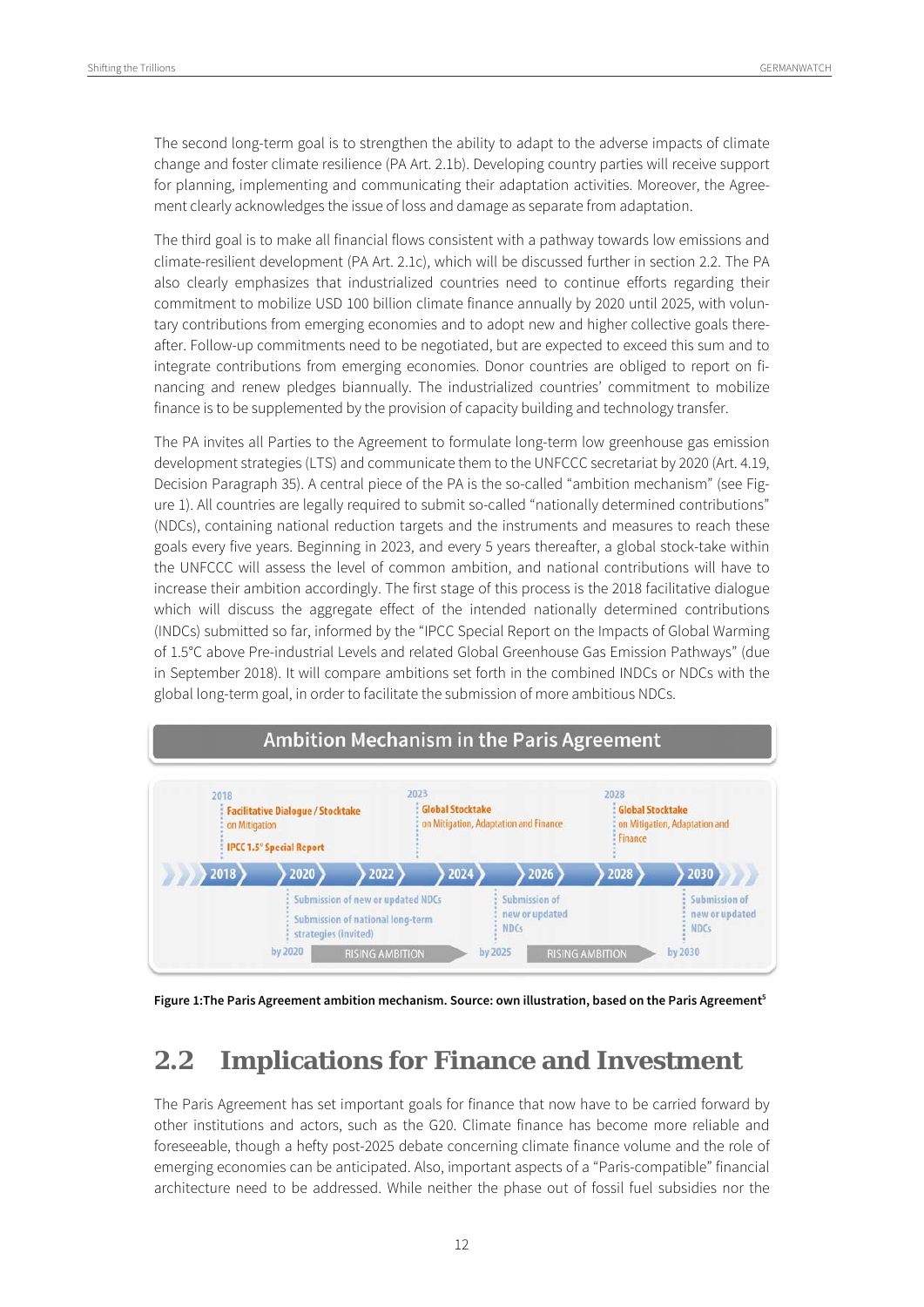establishment of a price signal for carbon are mentioned in the PA, both are important stepping stones to facilitate financial flows for the global transformation.

Article 2 of the PA spells out the intent to "strengthen the global response to the threat of climate change", including by "making finance flows consistent with a pathway towards low greenhouse gas emissions and climate-resilient development" (Article 2.1c) 5 . Art. 2.1c not only addresses the provision of appropriate funds to vulnerable countries to increase resilience and finance lowcarbon development. It also requires investment into new, clean technologies and divestment from fossil fuels and other GHG-intensive practices to be mainstreamed across all bodies that deal with investment and finance, including capital markets, development banks and public procurement. In its consequence, Article 2.1c may lead to large new investments e.g. in energy efficiency and renewable energies, to the retirement of assets and the change of development models of entire nations.

Apart from the "shifting the trillions" paradigm – divesting from fossil fuels and mobilizing finance for clean and resilient development – financial stability and risk constitutes another important issue to consider. First, there is a risk of devaluation of existing assets: fossil fuel reserves and resources rendered "unburnable" by the remaining carbon budget<sup>6,7</sup>. Also, with fossil fuels being the dominant energy strategy across the world, many of the stock market's most valuable assets depend on it directly or indirectly. Oil, gas and coal companies are one side of that coin; in their current form, other sectors such as the automotive industry, air carriers, heating and cooling system design, the chemical industry are built on the use of fossil fuels, and need to revise their business models to be consistent with a low-carbon development path. Ambitious climate policy, in line with global objectives, is a very serious risk for the financial well-being of these companies and of those who have invested in them. A systemic risk stems from carbon-intensive long-term investments done in spite of the universal political will to decarbonize: if the necessary framework to phase out fossil fuels and invest in low-carbon alternatives is implemented too late, a hard landing could be the consequence in response to sudden shifts in environmental policy<sup>8,9</sup>.

#### "In other words, an abrupt resolution of the tragedy of horizons is in itself a financial stability risk. The more we invest with foresight; the less we will regret in hindsight" (Marc Carney)

The business and financial communities increasingly realize that climate change is inevitable, and that its impacts, as well as abatement policies, may present material risks and opportunities. In the run-up to Paris, 350 investors representing more than USD 24 trillion in assets under management called on world leaders to forge a meaningful and ambitious climate agreement. The Montreal Carbon Pledge, with 120 investors representing over USD 10 trillion in assets, commits investors to undertaking and disclosing the carbon footprint of their investment portfolios<sup>10</sup>. Beyond such static disclosure, companies are increasingly challenged to publish decarbonization plans, and risk assessments related to both physical climate change impacts and the effect of climate policies (see Chapter 5).

There is a need for a wider financial system reform to address both the risks posed by climate change and the financial requirements of achieving the SDGs and the Paris climate goals, and break the "tragedy of the horizon"<sup>8</sup>. In their recent report on the design of a sustainable financial system<sup>11</sup>, UNEP Inquiry defines the tasks for financial system reform in the face of climate change as the 4Rs of capital raising, enhanced responsibilities, strengthened risk management and systematic reporting (see Box in Chapter 7). The UNEP Inquiry report also addresses more general concerns within the financial system. They identify short-termism and excessive leverage as significant drivers of instability and reasons why longer-term sustainability-related risks are being sidelined in financial decision making. As over-sized, over-complex financial systems can negatively impact economic growth and income equality, they stress that to replicate current financial systems is not a sustainable answer for developing nations. Mapping such a far-reaching reform of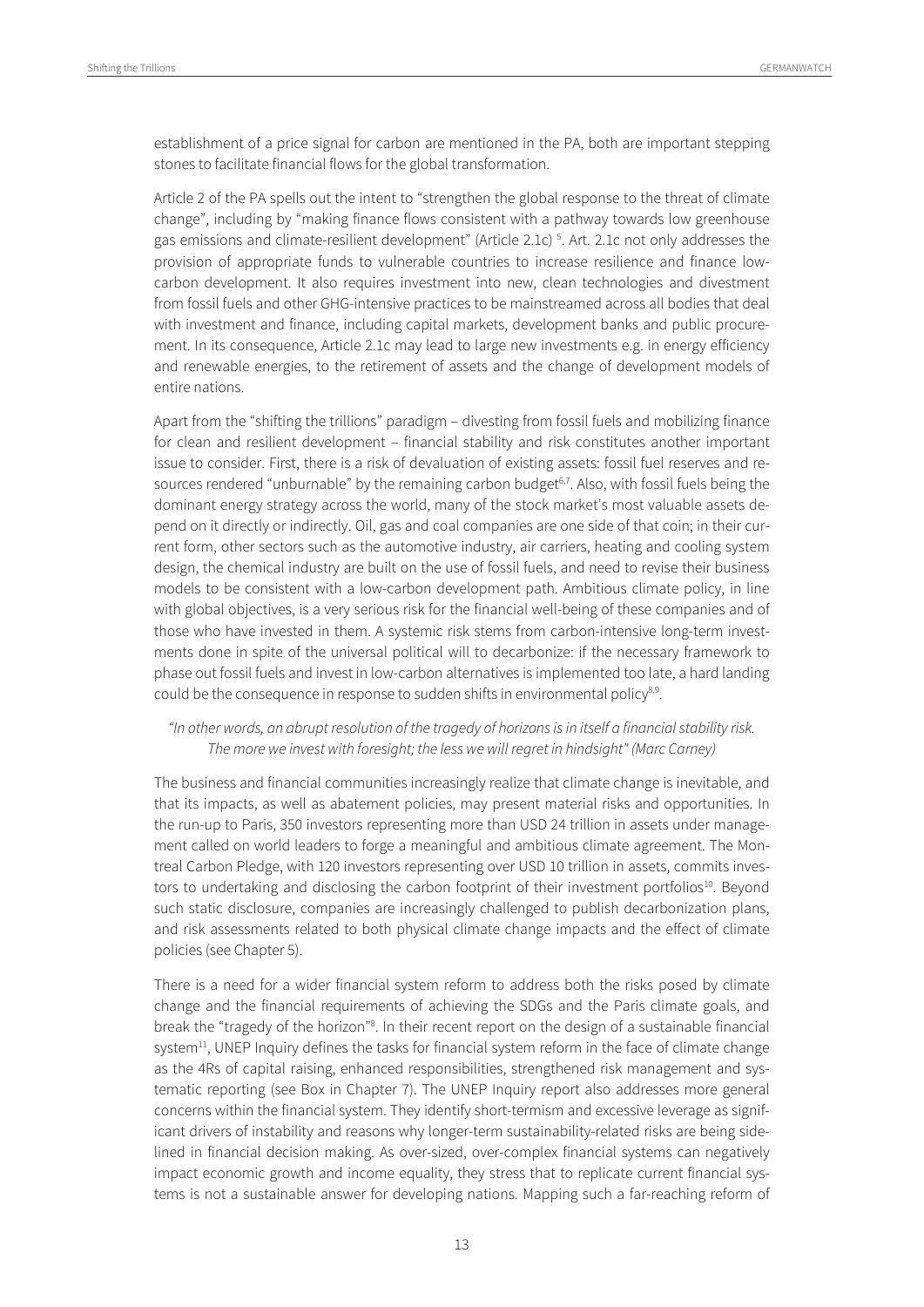the global financial architecture is beyond the scope of this paper. However, it should definitely be a part of the G20 agenda, given their primary objective is to foster a stable and effective financial system, ensure economic stability and provide intervention in the case of a crisis. In 2016, sustainable development and climate challenges form an inherent part of this task.

### **3 The Group of 20**

The G20 was formed in 1999 as a forum for the Bretton Woods Institutions, International Monetary Fund (IMF) and World Bank, and finance ministers and central bank governors representing the G7 countries (Canada, France, Germany, Italy, Japan, the United Kingdom and the United States), the EU, Argentina, Australia, Brazil, China, India, Indonesia, South Korea, Mexico, Russia, Saudi Arabia, South Africa and Turkey. Today the G20 provides an international forum for these 20 major economies to coordinate on issues related to global financial stability and economic development. Since 2008, regular G20 summits have been convened on heads of government/state level, as a response to the financial crisis of 2007–2010, but also to the growing weight of key emerging economies in global governance.

As an informal body the G20 does not have its own secretariat or administrative organs. It collaborates closely with other international organizations such as the OECD, IEA or UNEP which often facilitate longer-term work streams. Its annual work program is laid out by the presidency under two general work streams: the finance track focuses on the core issues of the G20 (financial stability and economic growth), and the sherpa track with a broader work program, often depending on the short-term initiatives by the current presidency (see Figure 2). In addition to the regular G20 finance ministers and central bank governors meetings, other ministerial meetings, such as for energy, trade or agriculture are also convened, and civil society is increasingly being involved through the establishment of so-called "engagement groups".



**Figure 2: Governance structure of the G20, including working and study groups related to energy, climate and infrastructure. Source: own illustration.**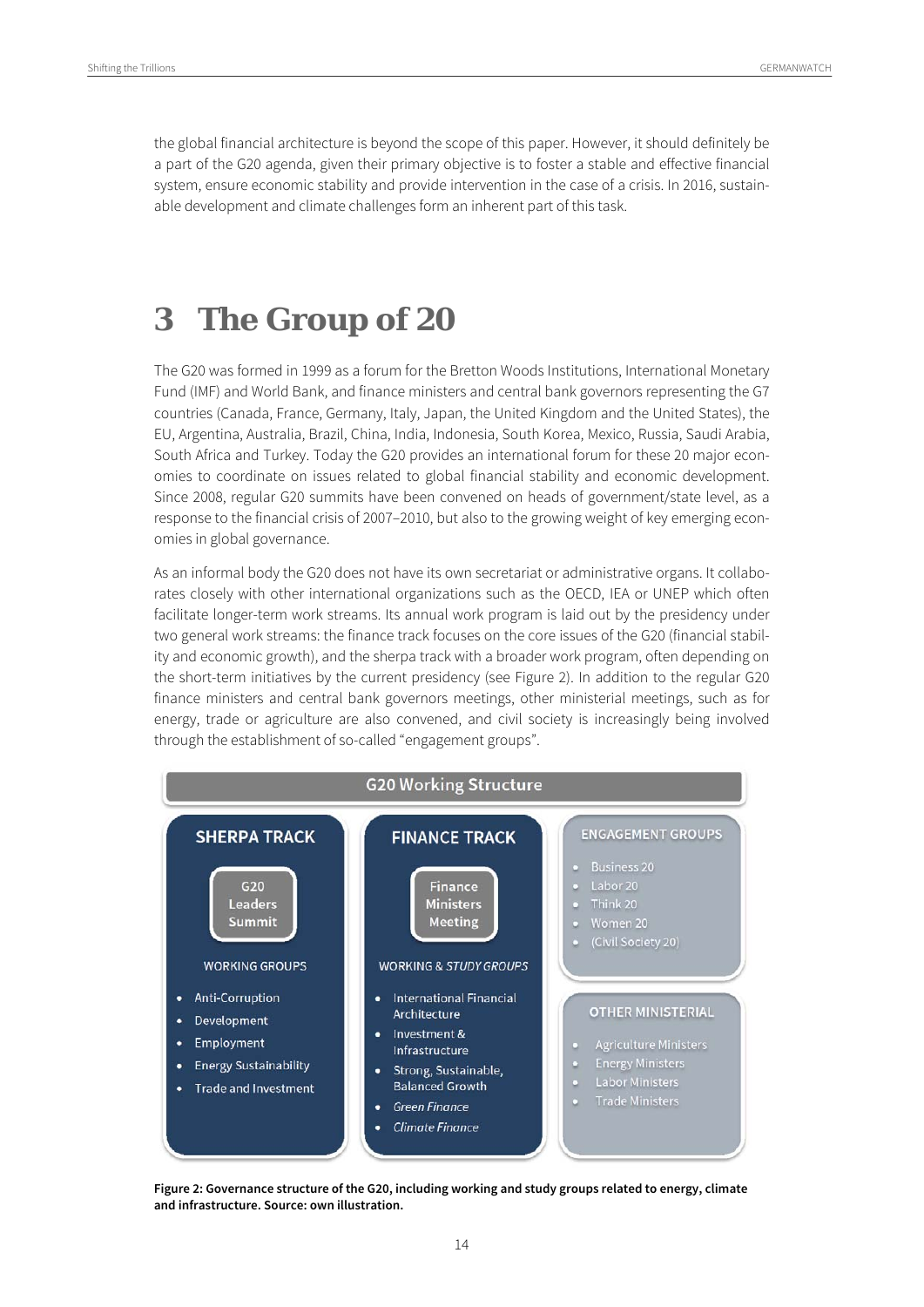### **3.1 G20 Initiatives on Energy, Infrastructure and Climate**

Since the G20 has a focus on economic development and financial stability, climate change has only recently emerged as a key area. Energy security and (fossil) energy governance have been taken up within the G20 for some time, e.g. through efforts to curb excessive volatility in oil and gas prices and increase transparency in those markets by way of the Joint Organisations Data Initiative<sup>12</sup>. Another important issue, the phase out of inefficient fossil fuel subsidies, has been reiterated since its first adoption in the Pittsburgh Summit 2009, however little progress has been made. Green investment, renewable energy, energy access and climate change have been prominently on the agenda since the 2012 Mexican Presidency where "Inclusive Green Growth" was established as a priority area for the G20 development agenda. At the Los Cabos Summit, the "GreenInvest platform" was mandated under the development working group with the aim to facilitate investment into renewable energies in emerging economies<sup>13</sup>. The Climate Finance Study Group (see Box) was established by G20 finance ministers with a view to consider ways to effectively mobilize resources taking into account the objectives, provisions and principles of the UN-FCCC14. In 2013, the G20 Energy Sustainability Working Group was established, and in 2014 the G20 Leaders' Summit endorsed the **G20 Principles on Energy Collaboration**, committing to work together "to ensure access to affordable and reliable energy for all". In 2015, the first ever G20 energy ministers meeting adopted the **G20 Energy Access Action Plan**: Voluntary Collaboration on Energy Access, the first phase of which focused on enhancing electricity access in Sub-Saharan Africa<sup>13</sup>. The G20 also announced close collaboration with the UN SE4ALL initiative, which aims to ensure universal access to modern energy by 2030, as well as the doubling of global rate of improvement in energy efficiency and the share of renewable energy in the global energy mix.

In November 2014, G20 Leaders agreed a "Global Infrastructure Initiative" to lift quality public and private infrastructure investment, including the establishment of the Global Infrastructure Hub (GI Hub). The GI Hub works to address data gaps, lower barriers to investment, increase the availability of investment-ready projects and improve project and policy environments for infrastructure.

Infrastructure includes all installations required for the functioning of modern societies. Due to its high capital intensity and long life spans, infrastructure plays a decisive role in shaping future societies. Infrastructure development carries both a high transformative potential – if investments are steered towards clean energy, low-carbon transport and sustainable cities – and a high risk to lock-in carbon-intensive pathways, if investments support fossil energy production and highemission growth patterns. Due to the path-dependency created by today's infrastructure investment, the "greening" of infrastructure planning and investment is of crucial importance; achieving real coherence between the PA and Agenda 2030 ambitions and the traditionally growth-oriented, fossil fuel dominated G20 infrastructure work stream might be the most important task ahead.

### **3.2 The Chinese Presidency**

The Chinese Presidency leads the G20 under the headline **"Towards an Innovative, Invigorated, Interconnected and Inclusive World Economy"**. The four I's address four priority areas: breaking a new path for growth, more effective and efficient global economic and financial governance, robust international trade and investment, and inclusive and interconnected development. China acknowledges the widening gap between rich and poor and is calling for inclusive global growth and development to lessen inequalities. It also makes a direct reference to sustainable development and the UN 2030 Agenda, highlighting the mobilization of climate finance as key to realizing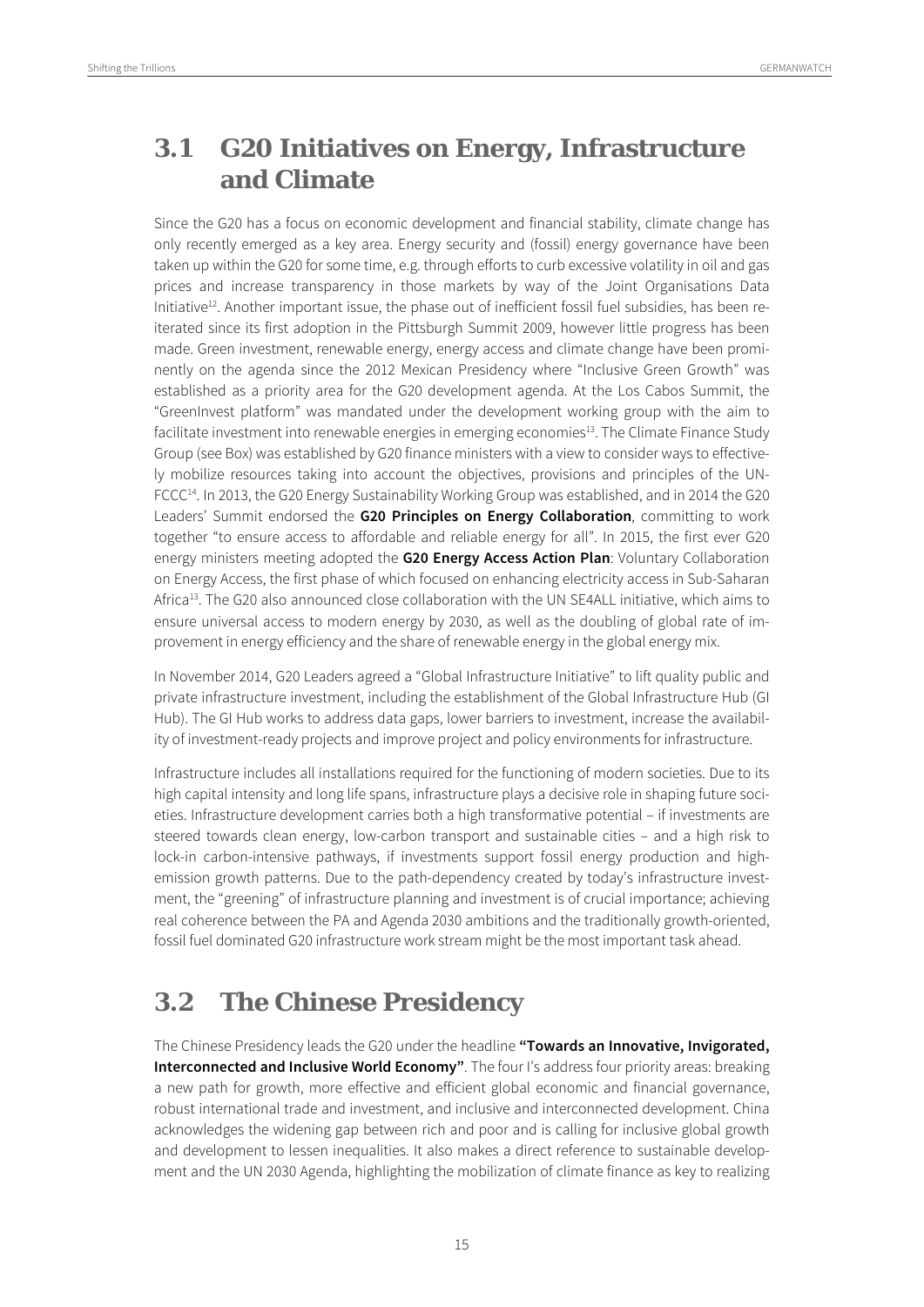that agenda. However, with its economy slowing and a global recession looming, growth remains the top priority for the Chinese presidency<sup>15,16</sup>.

China established a Study Group on Green Finance (GFSG) under the finance track, tasked with the identification of institutional and market barriers to green finance and, based on country experiences and best practices, the analysis of options on how to enhance the ability of the financial system to mobilize private green investment, thereby facilitating the green transformation of the global economy. Its synthesis report was embraced by the finance ministers and central bank governors meeting in July, however, its future has not been decided.

#### **The G20 Climate Finance Study Group**

The Mexican G20 presidency established the Climate Finance Study Group (CFSG) in 2012. The G20 leaders tasked the CFSG "to consider ways to effectively mobilize resources taking into account the objectives, provisions and principles of the UNFCCC". Other than the GFSG, the scope of CFSG is clearly linked to the UNFCCC framework. The CFSG started its work by reviewing lessons learned on options for effectively mobilizing resources and climate finance and exchanging views on these options. Basically, the CFSG serves as a forum for sharing national experiences based on the expertise of finance ministries, without duplicating the work under the UNFCCC. The study group also receives support from relevant international organizations as well as stakeholders from the private sector and covers not only national and international policies and instruments to increase public finance, but also private finance.

In 2014 the CFSG identified four main policy options: (1) Financing for adaptation, (2) Alternative sources and approaches to enhance climate finance and its effectiveness, (3) Enabling environments in developed and developing countries to facilitate the mobilization and deployment of climate finance, and (4) examining the role of relevant financial institutions and MDBs in mobilizing climate finance. At the 2015 summit in Turkey the CFSG reaffirmed the group's general focus "on sharing national experiences between G20 countries", stressing that "there is no 'one-size fits all' policy and that country ownership is a key element to guide the enhancement of climate finance" while work continued on similar focus areas. In their 2016 communiqué, finance ministers welcome the CFSG report "Promoting Efficient and Transparent Provision and Mobilization of Climate Finance to Enhance Ambition of Mitigation and Adaptation Actions" and take note of the "Outlook on Mainstreaming Climate Change Considerations into Development Assistance and Climate Finance Programs" prepared by the CFSG. Looking forward "to further discussions on the toolkit prepared by invited international organizations for the CFSG on promoting efficient and transparent provision and mobilization of climate finance", the finance ministers agreed to continue their work on climate finance in 201714.

The Communiqué of the energy ministers' Meeting in June 2016 adopted the G20 Voluntary Action Plan on Renewable Energy with the aim to substantially increase the share of renewable energy by 2030, improve the frameworks for enabling the scale up of renewable energy investment and continue to support the strengthening of international cooperation<sup>17</sup>. It also adopted the G20 Energy Efficiency Leading Programme18 and agreed on Voluntary Pillars for Energy Efficiency Cooperation. A second phase of the Energy Access Action Plan will focus on Enhancing Energy Access in Asia and the Pacific.

In the Communiqué of their July meeting, the finance ministers and central bank governors call for timely implementation of the Paris Agreement and commitments made on climate finance and announce to keep working on climate finance during 2017<sup>19</sup>. They also reiterated their commit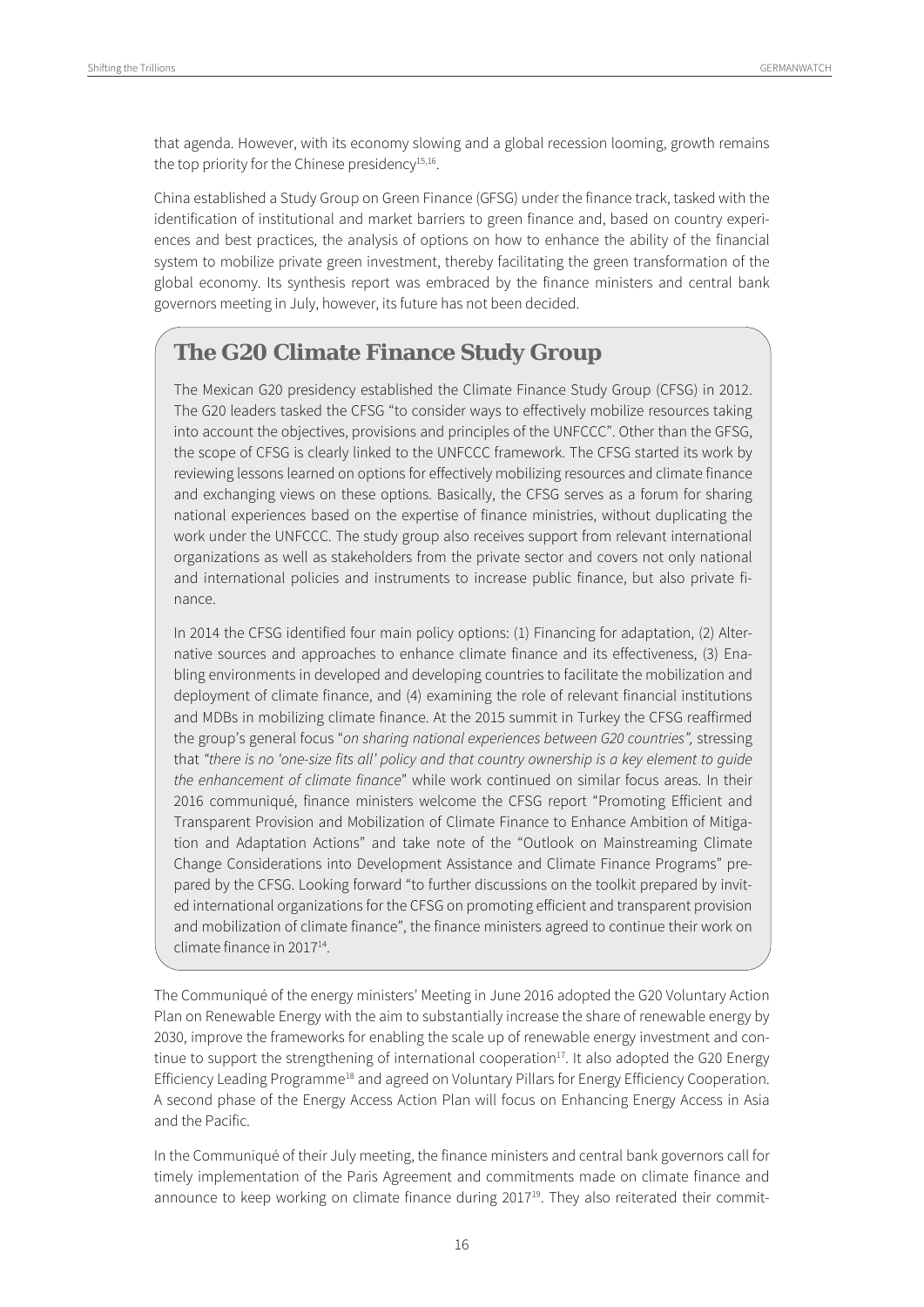ment to phase out "inefficient" fossil fuel subsidies, stressing the importance of the voluntary peer review process. Germany, Mexico and Indonesia have already announced to follow after the US-China peer review currently underway, and the Communiqué encourages all other G20 countries to also participate in such reviews

Within the Investment and Infrastructure Group (IIWG), the Global Infrastructure Connectivity Alliance was launched with a Vision Statement drafted by the World Bank Group, who also serves as a secretariat for this Alliance. The Alliance is meant to enhance synergy and cooperation among various infrastructure connectivity programs, and should work closely with the Global Infrastructure Hub, OECD, other multilateral development banks (MDBs), and interested G20 members to support its activities<sup>19</sup>.

Under Chinese leadership of the G20 IIWG in 2016, the MDBs unanimously endorsed a Joint Declaration of Aspirations on actions to support infrastructure investments<sup>20</sup>, which includes "quantitative ambitions for high quality projects" from each MDB. The Global Infrastructure Hub was tasked to work with the MDBs to assess internal incentives with regard to crowding in private finance and to report to the IIWG in December 2016.

### **3.3 The Incoming German Presidency**

During the 2015 G7 process and the summit in Schloss Elmau, German leadership contributed significantly to the landmark statement on "a decarbonization of the global economy over the course of this century" and a global energy transition by 2050, generating momentum for the UNFCCC later that year. The German G20 presidency presents a chance to build on that legacy, and push for strategic climate and energy action that facilitates the implementation of the Paris Agreement.

The internal organization of the G20 is built on a Troika of the former, current and next presidency, giving Germany the chance to work with two important emerging economies, China and Argentina, that will take over 2018. The German presidency won't state their strategic foci before they formally take over on December  $1<sup>st</sup>$ , though it is expected that chancellor Merkel might give some indications during the Hangzhou summit. During her speech at the Petersburg dialogue, chancellor Merkel announced that international climate policy would be on the agenda of the German presidency. She also highlighted the role of long-term strategies, the G7 carbon pricing platform, climate finance and mobilizing private investment. Of course, the G20 addresses a broad range of issues beyond energy and climate, and the agenda of the leaders' summit is often dominated by ongoing crises and critical events. Still, the implementation of the Paris Agreement must rank high on the international agenda, and be complimented by strong national action. The G20 also presents a great opportunity for chancellor Merkel to implement strategies which emphasize the credibility of the international commitment to the Paris Agreement and ambitious pre-2020 action. However since the G20 summit on July  $7<sup>th</sup>–8<sup>th</sup>$  2017 in Hamburg will happen only months before the next general elections in Germany, action on the presidency's side will also be influenced by the electoral race and national campaign considerations.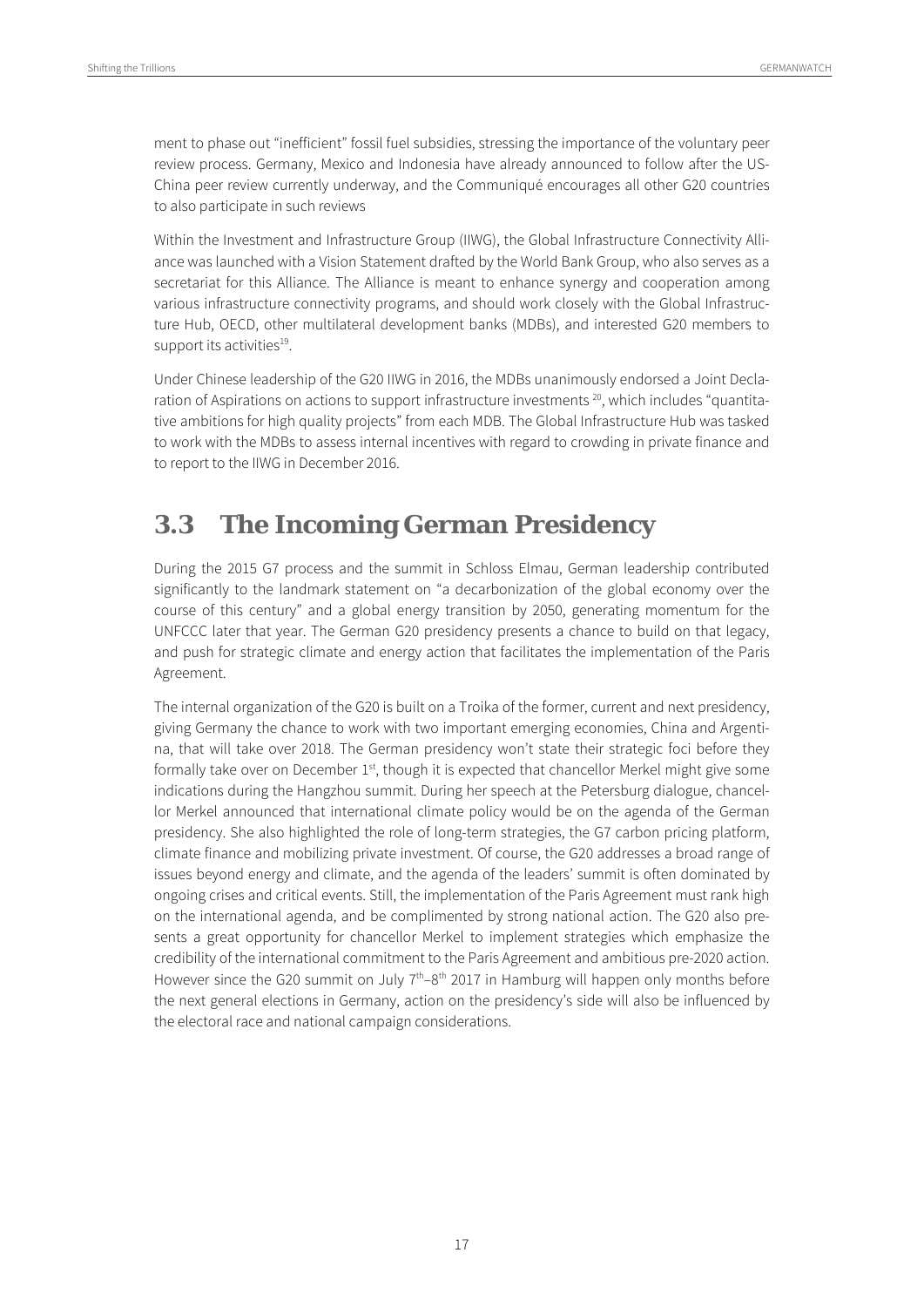## **4 Setting a Clear Policy Framework for Decarbonization**

A stable and reliable policy framework and clear long-term orientation are essential for decarbonizing the world economy. The international aspiration to keep global warming well below 2°C if not 1.5°C above pre-industrial average temperatures has to be followed by ambitious national legislation, embedded in long-term strategies for low-carbon development and combined with transformational international partnerships. Ultimately, what will shift investments is a changed riskreturn perception by investors. That is, if they perceive the risks to be growing and the potential returns to be falling for fossil fuel investments, they will reduce these investments. If on the other hand, risks are lowered for low-carbon investments and/or the returns are increasing, investments are going to flow in this direction. One of the most important tools for policy makers to influence the risk-return profile of different investments is to set clear long-term strategies. These strategies then need to be underpinned by effective and binding policies to be credible. The best mix of policy instruments will vary according to national circumstances, and over time.

### **4.1 The Rationale for a Long-Term Policy Framework**

Short-term strategy has to be informed by long-term strategy. For example, a carbon price signal – produced by ETS, tax, levy or other policy instruments – will only deliver on long-term decarbonization if it is consistent with a long-term plan and guided by a clear policy framework. A carbon price signal alone lacks a mechanism to incentivize change beyond the incremental reactions to current and anticipated near-term price adjustments. Large-scale, fundamental shifts have to be prepared for on a different level. For example, while it is relatively straightforward to achieve the first 30% of emissions reductions in the power sector by a fuel switch from coal to gas, it might be unwise to invest into a massive new natural gas infrastructure knowing that 20 years down the road, the last 30% need to be tackled – and the remaining emissions of a gas fired power system are too high to deliver. The dynamic impact of policy decisions on political constraints over time is an additional key consideration $^{21}$ , e.g. if low-carbon technology support schemes help create a low-carbon industry that will provide political support for more ambitious policies later in the process (see 6.3).

Stand-alone pricing strategies are also insufficient because even cost competitive low-carbon technologies are prevented from making their full contribution because of structural barriers such as regulatory rules, legacy infrastructures, and undeveloped complementary technologies (e.g. renewables require grids that are flexible, with rules that facilitate interconnection). Policies that ignore the question of how structural environments need to be changed to incorporate lowcarbon technologies will therefore not be successful<sup>22</sup>. Also, while high carbon prices within an ETS may drive investment out of fossil fuels, they do not automatically create a corresponding inflow into renewable energy and energy efficiency, as high carbon prices also enhance the volatility risk of such investments due to potential fluctuations in future carbon prices.

Reliable long-term strategies are also essential to address the path dependency within development choices. Not only will they be needed to see whether, collectively, the world can reach the Paris climate goals, but they also help individual countries to align their emission trajectories with their Sustainable Development Goals. Greater certainty from governments on their long-term economic development and emission trajectories will enable the private sector to plan their investment strategies and business development models appropriately. By developing national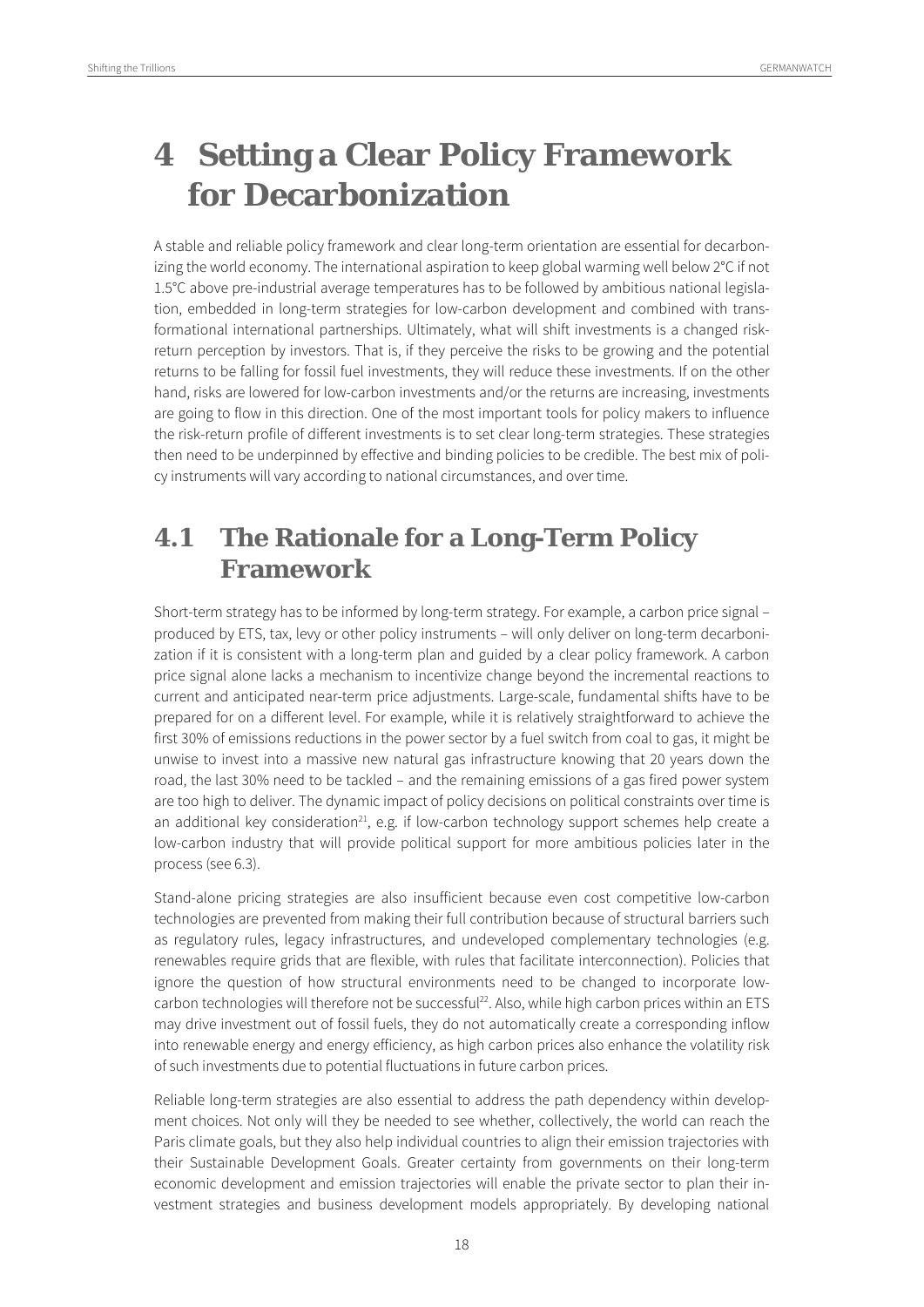roadmaps towards the end of a global economy built upon fossil fuels, countries will create a positive policy framework for businesses to make informed decisions for shifting financial flows to climate-friendly investments, thereby reducing the risk of locking in high-carbon infrastructure<sup>23</sup>. At the same time this creates the basis for finance institutions to stress test carbon-intensive companies to what extent they are prepared for the envisaged change (see Chapter 5.2).

### **4.2 Designing Long-Term Strategies**

Long-term low greenhouse gas development strategies (LTS) should explicitly address the domestic and international challenges of deep and rapid decarbonization, such as ensuring a just transition to renewable energy, including developing new jobs and ensuring support for displaced workers. Long-term strategies will contribute to identifying the challenges for the transformation ahead, open a space for democratic consultation, and secure a just transition for workers and communities which depend today on a fossil fuel-based economy.

Long-term strategies should be based on sectoral mitigation analysis and resilience assessment and should spell out how the pathway towards long-term decarbonization will be integrated into a country's legal framework. The strategies should aim to maximise their contribution towards wider sustainable development objectives such as poverty alleviation, access to clean energy and adaptation to climate impacts, and ideally be intertwined with individual countries' Agenda 2030 national strategies for sustainable development. They should aim to maximise economic, environmental and social co-benefits such as improved health through better air quality and greater energy security. The strategies should outline the frameworks, policy decisions and collaboration that will be put in place, such as budgetary provisions, private sector regulations and investment policy frameworks, to ensure that financial flows are consistent with Article 2.1c of the Paris Agreement and the 1.5°–2°C temperature limit.

Preparing the (intended) nationally determined contributions (NDCs) has shown the potential, but also the challenges that lie in low-carbon planning. Current pledges may limit future warming to around 3°C. In addition, most businesses and governments base their decarbonization strategies on outdated scenarios that result in 2°C warming by the end of the century with only 50% probability, consequently allowing for fossil fuel use to continue for decades. To hold global warming "well below  $2^{\circ}$ C" must result in even higher levels of ambition. The same is true for the aspirational goal of 1.5°C, though the latter will hardly be met without overshooting and subsequent withdrawal of large amounts of  $CO<sub>2</sub>$  from the atmosphere<sup>24</sup>.

Currently there are only very few scenarios available that explore pathways to 1.5°C. The IPCC is working on a "Special Report on the Impacts of Global Warming of 1.5°C above Pre-industrial Levels and related Global Greenhouse Gas Emission Pathways", due in 2018. The result will provide much needed clarity about the remaining carbon budget, carbon cycle feedbacks, and how much of our known fossil reserves are unburnable.

In the meantime, however, interim strategies have to be developed based on the information available in order to move towards global peaking as soon as possible. The "deep decarbonization pathways" developed by the Deep Decarbonization Pathways Project, a global collaboration of energy research teams charting practical pathways to deeply reducing greenhouse gas emissions in their own countries, provide a starting point for most G20 countries<sup>25</sup>. The strategies should provide decadal benchmarks within a clear trajectory. However, given a steep learning curve and the high potential for technological innovation, the strategies will need to be reviewed and revised in regular intervals in order to reflect latest scientific findings, technological improvements as well as economic trajectory of the country.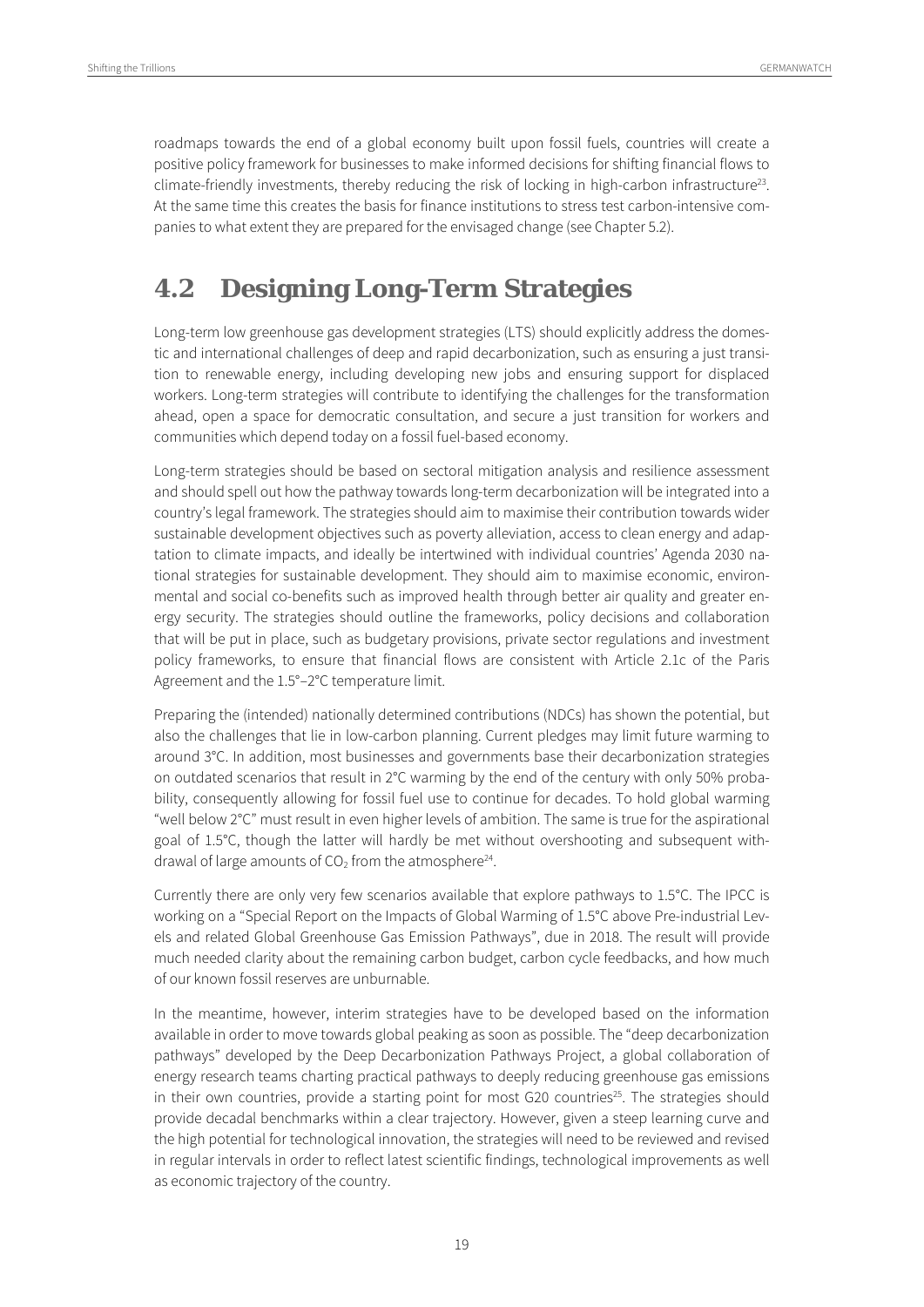While all countries and regions are different, and will have to develop their own pathways towards decarbonization, there is huge potential in mutual learning and exchange of best practices across sectors. Representing the major world economies, the G20 constitute a great forum to institutionalize such learning processes with a focus on industrialized nations. Such a platform would also establish trust, and help ratcheting up ambition, as actors will be inspired by the progress they see by their peers. Germany has just announced a NDC partnership helping developing countries with the preparation of their mitigation contribution and long-term climate-compatible development plans. However, in order to keep the Paris climate goals in reach, it is the world's largest economies that need to move forward as fast as possible. This could be facilitated by a LTS platform within the G20 and transformational partnerships between G20 countries or with developing countries.

While we have stressed that low-carbon development needs reliable political action, it is also essential that the political will to go through with the Paris Agreement becomes apparent across the board. G20 could enhance credibility by sending a strong message that there will be no slidingback behind the PA, both through progress towards early ratification by its members, but also by decisive action on developing long-term deep decarbonization strategies.

The Paris Agreement mandates Parties to "strive to formulate and communicate long-term low greenhouse gas emission development strategies, mindful of Article 2, taking into account their common but differentiated responsibilities and respective capabilities, in the light of different national circumstances." Decision 1/CP.21, para 35 invites Parties to communicate their long-term strategies by 2020. At their 2016 summit, G7 leaders committed to "formulate and communicate ambitions mid-century long-term low greenhouse gas (GHG) emission development strategies well ahead of the 2020 deadline."<sup>26</sup> The G20 should follow and strengthen that commitment, by pledging to come forward with their interim plans by mid-2018, in time for assessment of their collective impact before the UNFCCC's 2018 facilitative dialogue, and to present their revised plans by 2020.

## **5 Reducing Climate Risk for Financial Markets**

As the 2007–2009 financial crisis has shown, unanticipated risks can considerably jeopardize the stability of international financial markets. Following the widespread economic and social turmoil caused by the global crisis, the G20 summit in London 2009 established the "Financial Stability Board" (FSB), in order to monitor and mitigate risks to the global financial system.

Besides traditional risks like sovereign defaults or currency crises, the impacts of climate change to the international financial markets have recently received increased attention in international policy debates. In this context, the incumbent chairman of the FSB and governor of the Bank of England, Mark Carney, delivered a much-noticed speech in September 2015. Based on an analysis by the British Prudential Regulation Authority<sup>27</sup>, he addressed the insurance market Lloyd's on challenges currently posed by climate change<sup>8</sup>. According to Carney, climate change entails a "tragedy of the horizon": the great deferment between cause and impact of climate change leads to disastrous consequences for future generations, as momentarily there are hardly any incentives to effectively fight its causes. This also translates to the financial sector, since the greatest impacts of climate change transcends the rather short-term planning horizons of financial market actors, providing investors with limited incentives to consider risks and impacts of climate change in their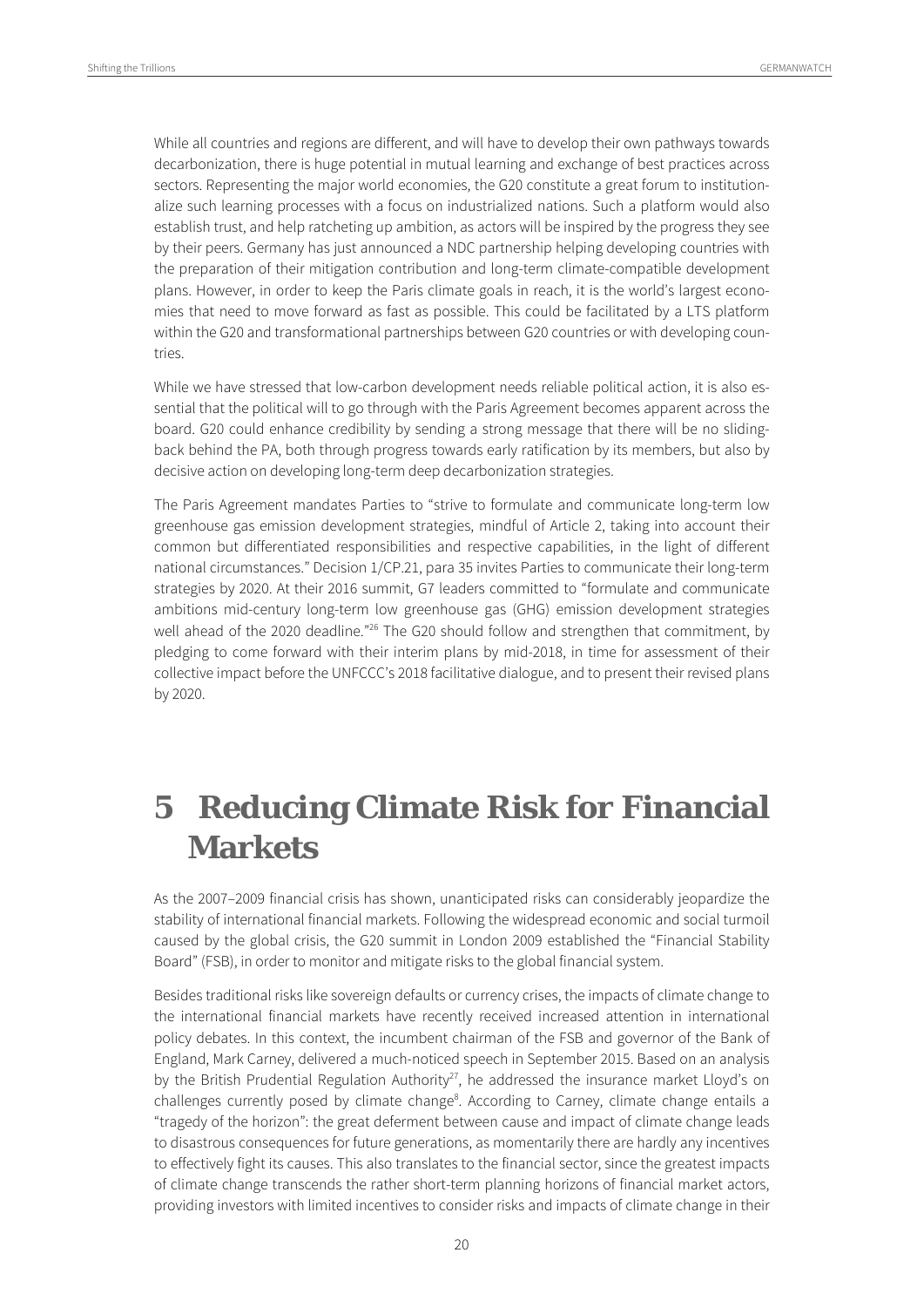current investment decisions. Once climate change becomes a serious problem for investors, it will be too late to effectively curb its impact and prevent harm.

Three types of risks exist that are amplified by climate change and pose a threat to the stability of financial markets: physical risks, such as damages to assets caused by floods and storms; liability risks that could arise if those suffering climate change losses sought compensation from those they held responsible; and transition risks due to the revaluation of assets caused by the adjustment to a lower-carbon economy. About one third of the world's financial assets belong to asset classes that are particularly sensitive to the effects of stringent climate policy: fossil fuel producers and users, e.g. extractive industries, and energy- and emission-intense businesses who would be indirectly affected through increasing energy costs<sup>27</sup>. An abrupt devaluation of this group of assets would constitute a systemic risk, and create substantial amounts of "stranded assets"<sup>28</sup>.

In order to address the risks to the financial markets, Carney posits several interlinked options and recommendations: (i) a tightening of disclosure requirements for companies to allow adequate risk assessments, by providing necessary transparency on the carbon intensity of different assets, complemented by the formulation of decarbonization strategies; (ii) conducting climate stress tests to simulate economic shocks, e.g. through abrupt government abatement action, and their impacts; as well as (iii) encourage governments to stimulate the introduction of a  $CO<sub>2</sub>$  price signal (see Section 6).

These approaches, if well-conceived, provide a useful tool-set to enable investors and financial markets to make provident and informed investment decisions. At the same time, they could stimulate a greening of the financial system and initiate a low-carbon transition (see Section 7). In the meantime, existing divestment strategies of companies and institutional investors create momentum and may anticipate what needs to happen on a broader base to address the aforementioned challenges (see 5.4).

#### **5.1 Disclosure**

In order to adequately assess the exposure to climate risks, a transparent disclosure of the carbon intensity of assets is key. As the Green Finance Study Group states, "capital markets work best when there is sufficient information disclosure and transparency for investors, financial service providers, and regulators to make informed decisions"29.

Currently, the financial and corporate sector is ill-equipped in reporting on climate risk and climate performance disclosure. Based on findings from UNEP Finance Initiative (UNEP FI) and the Bloomberg climate risks initiative reports, of the world largest investment funds (worth over USD 40 trillion), only 7% could calculate the GHG emissions within their portfolio, with few of them knowing their exposure to climate risk. Such reporting needs to be increased to minimize both climate and investment risk $30$ . Of the G20 countries 15 of 19 have a GHG corporate reporting in place<sup>31</sup>. Nevertheless this data is insufficient and stricter targets of what should be disclosed and how need to be set for the future.

Following Carneys speech in September 2015 and in response to the increased awareness about financial stability risks related to both climate change and the policies to combat it, a "Task Force on Climate-Related Financial Disclosures" (TCFD) was established in December 2015. The newly established body, serving under the auspices of the Financial Stability Board, seeks to develop recommendations for voluntary climate-related financial disclosures that are consistent, comparable, reliable, clear, efficient, and provide decision-useful information to lenders, insurers, and investors, in order to enhance how climate-related risks are assessed, priced, and managed<sup>10</sup>.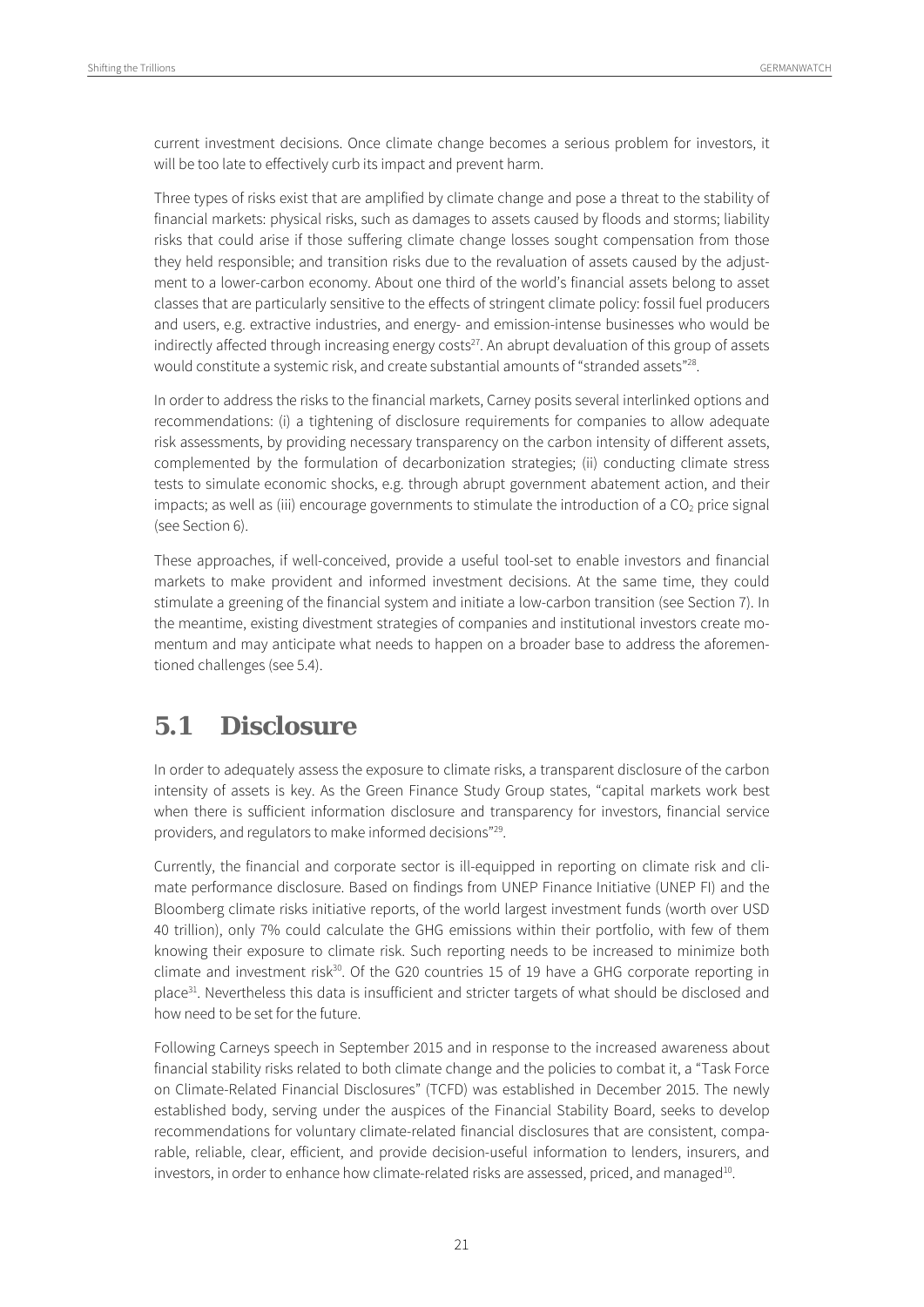While it is important that companies calculate and disclose the necessary information on the carbon intensity of their assets, the development of decarbonization strategies (see 5.3) for their business model is a fundamental prerequisite for a complete and comprehensive assessment of current and future risk exposure.

#### **5.2 Stress Testing**

The conduction of stress tests permits the simulation of economic shocks and their impacts on the financial market. According to Carney, dedicated climate stress testing can be an efficient tool to assess the potential extent of climate change risks to the financial system and for making future climate-related risks visible<sup>8</sup>. Specific climate stress tests should be undertaken to understand the impact of various policy pathways equivalent to scenarios that limit global warming to 1.5°C and 2°C, but also to sudden abrupt changes in international climate policy that can influence financial stability. Furthermore climate stress tests should include an assessment of the impacts of different climate change scenarios on investments, exposing climate risks with the view to enabling investments to become "climate-proof"32.

Conventional stress testing in the traditional finance domain (e.g. for commercial banks etc.) takes place in a short-term logic with a 1–5 years margin. Due to the fact that climate change impacts manifest within a longer time period, and are often non-linear, common stress testing tools are not sufficient and adequate instruments for long-term stress testing need to be developed.

#### **5.3 Decarbonization Strategies for Companies**

Similar to the national long-term strategies discussed in the previous chapter, companies need to develop a long-term vision for their business-model in a decarbonized world economy. A central aspect is to integrate information gathered from the above mentioned tools, for instance the outcomes of climate stress testing, into the development of decarbonization strategies with the aim to successfully tackle climate risks within financial markets<sup>8</sup>. The integration of shadow-carbon pricing into investment decisions could be a suitable approach in order to manage climate-related physical and transformational risks in their investment portfolios, as well as enhance future business and investment decision making processes and planning<sup>33</sup>.

Decarbonization strategies for companies should focus on reducing  $CO<sub>2</sub>$  emissions, for instance through the adoption of renewable energy targets. At the same time, emission reductions through increased energy efficiency measures represent a considerable share of the global GHG mitigation potential, and energy efficiency should play a prominent role in decarbonization strategies.

In recent years, companies have started to engage in the process of developing decarbonization strategies. For instance, the "RE 100", a collaborative global initiative was launched at the New York Climate Week in 2014, consisting of 69 companies that committed to 100% renewable electricity – working to massively increase demand for and delivery of renewable energy $34$ . On the same note, the Non-State Actor Zone for Climate Action (NAZCA) Platform – launched at COP 20 in Lima – registers commitments to action by various actors, including companies to address climate change. As of now, commitments from 2090 companies engaging in action throughout the sectors of energy access and efficiency, renewable energy and emission reductions have been recorded<sup>35</sup>. Such or further expected landmarks can give companies orientation for pledges to be included in their long-term decarbonized business model.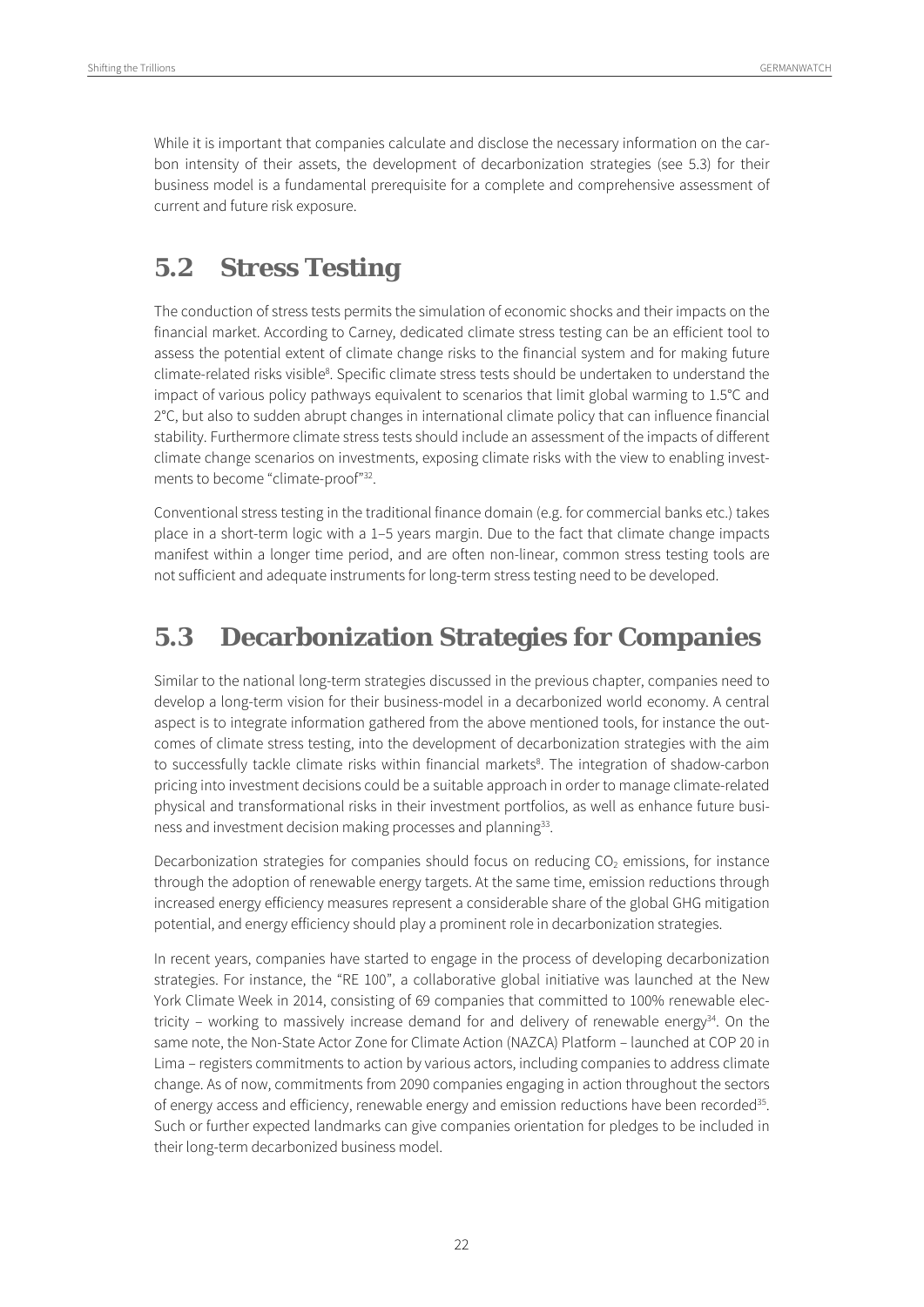### **5.4 Divestment**

The fossil fuel divestment movement has rapidly increased its scope over the past years. According to a recent report, 436 institutions from 43 countries representing USD 2.6 trillion in assets have committed to divest from fossil fuels<sup>36</sup>. Especially institutional investors are engaged in the process, such as the French insurance and assets management group AXA or the Norwegian sovereign wealth fund.

On the UN level, the UNEP-led Portfolio Decarbonization Coalition was launched at COP 21 in Paris, a multi-stakeholder initiative striving to "drive greenhouse gas emissions reductions by mobilizing a critical mass of institutional investors committed to gradually decarbonizing their portfolios"37. At the climate summit, the coalition announced that it achieved a decarbonization of a total amount of USD 230 billion (with their original goal set at USD 100 billion) by withdrawing capital from carbon-intensive companies, technologies and projects for the reinvestment in carbon efficient sectors<sup>38</sup>.

While the commitment and dedication shown by citizens and corporations is encouraging, divesting from fossil fuels can only serve as a complementary tool for enabling the low-carbon transition of the business sector. Current divestment strategies are often limited to selling shares of the "top 200" fossil fuel companies<sup>39</sup>. While this strategy has material effects and provides important signals to the market, the global transformation will also need investors to stay with a company through the transition process. Therefore, credible and ambitious decarbonization strategies for companies (see Section 5.3) should constitute an important criterion.

By setting up the TCFD, the FSB has initiated an important process to develop a toolset to tackle the risks of climate change to the financial market. While this marks a good first step, more work is needed to increase and ensure stability on the way towards a decarbonized world economy. The final report of the TCFD is expected to be delivered in early 2017. The German presidency should push for the timely and stringent implementation of their recommendations. Risk disclosure could initially be implemented on a voluntary basis, creating lessons learnt along the way, with the longer-term perspective of making disclosure mandatory within the next 2–5 years. Also, further work by the TCFD should be encouraged and supported, including an outreach to non-industry actors and the mainstreaming of the TCFD recommendations across relevant G20 work streams.

## **6 Getting Carbon Prices Right**

Transformational change needs transformational policy instruments. A rising, cross-sectoral carbon price – implemented through a tax, levy, ETS or hybrid system – constitutes such an instrument: If the design is right, carbon pricing incentivizes low-carbon investments and disincentivizes the use of fossil fuels. It also creates revenues in a way that is economically more efficient than other tax schemes, and those revenues can be used in beneficial ways: to cushion regressive effects, to finance research and development into low-carbon technology or new social business models, to invest into sustainable infrastructure or lower other taxes<sup>40</sup>, or as a contribution to the GCF or more generally to meet the climate financing commitments of the PA.

However, historic record for the transformational effect of carbon markets, in particular the EU ETS, has been rather poor. In the real world, the interaction of multilevel climate policies, strong opposition to stringent caps and competitiveness concerns have led to low prices that did not unfold their transformational potential. On average, direct subsidies and the lack of internalization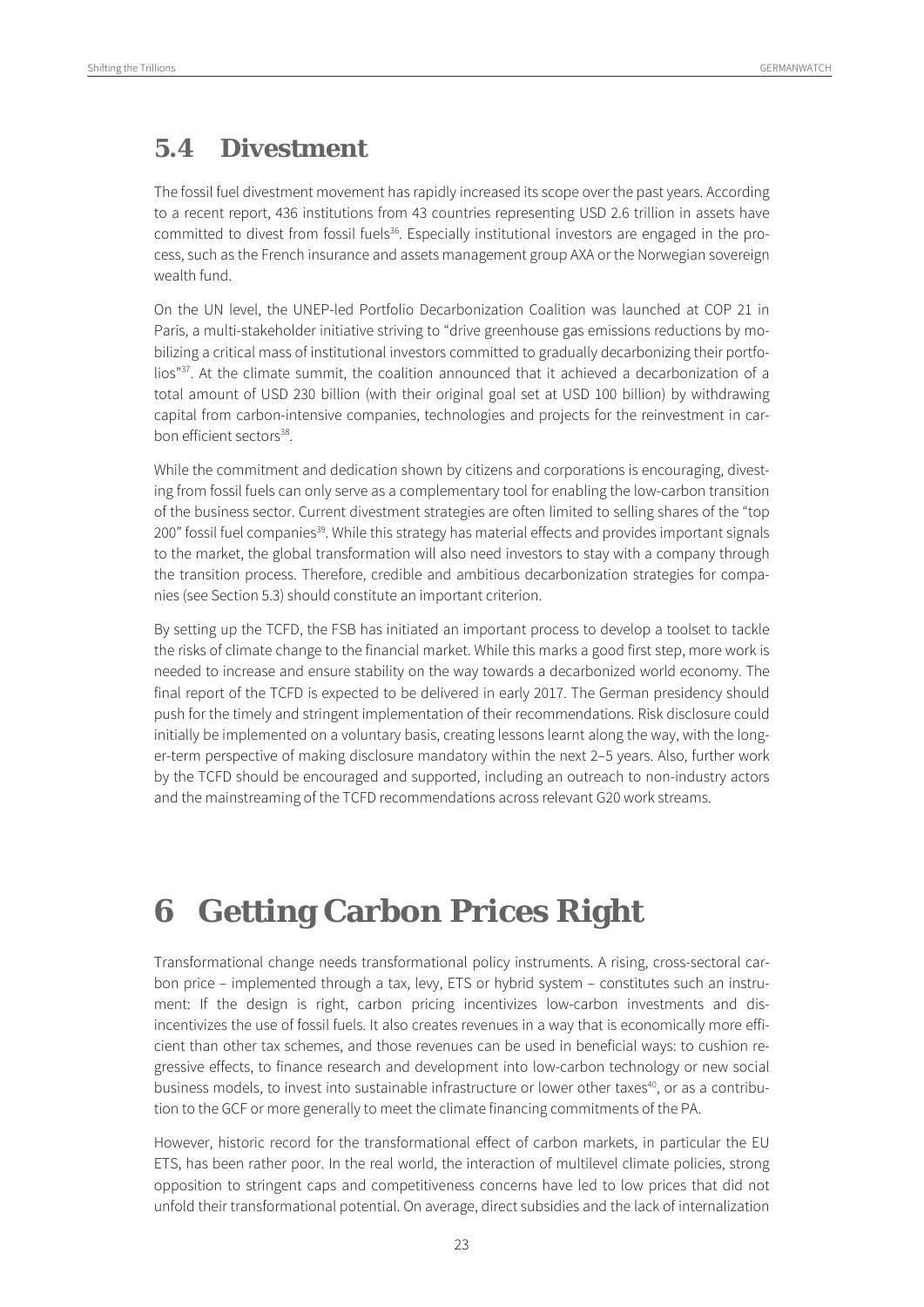of external environmental and health damages currently lead to a net-negative global price on carbon. Eliminating such wrong incentives and getting effective carbon pricing mechanisms in place should be priority items on the G20 agenda.

#### **6.1 Eliminate Fossil Fuel Subsidies**

Estimates of the worldwide fossil fuel subsidies vary according to the methodology used in measuring, the type of subsidy and the country<sup>41</sup>. According to the International Energy Agency (IEA), worldwide fossil fuel subsidies amounted to USD 493 billion in 2014<sup>42</sup>. Almost 50% was allocated to oil products, with a regional focus on the Middle East/North Africa, Central/Eastern Europe and Emerging and Developing Asia43 (see Figure 3). In comparison, subsidies to assist the deployment of renewable energy technologies are four times lower, estimated at USD 112 billion in 2014<sup>44</sup>. Hence, although many OECD countries have increased their financial backing for the expansion of green energy supplies in recent years, overall support for fossil fuels across the world continues to exceed that for renewables by more than four-fold.



 $\blacksquare$  Oil  $\blacksquare$  Electricity  $\blacksquare$  Gas

#### **Figure 3: Countries with the largest subsidies for fossil fuels in 2014. Own illustration, data source:45**

The magnitude of fossil fuel subsidies directly challenges the objective of the Paris Agreement. Fossil fuel subsidies constitute a negative carbon price: By lowering costs of production and consumption, they set wrong incentives and present a substantial obstacle to the development of renewable energy sources, which are faced with competitive disadvantages in many countries.

In addition to direct subsidies, fossil fuels also cause indirect costs through negative externalities, such as environmental, climate change and health impacts, raising total (direct and indirect) subsidies to a staggering USD 5.3 trillion<sup>46</sup>.

On the global scale, the G20 plays an important role when tackling the issue of eliminating fossil fuel subsidies. The G20 countries supported fossil fuel production (including exploration, extraction, and development) by USD 444 billion on average per year in 2013 and 201447. With oil prices at historical lows, many countries have seized the opportunity to lower subsidies for consumption. For instance, Indonesia eliminated a large amount of diesel and gasoline subsidies in 2014, reallo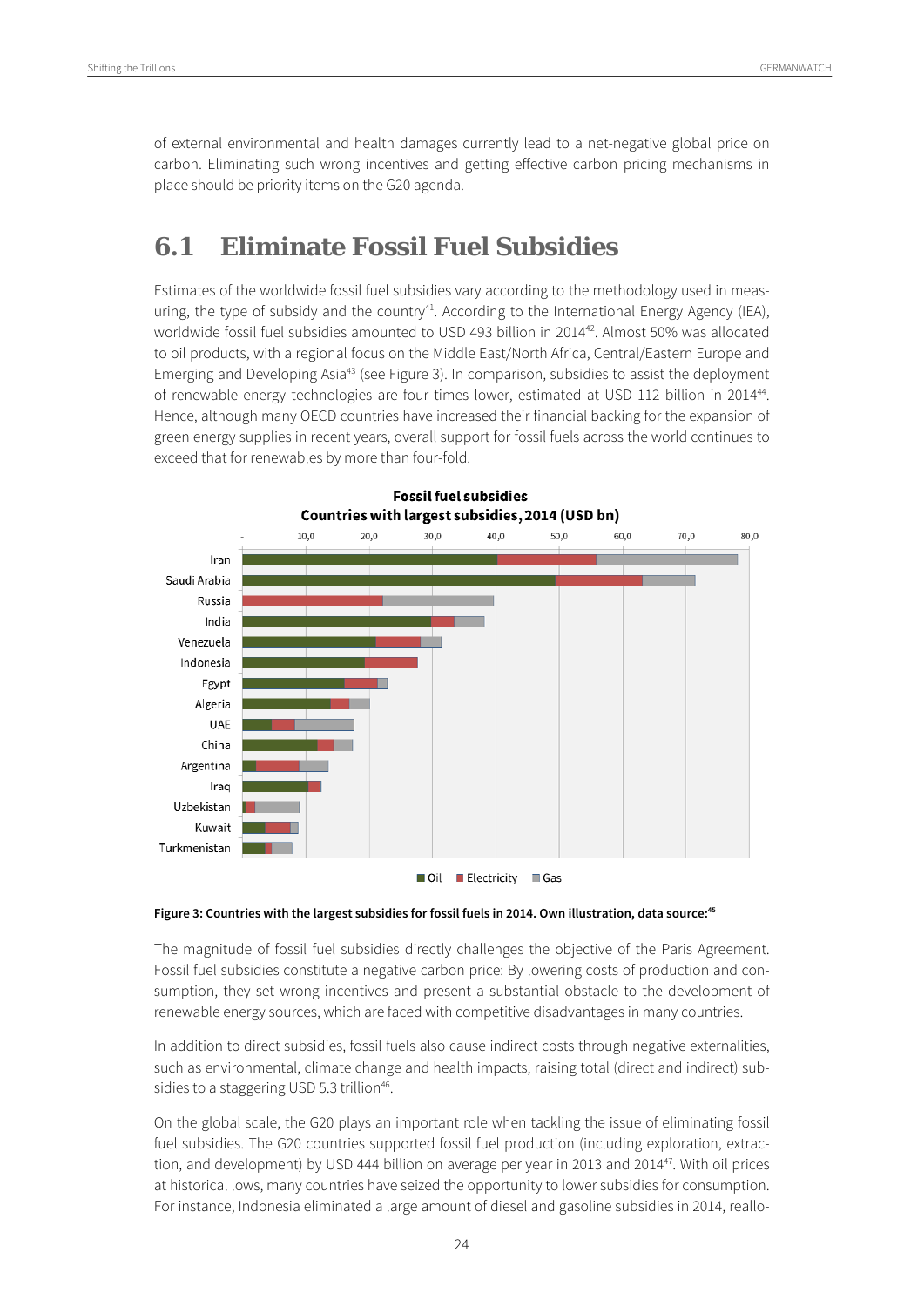cating subsequent savings (also from lower world oil prices) of USD 15.6 billion to investments in people and infrastructure<sup>48</sup>. India ended diesel price regulation in 2014, providing a good example of the effectiveness of a phased price increase in limiting political opposition and economic disruption<sup>49</sup>. However, although individual countries have gradually begun to reduce their subsidies rhetorical commitments by the G20 have so far not been translated into sufficient policy action.

The 2009 Pittsburgh Summit marked the first time the G20 addressed a potential removal of fossil fuel subsidies (see also Chapter 3.1). In their summit declaration, the G20 committed to "rationalize and phase out over the medium-term inefficient fossil fuel subsidies that encourage wasteful consumption". Although finance and energy ministers were tasked to deliver implementation strategies and timeframes, subsequent G20 summits did not add any substantial commitments let alone a roadmap for a timely implementation. Instead, the previous commitment from Pittsburgh was merely reaffirmed, whereas voluntary peer reviews currently spearhead the G20 efforts in this area.

For the upcoming G20 summits in China and Germany, it is important that the group rekindles and reinforced its commitment to tackle an incremental elimination of fossil fuel subsidies. The G7 summit in 2016 already constitutes an important step, by setting a deadline for the ending of support for fossil fuels in 2025. Now, the G20 needs to follow suit by defining a clear and specific timeline at which to achieve the phasing out of fossil fuel subsidies, beginning with subsidies for coal production and fossil fuel exploration. Furthermore, phasing out of domestic and international public finance for gas, oil and coal production needs to be elaborated, while bearing in mind the special circumstances of countries where there is no alternative for ensuring energy access for the most vulnerable people and communities.

#### **6.2 Put a Price on Carbon**

Putting a price on carbon is the economic application of the polluter pays principle. In theory, the optimal carbon price – in form of a tax, a levy or imposed via a cap and trade system – would equal the "social cost of carbon" (SCC), the estimate of the incremental damage associated with one additional ton of carbon in a given year. A recent US-EPA study estimates the SCC at around 37 USD/t CO<sub>2</sub>, (the average of USD 11-56, with the low end based on a higher discount rate), rising to around USD 50 (USD 16-73) in 2030<sup>50</sup>, however new research suggests the real SCC is much higher<sup>51,52</sup>. The latest IPCC Working Group III report concluded that the damage functions used within the current model generations used to derive such numbers were not appropriately representing the influence of future climate damage on the world economy<sup>53</sup>. Most estimates of efficient carbon prices from integrated assessment models in line with a 2°C pathway range between USD 80 and 120 in 2030<sup>54</sup>.

However, with very few exceptions (that are almost exclusively set in Scandinavia), existing (explicit) carbon pricing schemes have much lower price levels than even conservative estimates of the SCC, with more than half of them being below 15 USD in 2015 $^{21}$ . According to a market survey by the International Emissions Trading Association IETA the global carbon price estimated to achieve the objectives of the Paris Agreement has risen from  $\epsilon$ 30 to  $\epsilon$ 40, which is significantly higher than the current price expectations for the major markets, but still way below efficient prices predicted by models<sup>55</sup>. Many corporations use shadow pricing to "climate-proof" their business model or certain investments. The price levels used vary and reflect what the company anticipates to be politically viable over the short- to medium-term, rather than the full SCC. Shell, for example, uses a price of USD 40 per tonne of CO<sub>2</sub>e, Statoil ASA USD 50, and ExxonMobil USD 80<sup>50</sup>.

The reason for such low carbon prices is not purely economic, but lies in the political economy: institutional structures, power, and influence pose political constrains on carbon pricing that may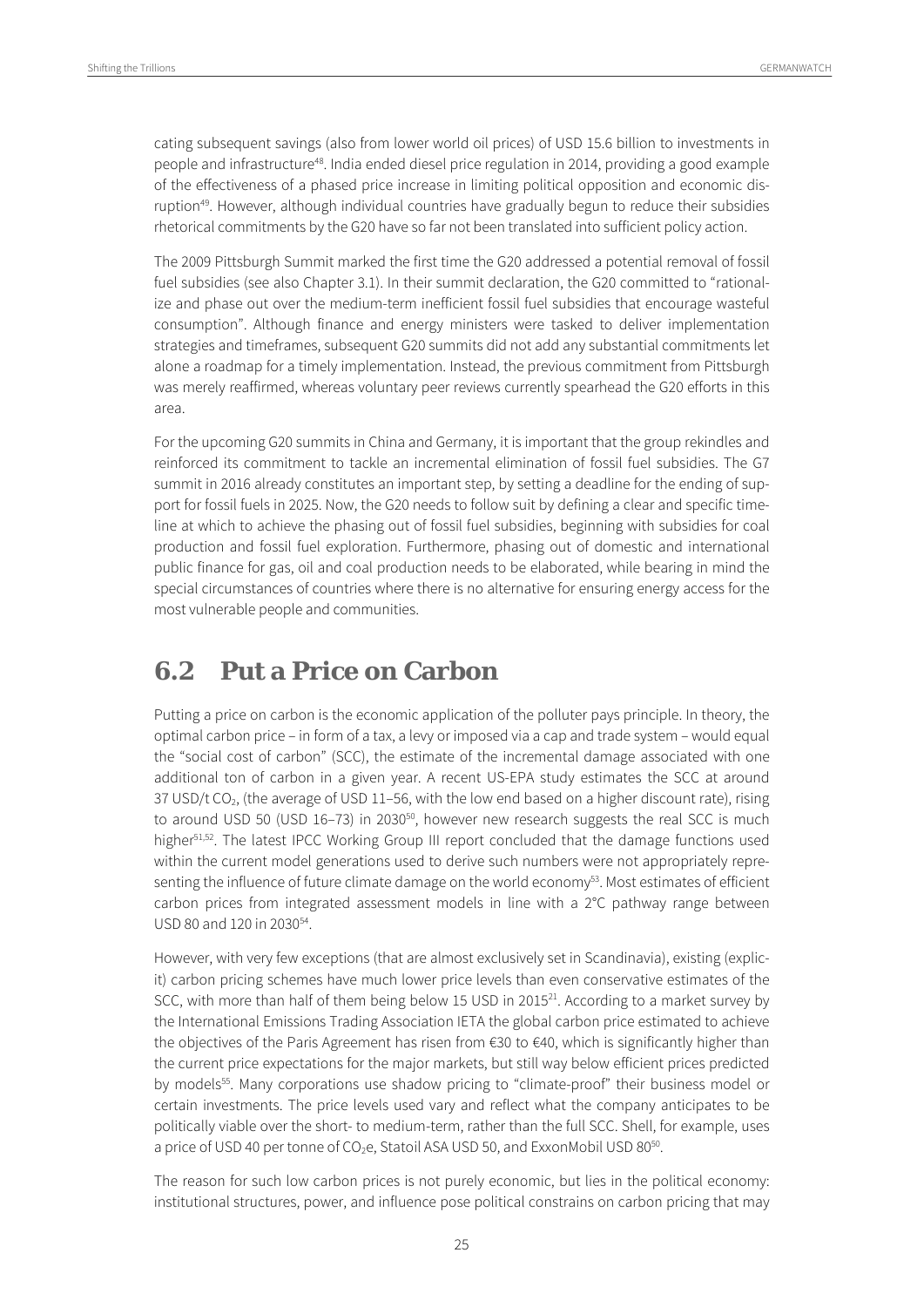not be easily overcome in the short run<sup>56</sup>. For the foreseeable future, (entry) carbon prices will likely remain well below the SCC, however there are many advantages of introducing carbon pricing schemes even at lower levels: capacity building, raising awareness, fostering political credibility, and last but not least: creating a stream of revenues that can be used by governments to foster desirable outcomes and thereby increase the political support that might ultimately lead to carbon prices that are closer to the SCC (see 6.3).

By the end of 2015, about 40 national jurisdictions and 20 subnational entities such as cities, states or regions had some form of carbon pricing initiatives in place, covering roughly 13% of global GHG emissions, with carbon prices ranging from < 1 to > 130 USD/t CO<sub>2</sub>e  $^{57}$ . With the expected launch of the Chinese emission trading system in 2017, the share of global emissions subject to a carbon pricing scheme will rise to roughly one quarter. The World Bank's Carbon Pricing Leadership Coalition (CPLC) has set the goal to double this share to half of global emissions by 2050. Various multilateral platforms and coalitions support the establishment of carbon pricing and help developing countries to gain the required capacity for carbon pricing and participation in carbon market mechanisms (see Table 1). While ICAP is focused purely on ETS, all other initiatives and platforms explicitly support all forms of carbon pricing.

| <b>Name</b>                                             | Initiators/Institution                                                                 | <b>Scope and Focus</b>                                                                                                                                                                                                                                     |
|---------------------------------------------------------|----------------------------------------------------------------------------------------|------------------------------------------------------------------------------------------------------------------------------------------------------------------------------------------------------------------------------------------------------------|
| ICAP-<br>International<br>Carbon Action<br>Partnership  | founded by California<br>and Germany, 2007                                             | Focus on Emission Trading Systems (ETS)<br>Technical experts, capacity center<br>Network of practicioners<br>~40 members, both states and subnational<br>levels                                                                                            |
| Partnership for<br>Market<br>Readiness (PMR)            | Worldbank, 2011                                                                        | Donor-recipient structure, targeting developing<br>countries, grant funding<br>Capacity development and establishment of<br>Best practice concerning carbon pricing<br>mechanisms and market readiness tools<br>UNFCCC oriented, technical expert level    |
| <b>Carbon Pricing</b><br>Leadership<br>Coalition (CPLC) | Worldbank, September<br>2014                                                           | High level agenda setting<br>Business/policy/finance networking<br>Platform for exchange of best practice                                                                                                                                                  |
| <b>Carbon Pricing</b><br>Panel                          | Worldbank and IMF,<br>October 2015                                                     | Heads of states level, supporting CPLC                                                                                                                                                                                                                     |
| G7 Carbon<br>Market Platform                            | Launched by German G7<br>presidency, October<br>2015                                   | Rules and guidelines for carbon markets (Article<br>6 PA)<br>All carbon pricing instruments, not only ETS<br>Support and supplement to UNFCCC                                                                                                              |
| Transformative<br>Carbon Asset<br>Facility              | Paris Initiative by<br>Germany, Sweden,<br>Norway and<br>Switzerland, December<br>2015 | Results based payments for large-scale<br>programmes or RE, EE, waste management and<br>low-carbon cities in developing countries<br>Enabling clean technology, cutting fossil fuel<br>subsidies<br>Initial finance to be leveraged by World Bank<br>funds |

**Table 1: Overview of important international carbon pricing initiatives** 

Over the recent years, international climate policy has seen a shift from centralized, top-down approaches of the Kyoto system to a bottom-up regime relying on domestic action, voluntary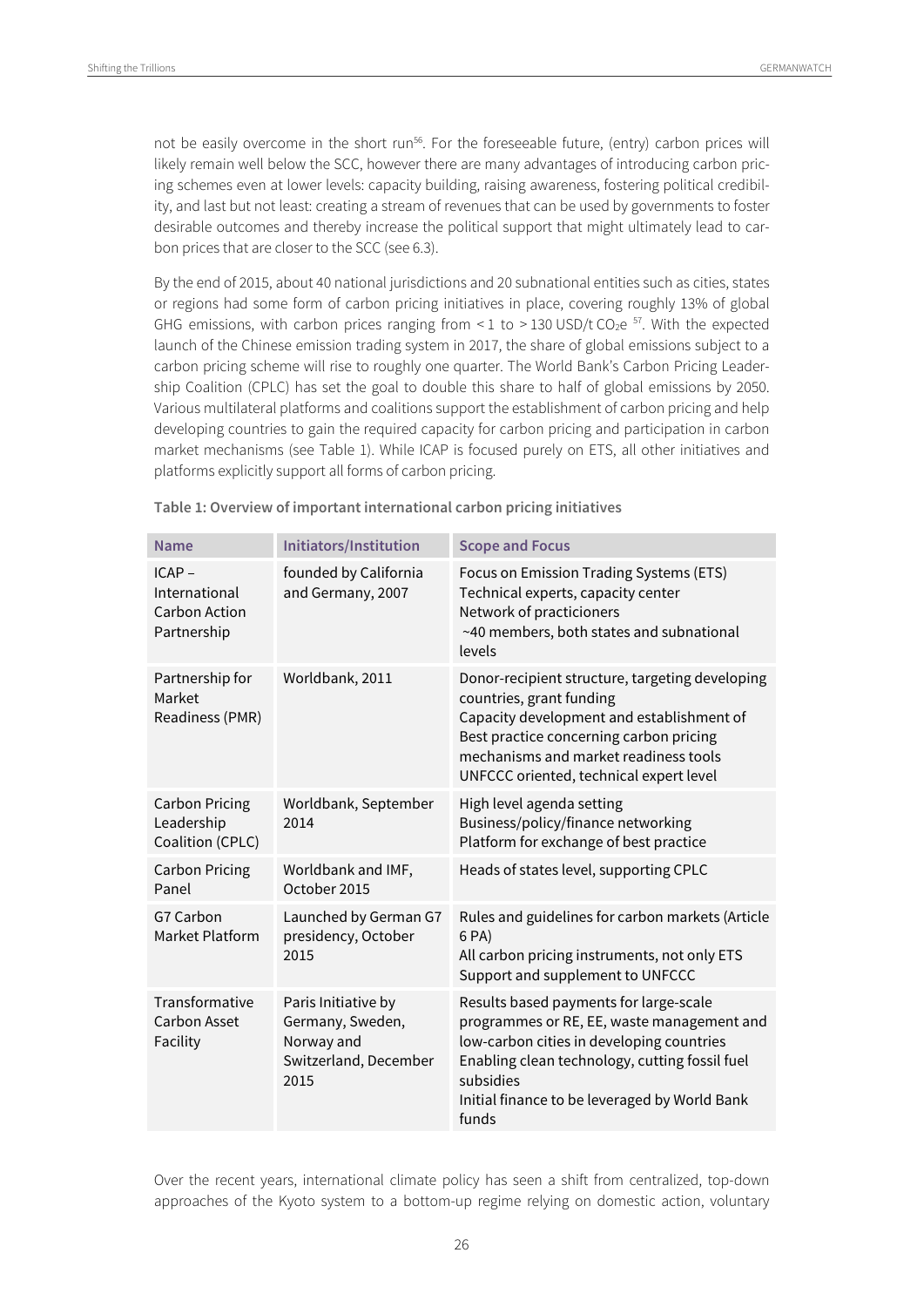contributions, regional cooperation and a mix of instruments. Recent economic publications tend to favour carbon taxes and hybrid systems (e.g. cap-and-price-collar, or floor prices) over the purely quantity-based ETS, a shift that can be observed also in many existing carbon pricing systems<sup>54,58</sup>. While ultimately a global carbon price might be the most cost-efficient abatement option, it is neither politically feasible nor fair without large-scale transfer payments to developing and also emerging economies.

On the long-term, harmonized or converging carbon prices are important to reduce carbon leakage and address competitiveness concerns in particular for industries that operate in globalized environments. In addition, cost efficiency gains can be realized through linking domestic or regional systems, enabling governments to set more ambitious mitigation targets.

#### **International Carbon Pricing – Options for Linking**

Linking existing ETS, that is the acceptance of allowances generated in one ETS for compliance in another, offers the potential for maximum cost-efficiency gains and could eventually lead to a uniform global carbon price. However, harmonisation of key design elements is needed in order to ensure efficiency and environmental integrity, in particular concerning the stringency of the measuring, reporting and verification system, offset and price containment provisions. Linking can also be indirect, via the mutual acceptance of third-party allowances within two systems. If a carbon tax is designed in a way that allows the generation of tradeable units, ETS and tax regime can be linked through trading allowances and tax credits, both within a jurisdiction and between different jurisdictions. However one of the key challenges here is that an inflow of tax credits would inflate the cap set within the ETS, and therefore undermine the price-building mechanism. The most plausible scenario for linking ETS and tax-regimes would pose a limit on the inflow of tax credits to prevent that the ETS turn into a de facto carbon tax, and also to limit the budgetary impact. Another option consists in converging prices through political coordination. Several parties could agree on a comparable price of carbon, through similar tax rates or a price band in the respective ETS. Continuous negotiations and review is likely necessary to reach agreement on a converging price path, especially if more than two parties are involved. The complexity of this challenge may require the establishment of an institution dedicated to overseeing and controlling this process $93$ .

Linkage will bring both merits and concerns in most applications. Potential advantages include cost savings, improvements in the functioning of individual markets by reducing market power, and reduced price volatility, although it should be recognized that price volatility will also be transmitted from one jurisdiction to another by linkage. Finally linkage can allow for the UNFCCC's important principle of Common but Differentiated Responsibilities without sacrificing costeffectiveness. The possibility of linkage also has challenges, including distributional impacts within jurisdictions, the automatic propagation of design elements such as cost-containment mechanisms (e.g. banking, borrowing, and price collars), and more generally, raises concerns about decreased autonomy<sup>59</sup>.

Under Article 6.2, emissions reductions occurring outside of the geographic jurisdiction of a Party to the Agreement can be counted toward achieving that Party's NDCs via Internationally Transferred Mitigation Outcomes, thus enabling the formation of carbon clubs or other types of coalitions, as well as bottom-up heterogeneous linkage beyond government trading <sup>59</sup>.

#### **Multilevel climate policies, floor prices and the EU ETS**

Since 2008, the European Union's cap-and-trade Emissions Trading System (ETS) accumulated an astonishing surplus of 2 Gt emission allowances in the market. Prices are about an order of magni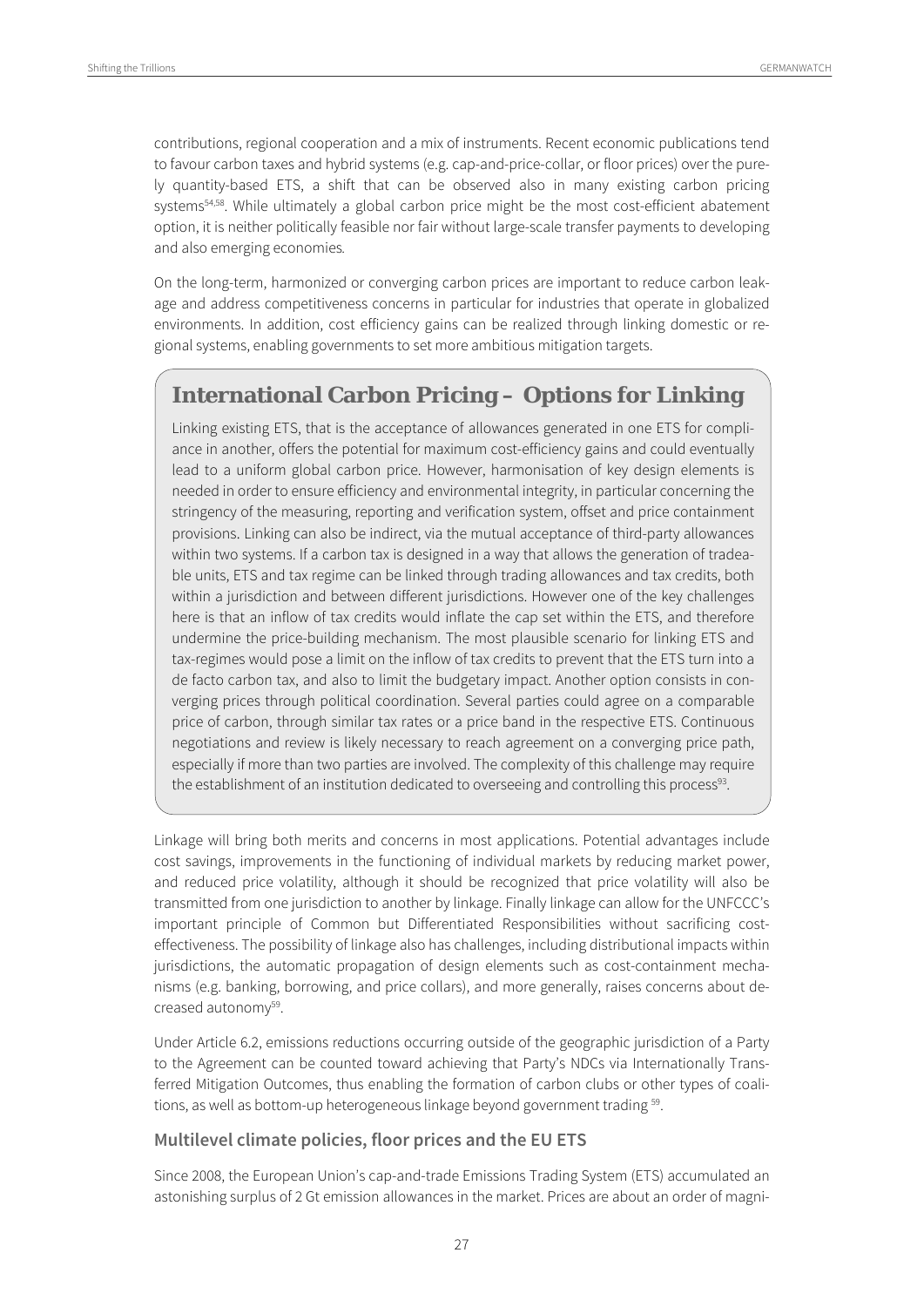tude lower than the estimated price signal needed to motivate investments necessary to achieve the European Union's long-term emission reduction target of 80–95% until 2050, bearing a high risk that a lock-in will occur in the EU and EU candidate states. The EU has reacted to this by introducing a market stability reserve: the availability of allowances will be made flexible to adjust the liquidity, thus influencing the allowance price path<sup>60</sup>.

The allowance surplus and low prices are partly due to lower emission levels resulting from the economic downturn, and design features such as the influx of credits from international offsets, or banking and early auctioning of allowances. Another important factor that is not addressed in the EU ETS design is the influence of complementary policies in member states on the (federal) EU system. National policies such as the feed-in tariff in Germany, the carbon tax in Sweden or the carbon price floor in the UK, but also reductions and exemptions from taxes and levies on member state level have led to unilateral tightening or weakening of the EU policy, but never had a tightening EU-wide effect. The EU ETS reform has again failed to account for relevant member state policies such as energy efficiency or renewable energy targets in its set-up, despite the important role such policies have proven to play for technological innovation, driving down prices of renewable energy technology and increasing public acceptance and participation. Under the current design, stringent national climate polices can undermine the goals of the EU ETS by weakening its price and reallocating emissions to member states with lower ambitions<sup>61</sup>. The equalizing effect on marginal abatement costs achieved by the EU ETS ignores the differences in income-structure and abatement preferences of member states expressed through parallel, multi-tier policies. Therefore, it produces suboptimal outcomes in both economic and environmental terms<sup>62</sup>. The equalized marginal abatement costs are not necessarily efficient, as gains in consumption add relatively more welfare in poorer compared to richer states, an effect that needs to be addressed by some form of transfer63,64. To a limited extent, this is currently achieved through allocation rules, especially the initial allocation of allowances<sup>65</sup>.

A minimum price, with a rising price path over time, would help re-establish confidence in the functioning of the ETS, reduce volatility and stabilize price expectations<sup>66</sup>, and allow to utilize the member state policies as companion policies<sup>67</sup>. Combined with appropriate transfers it would allow the benefits of the EU ETS, such as coordination on EU level and dynamic cost efficiency, with national ambitions and preferences in an efficient way. If successful, this approach may serve as a role model for international pricing and transfer schemes. In the meantime, the UK introduced a rising domestic floor price in 2013 and France recently announced it will set a carbon price floor of about €30 per tonne in its 2017 finance bill as the government seeks to kick-start broader European action to cut emissions and drive forward last year's landmark international climate accord<sup>68</sup>.

#### **Broadening and deepening – a G20 path forward?**

In the run-up to Paris, leading economists called for a common price commitment as the focal point of a future agreement, stressing its fairness, consistency with climate policies already in place, relatively easier enforcement and reduced risks compared with a quantitative commitment<sup>58,69,70</sup>. While the PA has not delivered on such a common commitment, its design encourages negotiations and voluntary cooperation in other fora, such as the G20. International cooperation requires credible reciprocal commitments and stable incentive structures. In this regard, a strong national carbon price – via taxes, levy, ETS or other policy instruments – with a clear, rising trajectory constitutes an appropriate policy instrument. It is comparable, reflects a country's abatement costs and ambition, and is straightforward to implement. In existing ETS, it could be installed via a binding minimum or floor price (see above).

The G20 should agree to a roadmap towards the installation of (national) carbon prices. At start, prices could be differentiated between industrialized and emerging economies. A global harmoni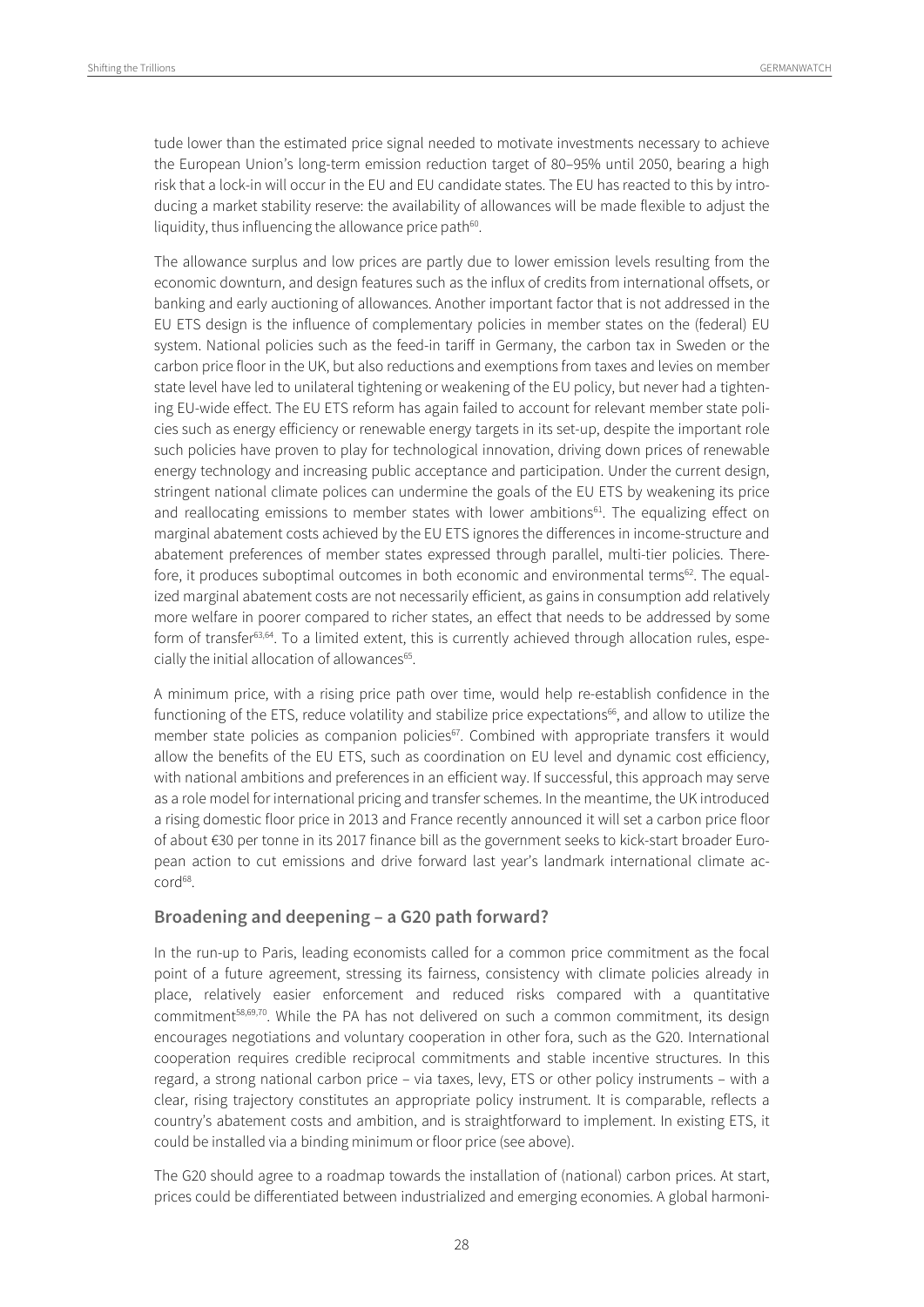zation and coordination of carbon prices will however require substantial transfer payments between rich and poor countries. Donor nations would equally benefit from such conditional payments through the overall rise in ambition<sup>58</sup>.

International climate finance needs to be used to support developing countries in implementing carbon pricing, including support for assessing needs, potentials and appropriate price levels, policy design, capacity building and institutional strengthening as well as support measures to avoid disproportionate impact on the poor and increase clean energy access. Supporting the design and providing funds for the implementation of transformational policy instruments in developing countries should become an important part of the GCF Agenda<sup>71</sup>.

#### **6.3 Carbon Revenues and Co-Benefits**

Even in the absence of an international coordinated climate price signal, there is a case to be made for unilateral pricing of CO<sub>2</sub>: besides correcting for the environmental externality of climate change, carbon pricing also constitutes an economically efficient sources of public finance, enabling governments to lower other distortionary taxes, as is well established in the "doubledividend" literature, and correcting misallocated investment behavior<sup>40</sup>. Thus raising revenue at low macro-economic cost, even moderate carbon pricing could be used by governments to foster desirable outcomes, which – by increasing political support – may ultimately lead to carbon prices closer to the social costs of carbon. Revenues could provide much-needed funds for investment into clean energy generation, but also for sustainable basic infrastructure, such as water, sanitation, telecommunication, transport or health.

For example, a uniform carbon price of just USD 10 would create revenues of USD 400 billion in 2020, whereas the additional investment (beyond business as usual) providing global energy access by 2030 (SDG 7) is estimated at USD 36-41 billion annually<sup>72</sup>. Recent research shows that in a scenario consistent with 2°C warming above pre-industrial levels, domestic carbon pricing has substantial potential to close existing infrastructure investment gaps across sectors  $^{73}$ . Similarly, revenues from GHG pricing would be in the same order of magnitude as the "clean-energy investment gap", the global investments in the power sector including transmission, distribution and storage required for an ambitious mitigation scenario, estimated at around USD 800 billion<sup>40,74</sup>.

Apart from climate change abatement considerations, there are various additional advantages from pricing carbon: the benefits of a low-carbon energy system transition triggered by carbon pricing to create additional employment and green growth, more efficient resource use and technological innovation are well-established<sup>75</sup>. Also, GHG-emission abatement has substantial cobenefits in other public domains, air pollution control and associated health benefits being the most prominent one <sup>76</sup>. For example, around 6.5 Million premature deaths are currently linked to air pollution. The recent IEA report on energy and air pollution states that a small increase in energy investment could cut premature deaths from air pollution in half by 204077. Further co-benefits include decreased congestion and noise-levels in cities, increased energy access for the poor, especially in off-grid areas, and energy-security considerations<sup>40</sup>.

Programs and investments funded by the revenue will be more popular with voters than a new tax or levy. Careful determination of the right mix of revenue use and intelligent communication would help maximise the benefits of carbon pricing and enable rising prices. Instead of devoting all revenues to a single purpose, carbon pricing programs should involve some mix of clean energy investments, protection for low-income households and trade-exposed businesses, tax reductions, and direct payments or dividends. Getting the mix right requires close attention to the political economy of particular jurisdictions<sup>56</sup>. A recent report from Canada's Ecofiscal Commission shows how this can be done in a thoughtful and participatory way<sup>78</sup>. Table 2 outlines how the federal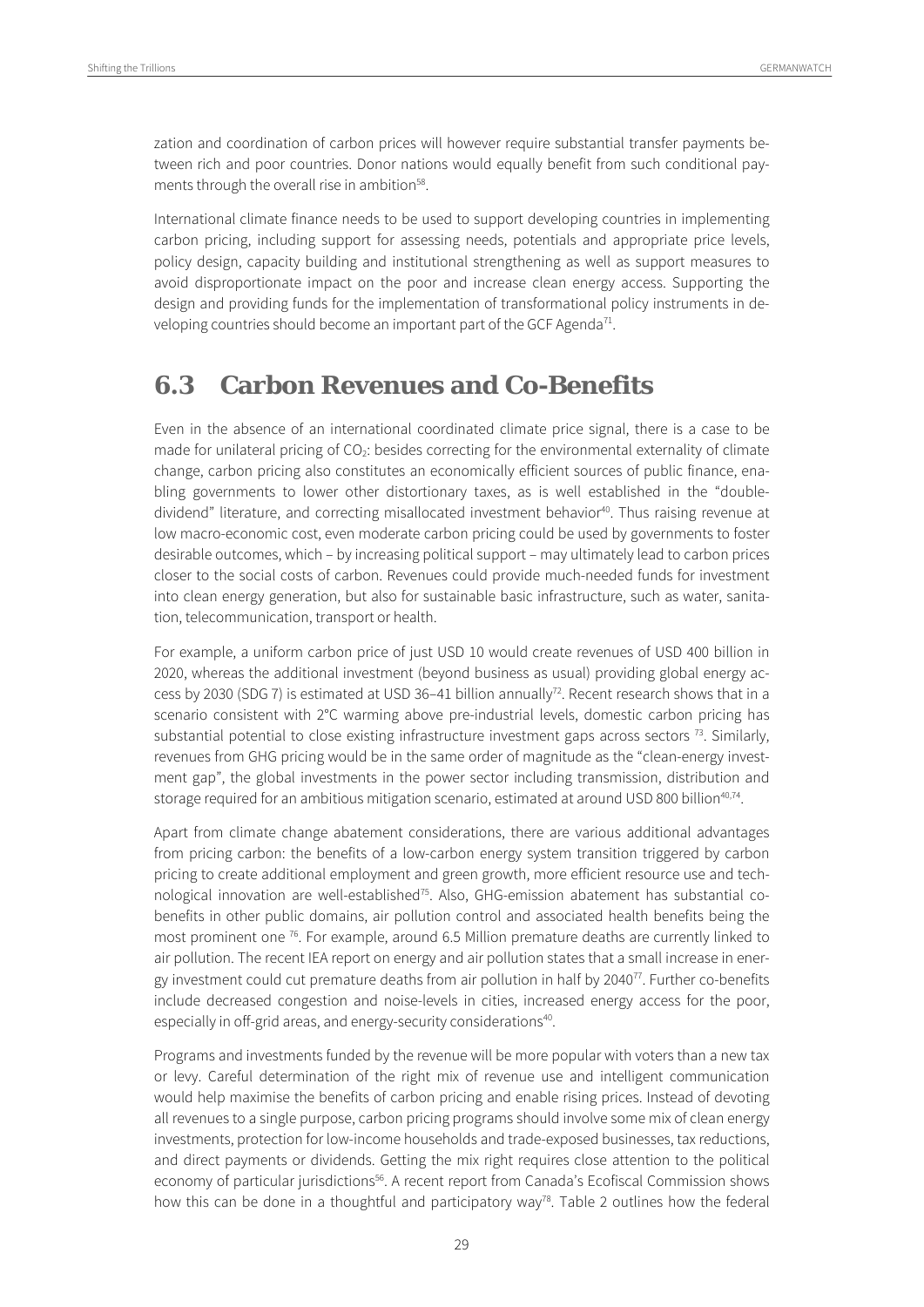government acknowledged that each province has their own priorities, resulting in different sets of uses for carbon tax revenues. The costs of a clean energy transition will inevitably create winners and losers, however, through measures summarized in Table 2 costs could be smoothed over time, gradually nudging the possible in the direction of the optimal.<sup>21</sup>

**Table 2: Example of differentiated revenue-recycling priorities at subnational level. Source: Ecofiscal Commission, Canada78**

| <b>Possible Revenue-Recycling Priorities for Five Canadian Provinces</b> |                            |                |                |               |                              |
|--------------------------------------------------------------------------|----------------------------|----------------|----------------|---------------|------------------------------|
|                                                                          | <b>British</b><br>Columbia | <b>Alberta</b> | <b>Ontario</b> | <b>Ouebec</b> | <b>Nova</b><br><b>Scotia</b> |
| <b>Household Transfers</b>                                               | $++$                       | $***$          | ÷              | ٠             | +++                          |
| Personal and Corporate Income Tax Cuts                                   | ÷                          | ÷              | ÷              | +++           | +++                          |
| Investments in Low-Carbon Technology                                     | $***$                      | $+ + +$        | +++            | ÷÷.           | $++$                         |
| Investments in Infrastructure                                            | $++$                       | ++             | ++             | ***           | ++                           |
| <b>Reduction of Public Debt</b>                                          | ÷                          | ÷              | $++$           | <b>++</b>     | ÷                            |
| <b>Transitional Support to Industry</b>                                  | $++$                       | +++            | ٠              | ٠             | $+ +$                        |

+ Lower priority / ++ Moderate priority / +++ Higher priority

### **7 Mobilizing Transition Finance**

Aligning the financial system with sustainable development requires a systematic approach. A wider financial system reform is required to address both the risks posed by climate change and the financial requirements of the Agenda 2030 and the Paris climate goals. In their recent report on the design of a sustainable financial system $11$ , UNEP Inquiry outlines a framework and requirements towards a sustainable financial system (see Box on next page).

As shown above, mobilizing finance for the low-carbon transition requires a clear policy framework based on ambitious and consistent long-term strategies, (mandatory) disclosure of climaterelated financial risks, a phase out of fossil fuels and a meaningful and rising carbon price signal in the form of carbon taxes, levies or ETS. In addition, instruments and measures that facilitate investment flows into low-carbon projects and "green" finance products have to be developed and implemented. This includes standards that ensure the environmental integrity of capital market instruments (such as green bonds), the development of mechanisms to de-risk investments by corporations, investors and international financial institutions, and last but not least making the energy policies and actions of both national and development banks and commercial banks and financial institutions compatible with 1.5°C and the Sustainable Development Goals.

As a forum of finance ministers and central bankers, aka regulators and heads of development banks, the G20 is the perfect place to address not only the risks that emerge from ambitious climate policy and distortive effects of subsidies, but also the institutional requirements for financing low-carbon transition and a more sustainable financial system. The current environment with record-low oil prices and zero to negative interest rates provides a unique chance to create a winwin situation for both the world economy and the environment; as custodians of global financial stability, the G20 are obliged to act in order to create a safe and enabling environment for lowcarbon investments.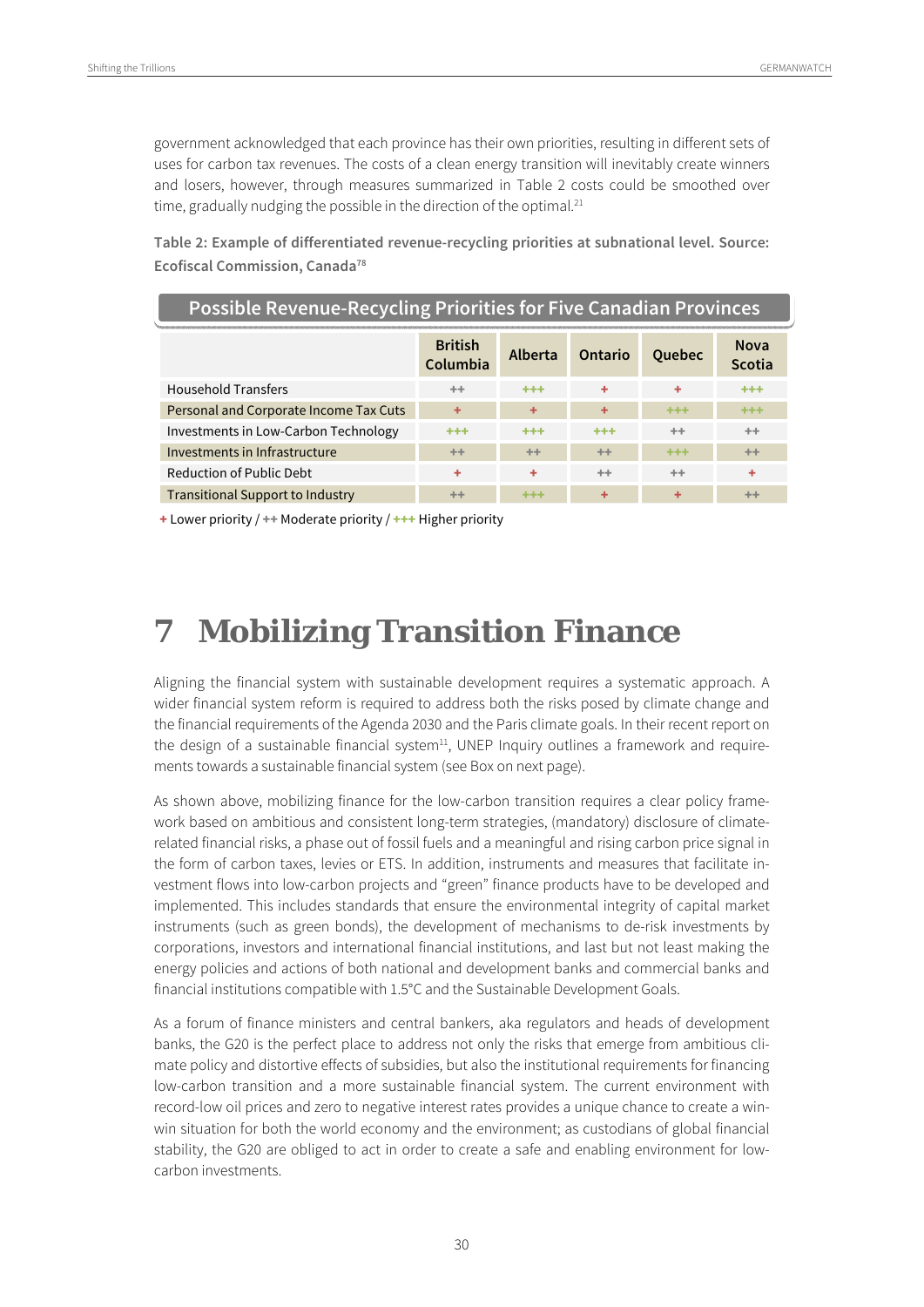#### **A Sustainable Financial System**

The recent UNEP Inquiry report "The financial system we need: aligning the financial system with sustainable development"<sup>11</sup> outlines a broad system reform towards sustainability, based on 10 key principles (see Table 3), and states that "what is needed is a package of measures that trigger broader changes in the behavioural, cultural and market dynamics of the financial system."

Table 3: Possible principles for a sustainable financial system; Source: UNEP Inquiry<sup>11</sup>

| Possible Principles for a Sustainable Financial System                                                                                                                                                                                                                       |                                                                                                      |  |  |  |
|------------------------------------------------------------------------------------------------------------------------------------------------------------------------------------------------------------------------------------------------------------------------------|------------------------------------------------------------------------------------------------------|--|--|--|
| <b>OVERARCHING PRINCIPLE</b>                                                                                                                                                                                                                                                 |                                                                                                      |  |  |  |
| 1 The purpose of the financial<br>is to serve the needs of society by facilitating payments, aggregating,<br>protecting and allocating savings to the most productive uses and manag-<br>system<br>ing risk in ways which support an inclusive and sustainable real economy. |                                                                                                      |  |  |  |
| <b>CORE MEASURES LINKED TO PURPOSE</b>                                                                                                                                                                                                                                       |                                                                                                      |  |  |  |
| 2 Pricing of risk and reward                                                                                                                                                                                                                                                 | internalises the value of human, natural and social capital to deliver<br>sustainable development.   |  |  |  |
| 3 Access to the value of finance                                                                                                                                                                                                                                             | is available to all.                                                                                 |  |  |  |
| 4 System stability                                                                                                                                                                                                                                                           | support sustainable development across time.                                                         |  |  |  |
| <b>WHO PAYS AND IS REWARDED</b>                                                                                                                                                                                                                                              |                                                                                                      |  |  |  |
| 5 Reward earned by the sector<br>is commensurate with the value it creates.                                                                                                                                                                                                  |                                                                                                      |  |  |  |
| <b>6 Public finance</b>                                                                                                                                                                                                                                                      | only supports public interest outcomes that should not be delivered<br>through private means.        |  |  |  |
| <b>MARKET INTEGRITY</b>                                                                                                                                                                                                                                                      |                                                                                                      |  |  |  |
| 7 Market composition                                                                                                                                                                                                                                                         | encourages healthy diversity and innovation.                                                         |  |  |  |
| 8 Impacted stakeholders                                                                                                                                                                                                                                                      | are empowered through rights, information and capacities.                                            |  |  |  |
| 9 Culture, values and norms                                                                                                                                                                                                                                                  | are aligned to purpose, supported by appropriate incentives.                                         |  |  |  |
| <b>GOVERNANCE</b>                                                                                                                                                                                                                                                            |                                                                                                      |  |  |  |
| 10 System governance                                                                                                                                                                                                                                                         | is aligned to purpose, with appropriate transparency of decision making,<br>performance and redress. |  |  |  |

Key areas of international cooperation identified by UNEP Inquiry that could be taken up within the G20 concern for example the development of principles for the advancement of sustainable development within the global financial system and a corresponding performance framework; measures to increase convergence in sustainability disclosure standards; the development of sustainability stress test methodologies; or the optimization of fiscal measures in the financial system, for example through the establishment of a review process of the sustainability impacts of public finance.

The report also stresses the role monetary policy and financial stability regulations by central banks. Besides their influence on finance horizons and distributional issues through the key interest rate, central banks exercise large influence as prudential authorities and regulators. To support a transition towards a sustainable financial system, they could

- Impose sustainability-related risk management and reporting requirements,
- Incorporate impacts of natural disasters and climate change consideration into financial institutions stress tests,
- Require sustainability-related director and trustee capabilities and skill requirements of certified financial professionals
- Adjust capital provisioning to account for under-priced risks and in some instances policy objectives
- Initiate prudential reviews of the impact of sustainability factors on stability

In the context of monetary policy operations, central banks can also provide refinancing at below market rates to encourage targeted lending, stimulate markets for specific assets through purchases, and invest in bonds of public bodies that pursue sustainability objectives.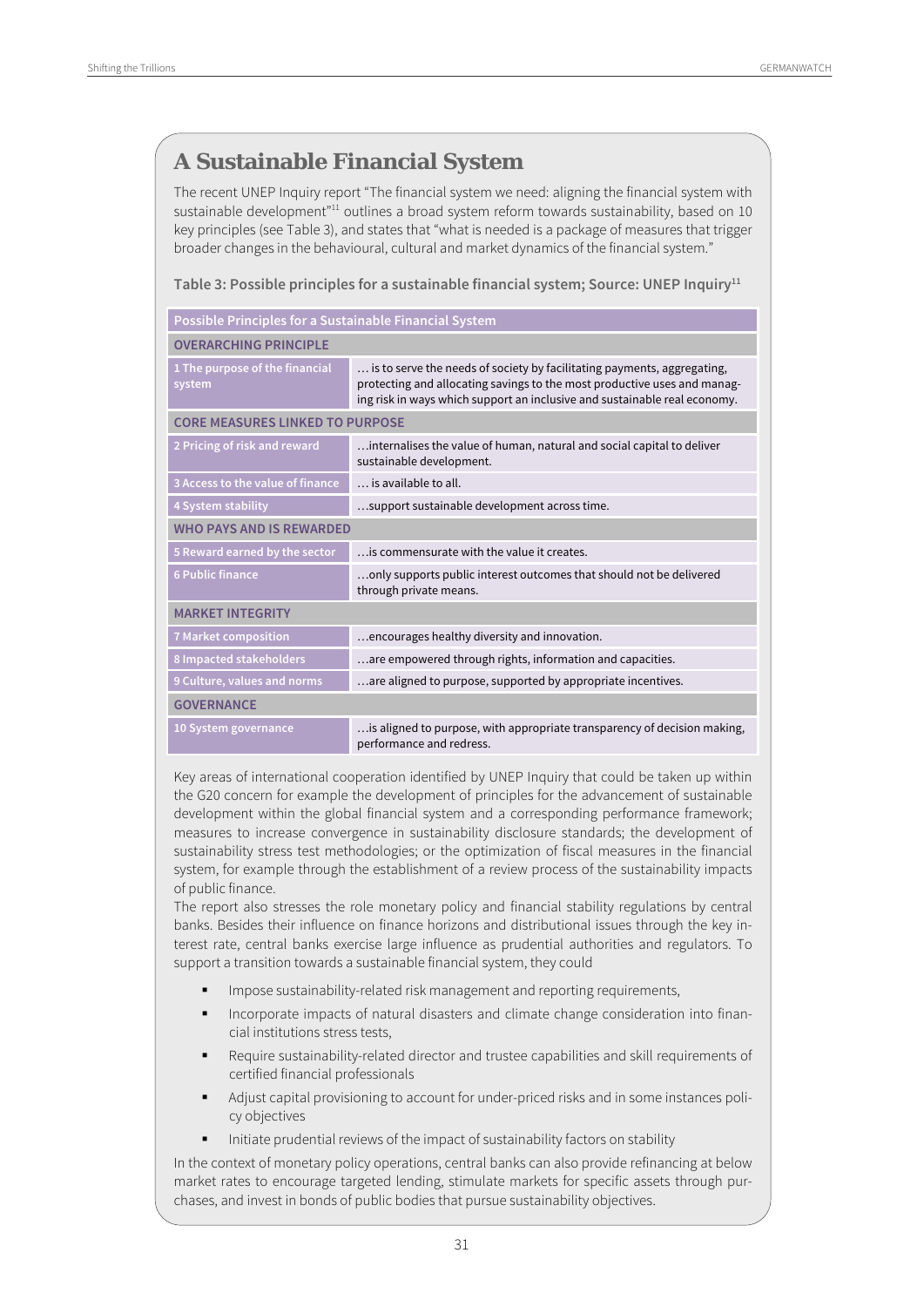### **7.1 What's Green?**

Socially responsible investment has a long tradition especially within religious constituencies with a focus on development issues, human and labour rights, and takes many forms such as sustainable investment funds and dedicated banks, or micro-crediting. Albeit growing, it still remains a niche market for intrinsically motivated investors. In 2006, the UN-supported Principles for Responsible Investment (PRI) were developed by an international group of institutional investors with the goal of mainstreaming environmental, social and corporate governance (ESG) issues within investment practices. By now, the PRI have more than 1,400 signatories from over 50 countries representing USD 59 trillion of assets<sup>79</sup>. While the guiding principles for more responsible investment are clear, definitions are lacking of what actually constitutes responsible or "green" investment and subsequently, how the progress should be measured. The OECD reports 400 sustainability disclosure regimes in use by industry groups, NGOs, stock exchanges, regulators, and international organizations relating to climate alone, yet no single common definition of green finance exists<sup>31</sup>. According to the GFSG, the current landscape of working definitions and sets of criteria, such as China's Green Credit Guidelines, the World Bank's Sustainability Framework or the UK Green Investment Bank Policies show significant overlap within the areas of energy efficiency, green buildings, sustainable transport, water and waste management and clean energy. However they also identified controversial areas such as nuclear energy and large-scale hydropower, biofuels and efficiency gains in conventional (fossil) power generation<sup>29</sup>.

Facilitation of international green capital flows requires clearer definitions and indicators for measuring progress on green finance activities, setting policy targets, and designing and implementing policy incentives<sup>29</sup>. It is of utmost importance that those definitions and indicators be environmentally stringent and also include social and governance standards, in order to make sure that the "green" development paradigm is consistent with the broader sustainability agenda. While the "greening finance" initiatives within the G20 constitute an important step into the right direction, greenwashing constitutes a real threat. Also, many countries that start subscribing to the green growth paradigm are reluctant to embrace civil liberty and social justice issues. Large infrastructure developments are often accompanied by conflict with local stakeholders and human rights abuse, and sadly feature very prominently on the record of activist's killings<sup>80</sup>.

### **7.2 Criteria for 1.5°C-Compatible Finance**

As explicitly stated in the Paris Agreement, financial flows have to be made consistent with pathways towards low greenhouse gas emissions development. Taking pathways consistent with the Paris objectives, i.e. scenarios that achieve net greenhouse gas neutrality in the second half of the century and keep global warming well below 2°C with a reasonable chance of even limiting it to 1.5°C, as a starting point, it is possible to develop criteria that can be used to determine whether certain infrastructure investments are consistent with such pathways or nor. Given the long lifetime of infrastructure, and the urgency of decarbonization over the coming decades, such criteria should begin to inform all investment decisions as soon as possible.

In many areas, different scenarios for "well below 2°C" or 1.5°C warming are sufficiently aligned to allow the identification of projects and technologies that are unambiguously Paris-compatible, and those that are clearly misaligned. For many technologies, however, compatibility with the PA depends on what happens at the sector-wide level. For example, scenarios allow determining that certain types of power sector infrastructure, e.g. new coal-fired power plants, are not consistent with the Paris objectives. For other types of investments, e.g. gas-fired power plants, the country and sector context matters and more complex conditional criteria have to be developed. A study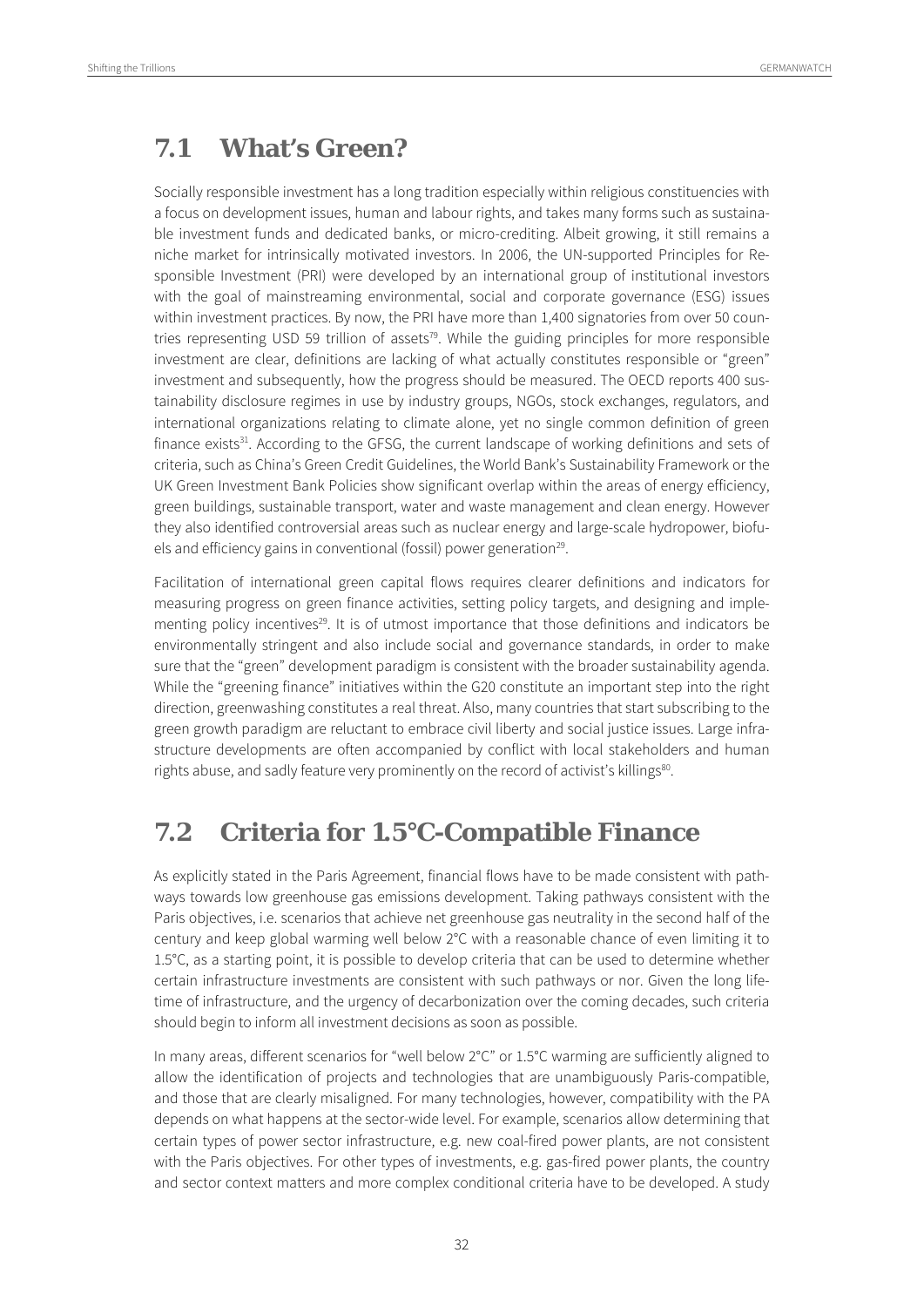for the German G7 presidency in 2015 has shown how such criteria could be developed for the power, building and transport infrastructure sectors<sup>32</sup> (see Box).

#### **2°C-Compatible Investment Criteria**

In the context of the German G7 presidency in 2015, a research consortium consisting of New Climate Institute, Germanwatch and the 2°C Investing Initiative analysed the development of criteria for assessing the compatibility of financial investments with the international goal to limit global temperature increase to below 2°C above pre-industrial levels, agreed in 2010<sup>32</sup>. The study focused on investments in projects and physical assets, i.e. infrastructure investments, and on development banks and similar public finance institutions with an implicit or explicit climate mandate. The internationally agreed temperature limit has since been strengthened to well below 2°C if not 1.5°C. Though the underlying analysis would have to be updated accordingly, the study's current results can provide guidance as to how such criteria can be developed and what they might entail. The study found that investments can be classified into those that are clearly aligned or misaligned with 2°C scenarios and those that are conditional or ambiguous (see table 4). Conditionality/ambiguity mainly stems from the fact that multiple pathways with different technology choices can lead to 2°C, and assumptions about technological and price development differ between models. Also, other sustainability factors are considered to a varying degree.

| Sub-<br>sector         | 2°C-compatible                                                                                                                | <b>Conditional</b>                                                                                              | <b>Misaligned</b>                                                                                                                                                                                      |                                                                                                       |  |
|------------------------|-------------------------------------------------------------------------------------------------------------------------------|-----------------------------------------------------------------------------------------------------------------|--------------------------------------------------------------------------------------------------------------------------------------------------------------------------------------------------------|-------------------------------------------------------------------------------------------------------|--|
|                        | (positive list)                                                                                                               | <b>Qualitative condi-</b><br>tions (example)                                                                    | <b>Quantitative conditions</b>                                                                                                                                                                         | (negative list)                                                                                       |  |
| Air,<br>Water,<br>Rail | Inland waterways<br>Rail network and<br>assets (passenger and<br>freight)<br>Mass rapid transit/<br><b>Light Rail Transit</b> | Airports with<br>transport intercon-<br>nectivity plan/bio-<br>fuelling stations                                | Quantitative criteria for<br>transport infrastructure<br>are difficult to set given<br>the indirect link of infra-<br>structure to GHG emis-<br>sions, but may be set for<br>vehicles (e.g. fuel effi- | Rail networks dedi-<br>cated to fossil fuel<br>transportation<br>New airports in<br>developed regions |  |
| Road                   | Non-motorised infra-<br>structure<br><b>High quality Bus Rapid</b><br>Transit                                                 | Road renewal to<br>include strategic plan<br>Electric vehicle<br>charging infrastruc-<br>ture linked to RE plan | ciency, penetration of<br>electric/hybrid vehicles)<br>and linked to infrastruc-<br>ture investments as a<br>sub-condition.                                                                            | New road network in<br>developed regions                                                              |  |

**Table 4: Proposed 2°C investing criteria for transport infrastructure. Source:32** 

The analysis also found that the majority of international financial institutions already integrate climate considerations into their finance decisions to some degree, and are familiar with different types of criteria, including positive and negative lists, qualitative and quantitative benchmarks, and the use of shadow carbon pricing. In order to link to a temperature limit and ensure climate-compatible decision making, 1.5–2°C investment criteria could be integrated into these existing approaches. Those investments that are clearly misaligned or generally compatible with 1.5–2°C trajectories could be reflected in an initial screening, using positive and negative lists. For investments classified as conditional or ambiguous, qualitative and quantitative benchmarks would have to be used. The analysis considered three sectors in detail – electricity, buildings and transport infrastructure. In the electricity sector, the formulation of clear-cut criteria was easier than for example in the transport sector, where a more systemic approach is needed. For the latter, it is recommended to apply positive and negative lists in combination with a requirement to demonstrate how the planned infrastructure investment fits into a low-carbon transport strategy.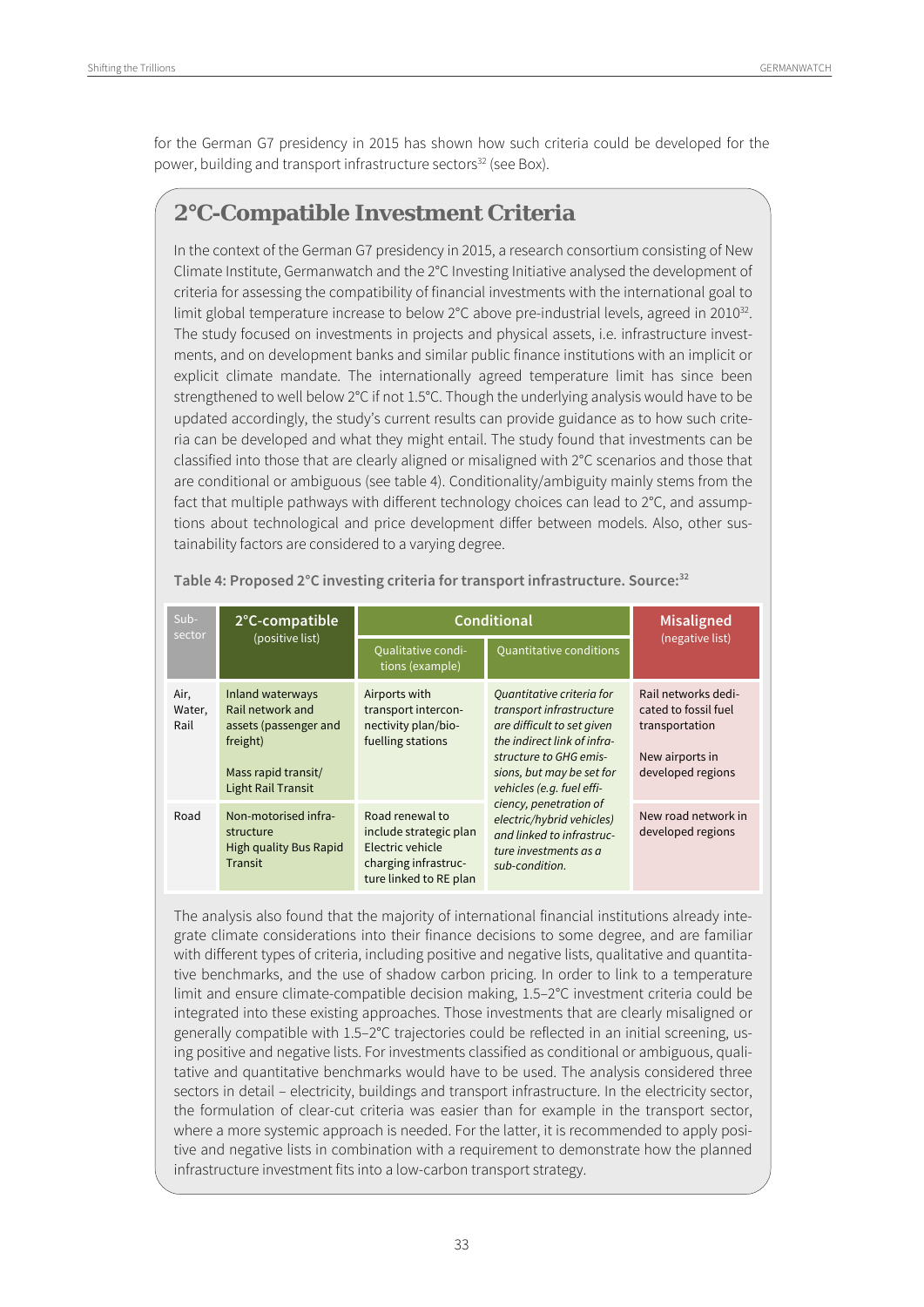The G20 have the opportunity to promote the use of such criteria for different groups of investors. The easiest step would be to develop and implement such criteria for those financial institutions the G20 governments own and control, including national, bilateral and multilateral development banks as well as other publicly owned financial institutions. The G20 could agree on climatecompatible investment principles and require development banks to develop and apply 1.5°Ccompatible investment criteria in all infrastructure investments. Such criteria should become a binding requirement in all infrastructure investment initiatives and commitments promoted by the G20.

Beyond public development finance institutions and development banks, criteria could also be developed for other kinds of investors and forms of investment (e.g. investments in bond or stock portfolios rather than in infrastructure projects). The G20 could encourage the development and use of such criteria. As a first step towards understanding the extent to which current global capital flows are aligned with the objectives set in Paris, the G20 could request an annual monitoring report on this issue. This would then allow an assessment in which market segments capital misallocation is greatest and thus, where the development of criteria and incentives needs to be prioritised.

#### **7.3 Greening Infrastructure Investment**

Recognizing that a functioning, modern infrastructure is a key prerequisite for economic growth and human well-being, the first target of SDG 9, the ninth of the universally agreed Sustainable Development Goals, is to "Develop quality, reliable, sustainable and resilient infrastructure, including regional and transborder infrastructure, to support economic development and human wellbeing, with a focus on affordable and equitable access for all". Highlighting the crucial importance of energy for development, SDG 7 calls to "Ensure access to affordable, reliable, sustainable and modern energy for all", a task that has been taken up within the G20 Energy Access Action Plan, which focuses on global hot-spots of energy poverty in Sub-Sahara Africa and South- and South-East-Asia (see Chapter 3).

A large infrastructure investment gap currently exists in both developing and industrialized countries. The worldwide need for infrastructure investment, encompassing structures for transport, sanitation and waste, water supply, electricity generation and distribution, telecommunication and health, is estimated at about USD 89 trillion between 2015 and 2030. According to the New Climate Economy report "Better growth, better climate", a low-carbon pathway requires incremental infrastructure investment approximately USD 4 trillion between 2015 and 2030, an increase of less than 5% on baseline levels<sup>81</sup>. This figure results from additional capital expenditure for energy efficiency and low-carbon power generation, and reduced up-front costs in fossil fuel-based generation and supply chain; hence the additional cost could be offset by resulting energy and fuel savings $82$ .

For the G20, the Allianz Climate Monitor (based on data from the IEA) estimates that the power sector will require additional investments of USD 790 billion per year by 2020, and thereafter approximately USD 2.3 trillion per year until 2035, to advance on a trajectory which may hold the global increase in average temperature to less than 2°C<sup>83</sup>. Their estimate includes Infrastructure for low-carbon electricity and climate resilience, and also clearly indicates the higher relative and absolute needs of the emerging economies. India, South Africa, Indonesia, China and Brazil represent 50% of the investment gap due to their market size, development needs and the overall vulnerability of their energy infrastructure to climate change. In addition, the report finds that none of the G20 countries is currently taking sufficient action to combat the investment gap in the power sector<sup>83</sup>.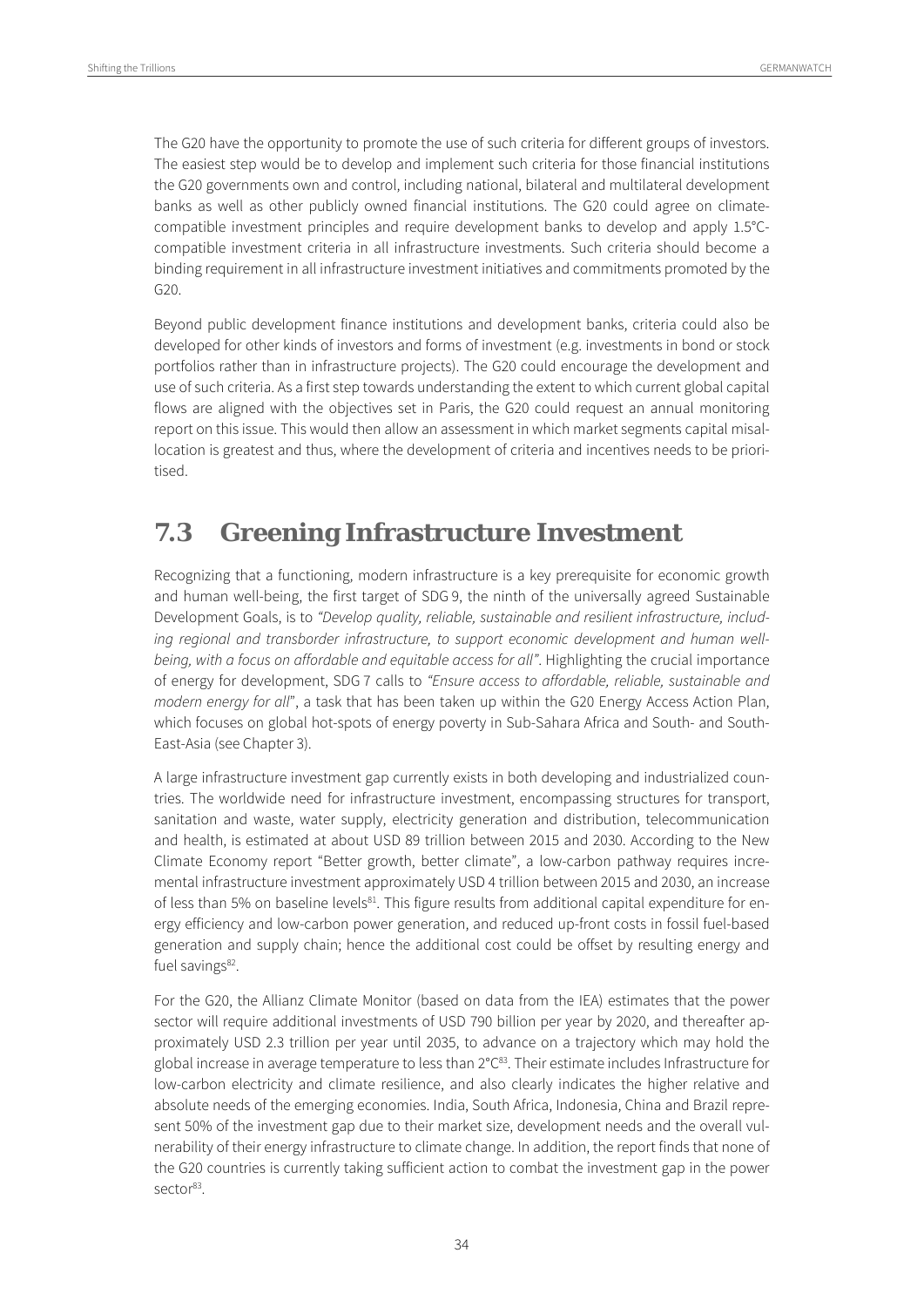Apart from its important role in combating climate change and alleviating poverty, infrastructure investment is increasingly perceived as a way to foster economic growth and a promising venue to revitalize the world economy. Within the G20, infrastructure development is a key area (see also Chapter 3.1) – however, the infrastructure work stream does not account for climate risks and lowcarbon development across the board. Several major initiatives exist within the G20 framework to promote infrastructure development and foster the flow of (private) capital towards national and trans-regional infrastructure projects, such as the Global Infrastructure Initiative, the Global Infrastructure Hub (GI Hub), and most recently, the Global Infrastructure Connectivity Alliance. Also, under the 2012 Mexican Presidency the "GreenInvest platform" was mandated within the development working group in order to facilitate investment into renewable energies in emerging economies. The platform will initially be funded by Germany. On a similar vein but outside the G20 framework, the Green Infrastructure Investment Coalition aims to provide a platform of investors, multilateral development banks (MDBs) and analysts to countries seeking to finance their green infrastructure investments needs.

However, the broader climate and sustainability agenda and the work of the infrastructure and investment group remain disconnected<sup>84</sup>. Significant work streams in the G20 such as the adoption of G20/OECD Principles on Long-Term Investment Financing by Institutional Investors and effective approaches to them, the updated G20/OECD Principles of Corporate Governance, and World Bank-designed Model PPP Contractual Clauses, are parallel to G20 Commitments on energy access and green infrastructure developments, and have the potential to undermine their implementation and the restructuring of the financial sector to promote pro-poor, clean energy infrastructure<sup>30</sup>.

Therefore, we subscribe to the recommendation by the Global Commission on the Economy and Climate that the G20 and other governments and development finance institutions should adopt, and encourage the private sector to adopt, two key high-level principles for ensuring that climate change is mainstreamed into infrastructure investment decisions:

- 1. All infrastructure policies, plans and projects should build in resilience to the risks of climate changes projected during their lifetimes.
- 2. All infrastructure policies, plans and projects should be consistent with countries' adopted climate targets and policies and long-term ambitions, and able to be justified in the context of the international long-term goal of holding average global warming to under 2°C (if not 1.5°C).

These principles should be included in the G20 Global Infrastructure Initiative, as well as used to guide the investment strategies of public and private finance institutions, particularly multilateral and national development banks. Governments, development banks and the private sector should cooperate to share experience and best practice in mainstreaming climate into infrastructure policies, plans and projects<sup>85</sup>.

#### **7.4 Greening Finance**

The financial flows required by the low-carbon transition can only be mobilized through the private sector, especially given the constraints on public finance. The banking sector manages assets of about USD 140 trillion; institutional investors, such as pension funds over USD 100 trillion; and capital markets including bonds and equities manage over USD 100 trillion and USD 73 trillion respectively<sup>11</sup>. Shifting these funds towards low-carbon economy requires three main steps: establishing political credibility and confidence in the Paris Agreement; pricing carbon in order to create a long-term, reliable market signal and level the playing field for low-carbon businesses. And last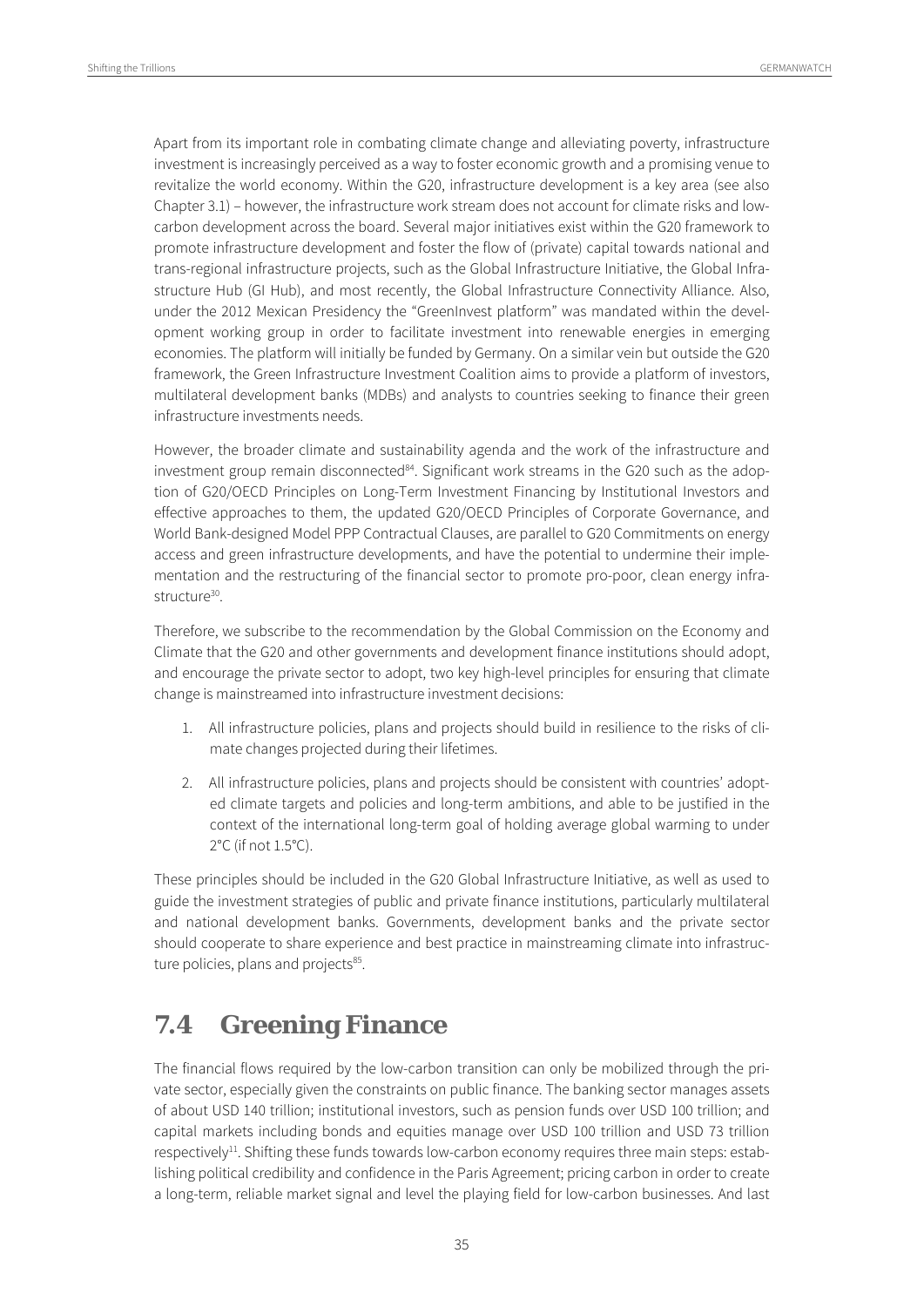but not least, developing the financial instruments that facilitate the shift of private finance into the transition: measures to align the (perceived) risk-adjusted return expectations of different actors, instruments for risk-mitigation and credit-enhancement, development of bankable project pipelines and regulatory reforms that address wider sustainability of the financial system are key.

The regulatory framework of the financial system and investment practices and tools at capital markets can constitute barriers to low-carbon investment. Some studies even find a "carbon-bias" within the financial system, for example through regulation that favours short-term investments over longer investment horizons. Also, widely-used benchmarks comprised of capital-weighted indices have a built-in preference for (existing) carbon-intensive sectors, lowering the exposure of institutional investors to the green economy and ultimately leading to suboptimal diversification and misallocation of capital in the face of the low-carbon transition. Not only does this constitute a barrier to low-carbon transition, but it may also be a challenge with regard to fiduciary duty <sup>86</sup>.

Challenges for institutional investors are mainly tied to risk management and fiduciary duty regulations. Traditionally, institutional investors have only very small shares of their portfolio in equity, and even less in direct investments, such as renewable infrastructure projects. These asset classes are perceived as too high-risk, a fact that is also mirrored by high capital charge for infrastructure requested by regulators. McKinsey finds that regulations on investment limits, capital adequacy, reserve requirements, the valuation of assets and liabilities, and limits on foreign investment can discourage investors from making longer-term and cross-border investments. Unfavourable and uncertain regulations and policies can also constitute barriers. Other risks include uncertainty around tax policies, particularly in middle- and low-income countries, inadequate risk-adjusted return, and lack of viable business models for basic infrastructure services<sup>87</sup>.

Bonds, especially to finance infrastructure, offer long-term maturities and are well aligned with the investment needs of institutional investors. Non-government bonds provide diversification and often higher yields, especially in markets with a high concentration of investments in government securities. At the same time, bond returns are relatively stable and predictable when compared to equity88. The bond market is therefore an essential tool to finance the transition to a low-carbon economy. The green bond market is growing rapidly: USD 36 billion of labelled green bonds were issued in 2014, up from 11 billion in 2013<sup>89</sup>. At USD 44.2 billion labelled green bonds issuance in the first six month, 2016 has already surpassed the total issued volume of USD 42 billion in 2015<sup>90</sup>. However, there is still no binding definition of what constitutes a "green" bond, giving rise to concerns over greenwashing in this rapidly growing market. While these have been addressed by the issuance of the Green Bond Principles, external reviews and the Climate Bonds Standard Scheme<sup>91</sup>, the lack of transparency and doubt over stringency of criteria remains an important issue for all green investments.

Another way to leverage the impact of relatively limited public resources is through the establishment of "green investment banks" (GIB). As of December 2015, 13 national and sub-national jurisdictions had created public GIBs or similar entities such as national green funds<sup>92</sup>. A GIB is a public entity established specifically to facilitate private investment into domestic low-carbon, climateresilient infrastructure. GIBs are often focused on urban areas and facilitate investment in commercial and residential energy efficiency retrofits, rooftop solar photovoltaic systems and municipal-level, energy-efficient street lighting. They can tailor risk mitigants, such as guarantees, loanloss reserves or debt-subordination, and transaction-enablers, such as on-bill financing or coinvesting, specifically to local circumstances. To mobilize investment on broader scales, governments need to mainstream green criteria and investment objectives in existing financial structures, including national and multilateral development banks (see box next page). An important first step towards climate-compatible investment criteria would clearly be to blacklist investments in coalfired generation and other high-GHG projects and activities, halting all public finance and political support. However, the green bank approach is better suited to channel funding towards smaller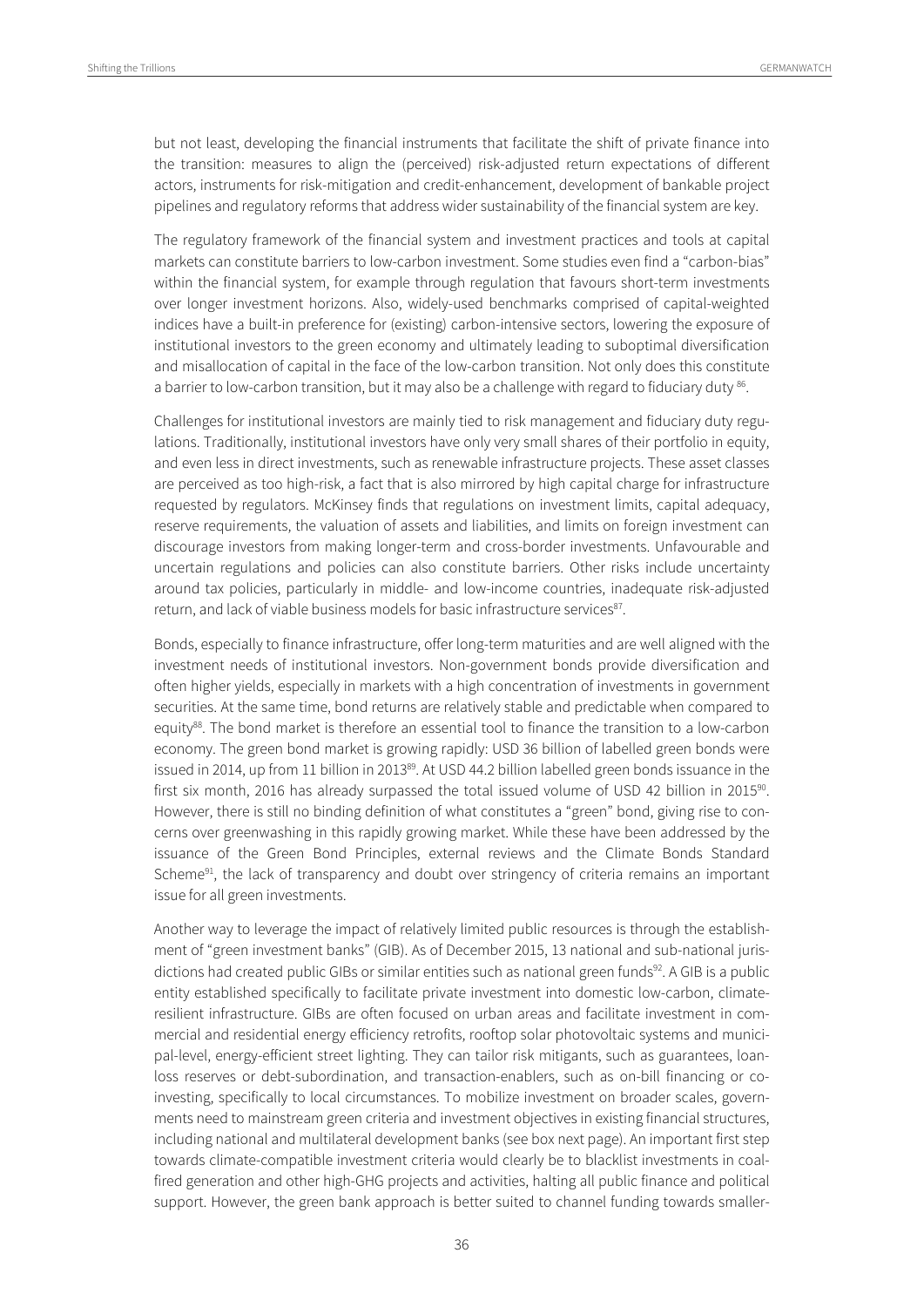scale, locally anchored projects that often perform particularly well with regard to social inclusion and environmental integrity. Such projects are crucial for public acceptance and the pioneering of innovative concepts, and addressing their financial needs will be a crucial part for a just transition.

#### **Leverage Private Finance by Public Investment**

In their 2016 report "Financing change: How to mobilize private-sector financing for sustainable infrastructure"<sup>87</sup>, McKinsey identified the following action items in order to leverage large-scale private and institutional finance by public investment:

- Improve the capital markets for sustainable infrastructure by encouraging the use of guarantees. Increase development bank guarantee programs for sustainable infrastructure by expanding access to guarantees. Insofar as these guarantees price in sustainability benefits, they could help to overcome the policy-sensitivity of these investments, reducing risks for private investors;
- Encourage the use of sustainability criteria in procurement. Governments should strengthen sustainability criteria in both public procurement processes and public private partnerships;
- Increase syndication of loans that finance sustainable infrastructure projects. Encourage development banks to expand loan syndication and create a larger secondary market for sustainable infrastructure-related securities. This would increase institutional investor familiarity with the asset class, reduce transaction costs, and allow the recycling of development capital;
- Scale up investment in sustainable project preparation and pipeline development. Governments and development banks should focus investment on project-preparation facilities and technical assistance to increase the "bankability" of project pipelines for those that have an attractive economic profile. This is the highest risk phase of the project life cycle; it is critical to get right; and it is subject to significant rent-seeking conduct. Given a chronic shortage in many developing countries of the right developer equity/expertise, this is an arena in which the right financing facilities could have disproportionate returns;
- Use development capital to finance sustainability premiums. Encourage development banks and bilateral aid organizations to provide financing for the incremental up-front capital spending required to make traditional infrastructure projects sustainable, in economic, social, and environmental terms. Attract private sector financing by demonstrating that risk-adjusted returns can be competitive with those of traditional infrastructure, even if the policy settings and prices do not fully reflect the total benefits of greater sustainability.

As a forum of finance ministers and central bank governors, the G20 would be well-suited to address many of the issues mentioned above, and to initiate and oversee a wider system reform towards a financial system governed by sustainable development considerations. Given its recent focus on infrastructure development, it is crucial that all G20 finance, development and infrastructure work streams be aligned with the Paris Agreement and the SDGs, including by implementing stringent investment criteria for development banks.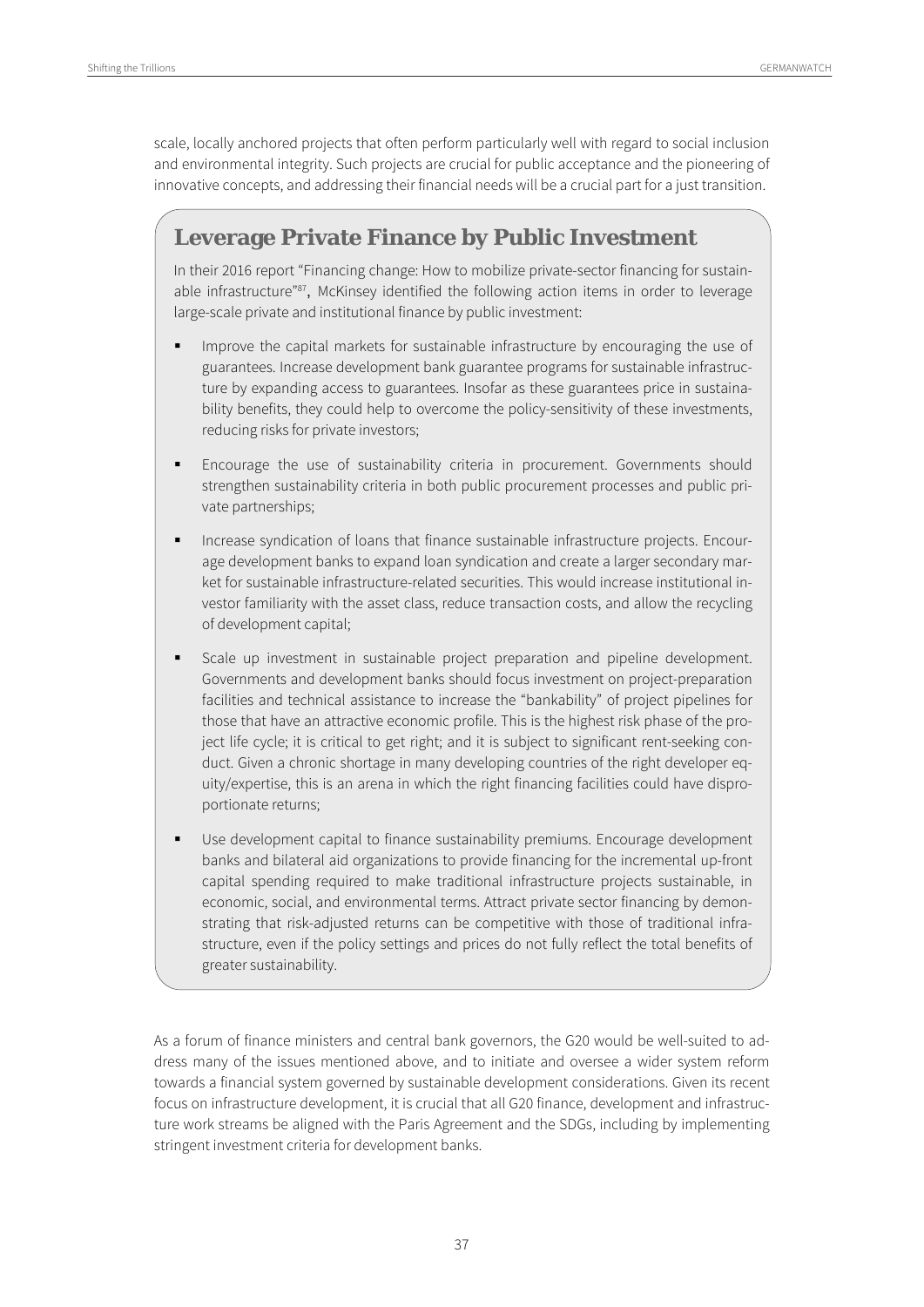### **8 Outlook and Recommendations**

The global transformation towards full decarbonization and climate-resilience is an unprecedented task. The historic agreement in Paris marks a turning point – however it is just the start of long and challenging path. The ambitious implementation of the Paris Agreement and the SDGs would not only safe humankind from catastrophic climate change developments and provide a chance for many people and species at risk but also offer the opportunity of truly sustainable development and stable, green world economy. However, such a drastic change does always create winners and losers. To what extent fossil fuel assets will be stranded depends crucially on both nearterm action and reliable long-term planning and an appropriate mix of policy instruments including a carbon price signal consistent with empirical and scientific evidence. Without decisive action to better represent climate and abatement policy risks within the financial system, severe disruptions of the world economy become a real and near-term possibility.

Many existing enterprises will have to change their business models, and both emerging economies and developing nations fear to be left behind without relying on domestic fossil fuel reserves. A just and smooth transition will only be possible if the economic superpowers agree to move forward in a coordinated, ambitious and timely manner. The G20 is the global forum where such questions can be raised between economic competitors that are all to a certain degree invested in the fossil economy. Joint energy security in times of global warming can only be organised in cooperation.

The global decarbonization until mid-century is inevitable to reach the goals of the Paris Agreement. The G20 is a unique forum to create the political leadership, the mutual trust and not least – step by step – the level playing field that can deliver on the pledge to keep global warming to well below 2°C if not 1.5° C. The German presidency in 2017 will have to throw in all its diplomatic skills, economic and political weight to help make Paris a success through an ambitious implementation strategy within G20. The German "Energiewende" has inspired millions, and the steep drop in renewable generation costs is largely seen as Germany's gift to the world. However, now we need to develop ambitious long-term strategies in order to keep momentum and create the trust that Paris will not and cannot be redeemed; that the industrialized world is willing to take the lead towards decarbonization by mid-century. International leadership will not work without domestic ambition – and the whole world is watching Germany to see whether the Energiewende can be taken to the next level.

Within the G20, the German presidency should therefore work towards

- Submission of long-term deep decarbonization strategies (LTS) by all G20 members until 2018;
- Creating a LTS platform for mutual review and exchange of experiences leading to a first revision of strategies before 2020, followed by biannual reviews later;
- Reconfirming the climate finance commitments of Paris;
- Implementing and strengthening the recommendations of the Task force on Climate-Related Financial Disclosure, with a special focus on a roadmap towards making disclosure mandatory;
- Extending the fossil fuel subsidy review process and negotiate a date if possible 2020, but definitely not later than 2025 – to end all fossil fuel subsidies;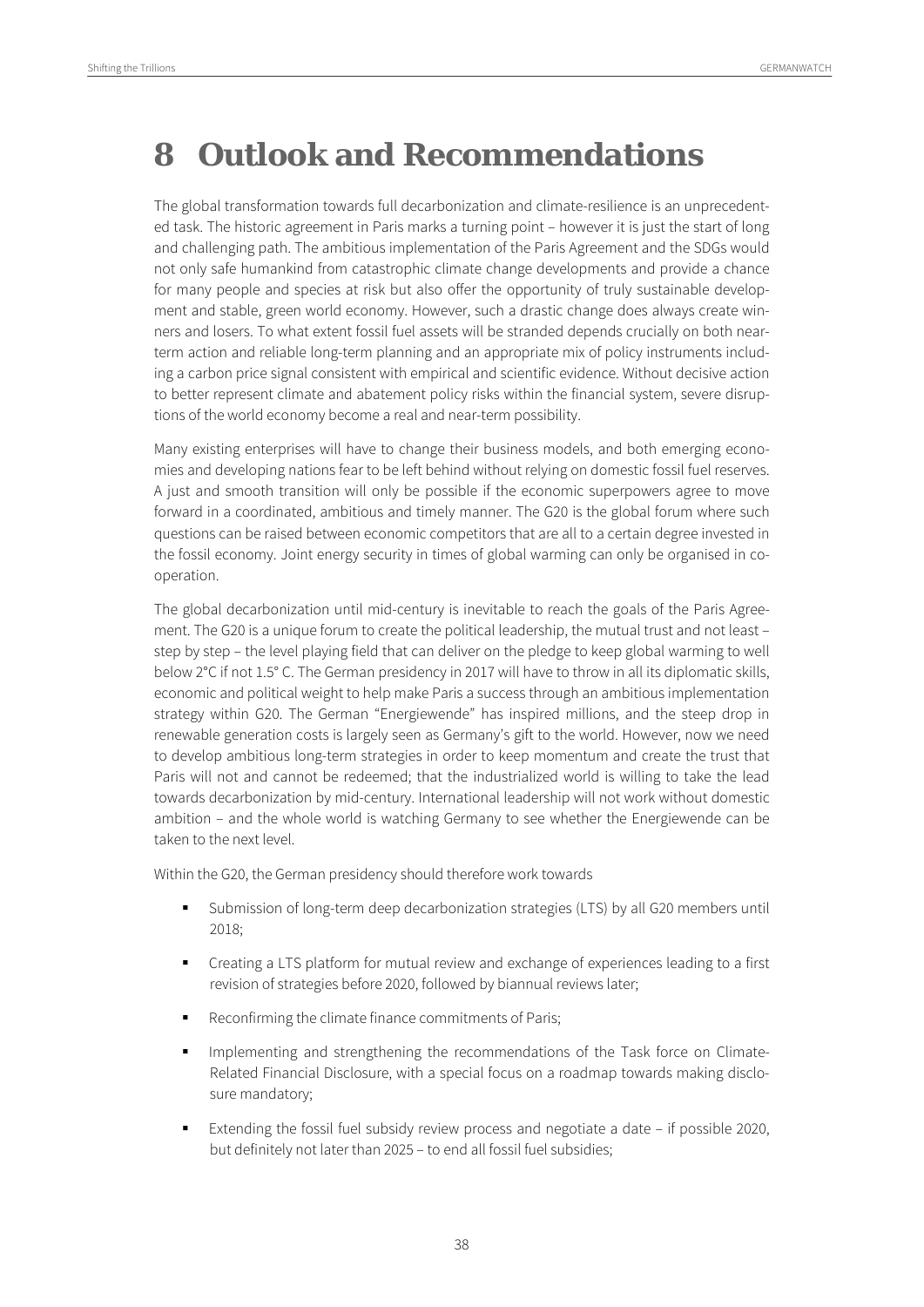- Initiating a process towards carbon pricing in the G20: a steadily increasing price signal based on a domestic tax, levy or minimum prices in ETS – is needed to enable transformational change;
- Introducing a stress test for companies how they are prepared for a decarbonization strategy and a steadily increasing carbon price;
- Requirements for all big companies to annually submit their decarbonization plans until mid-century as a basis for finance market rating;
- Continuation of the work of the study group on green finance, using the G20 as a forum to prepare a financial system reform that mainstreams low-carbon and sustainability issues;
- Aligning all G20 finance, development and infrastructure work streams with the Paris Agreement and the SDGs, including by implementing stringent investment criteria for development banks;
- Building support systems for investments in the energy transformation in developing countries;
- Increasing the transparency of the G20 process, and the inclusiveness of transformation processes in all G20 countries, including through a strong role of civil society in planning and review processes.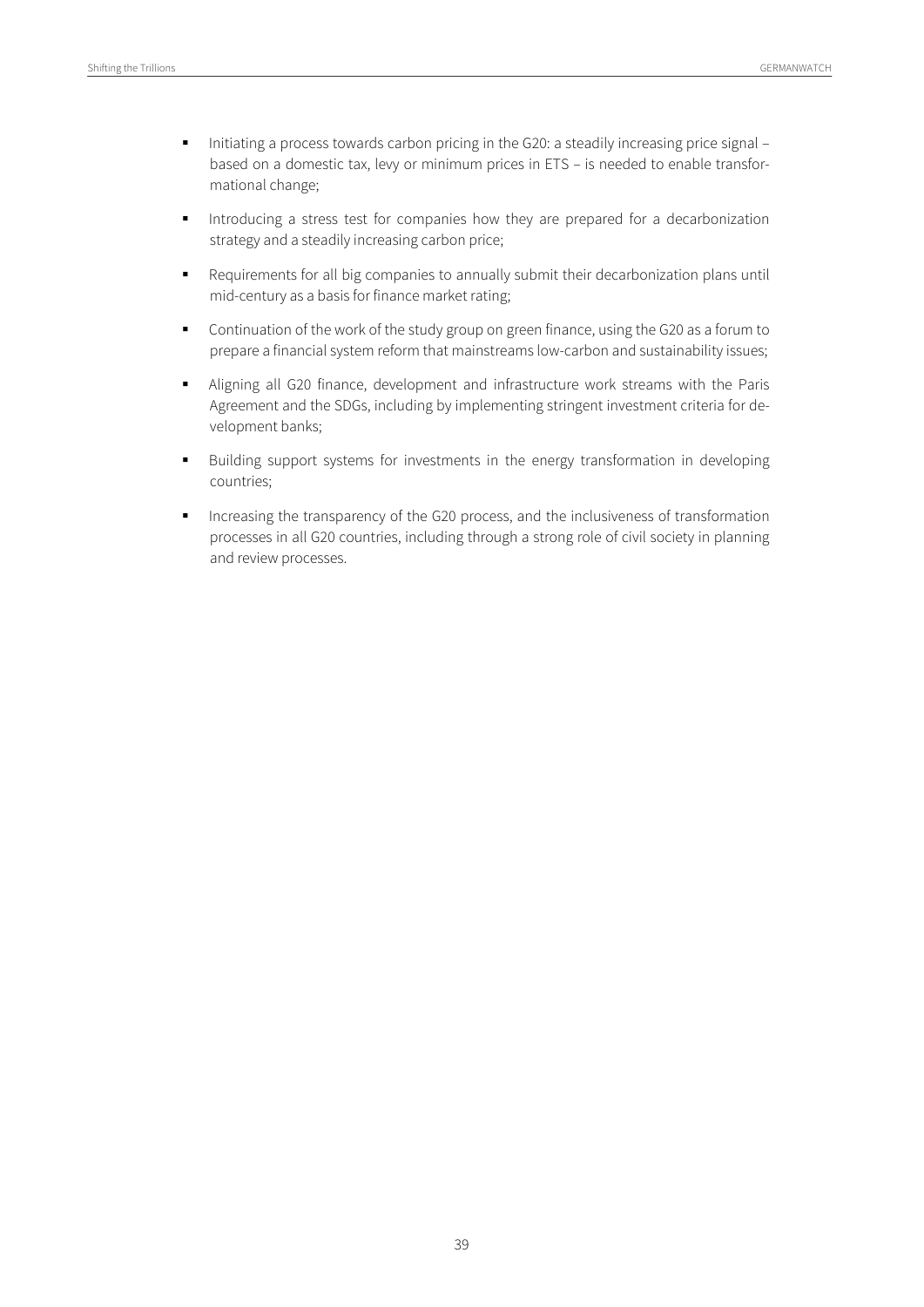### **9 References**

- 1. Frankfurt School-UNEP Centre/BNEF. 2016. Global Trends in Renewable Energy Investment 2016, http://www.fs-unep-centre.org (Frankfurt am Main).
- 2. International Energy Agency. March: Decoupling of global emissions and economic growth confirmed. (2016). Available at: http://www.iea.org/newsroomandevents/pressreleases/ 2016/march/decoupling-of-global-emissions-and-economic-growth-confirmed.html.
- 3. World Resource Institute. CAIT Climate Data Explorer historical emissions. Climate analysis indicator tool. (2016). Available at: http://cait.wri.org/. (Accessed: 19th August 2016)
- 4. Die G20-Staaten. (2016). Available at: https://www.destatis.de/DE/ZahlenFakten/Laender Regionen/Internationales/Land/G20Startseite.html. (Accessed: 19th August 2016)
- 5. United Nations Framework Convention on Climate Change. Paris Agreement. (2015).
- 6. Carbon Tracker Initiative. Unburnable Carbon Are the world's financial markets carrying a carbon bubble? (2011).
- 7. Green European Foundation. The Price of Doing Too Little Too Late. The impact of the carbon bubble on the EU financial system. (2014).
- 8. Mark Carney. Breaking the Tragedy of the Horizon climate change and financial stability. (2015).
- 9. ESRB Scientific Advisory Committee. Too late, too sudden: Transition to a low-carbon economy and systemic risk. (2016).
- 10. Task Force on Climate-Related Financial Disclosures. Phase I Report of the Task Force on Climate-Related Financial Disclosures. (2016).
- 11. United Nations Environment Programme. The Financial System We Need: Aligning the Financial System with Sustainable Development – Policy Summary. (2015).
- 12. He, A. China and Global Governance under the G20 Framework. (2016).
- 13. G20. Energy Access Action Plan: Voluntary Collaboration on Energy Access. (2015).
- 14. G20 Climate Finance Study Group. Report to the Finance Ministers. (2014).
- 15. Xi, J. Presidential Message on the G20 Summit 2016 in China. (2016).
- 16. Brittaney Warren. China's First G20 Sherpa Meeting and Beyond. Blog Post (2016). Available at: http://www.g8.utoronto.ca/blogs/160211-warren.html. (Accessed: 10<sup>th</sup> July 2016)
- 17. G20 Energy Ministers. Communiqué of the G20 Energy Ministerial Meeting in Beijing. (2016).
- 18. G20. G20 Energy Efficiency Leading Programme. (2016).
- 19. G20 Finance Ministers and Central Bank Governors. Communiqué of G20 Finance Ministers and Central Bank Governors Meeting. (2016).
- 20. Inter-Agency Task Force on Financing For Development. *Issue Brief Series: Closing the* Infrastructure Gap. (2016).
- 21. Jenkins, J. D. & Karplus, V. J. Carbon pricing under binding political constraints. (2016).
- 22. Roberts, D. 5 reasons there's more to climate policy than a price on carbon. Blog Post (2016). Available at: http://www.vox.com/2016/6/28/12045860/carbon-tax. (Accessed: 2nd August 2016)
- 23. Climate Action Network (CAN). CAN Position on Long-Term Strategies for Sustainable Development and Decarbonization. (2016).
- 24. Rogelj, J. et al. Paris Agreement climate proposals need a boost to keep warming well below 2°C. Nature 534, 631–639 (2016).
- 25. Deep Decarbonization Pathways Project. Pathways to deep decarbonization 2015 report. (2015).
- 26. G7. Ise-Shima Leaders' Declaration. (2016).
- 27. Prudential Regulation Authority. The impact of climate change on the UK insurance sector. A Climate Change Adaptation Report. (2015).
- 28. Germanwatch & WWF. Klimarisiken für den Finanzsektor und ihre Bearbeitung. (2015).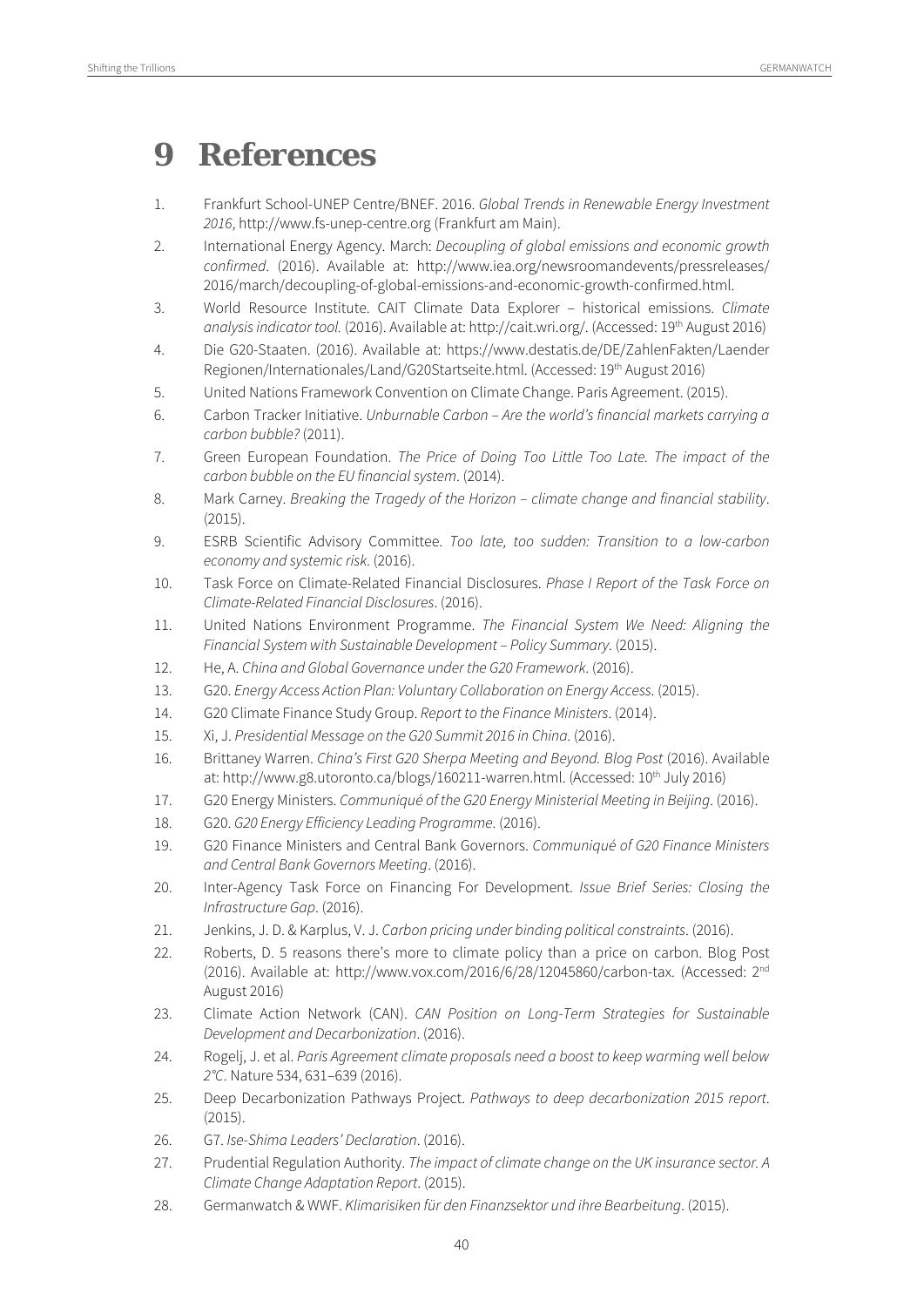- 29. G20 Green Finance Study Group. Research Proposals. (2016).
- 30. InterAction. G20 Policy Paper: 2016 Summit Recommendations. (2016).
- 31. Organisation for Economic Cooperation and Development & Climate Disclosure Standards Board. Climate Change Disclosure in G20 Countries – Stocktaking of corporate reporting schemes. (2015).
- 32. New Climate Institute, Germanwatch &  $2^{\circ}$  Investing Initiative. Developing  $2^{\circ}$  Investment Criteria. (2016).
- 33. CDP North America. Use of internal carbon price by companies as incentive and strategic planning tool. (2013).
- 34. RE100. (2016). Available at: http://there100.org/re100.
- 35. NAZCA Platform 2016. (2016). Available at: http://climateaction.unfccc.int/companies.
- 36. Arabella Advisors. Measuring the growth of the global fossil fuel divestment and clean energy investment movement. Executive Summary (2015). Available at: http://www.arabellaadvisors.com/wp-content/uploads/2015/09/Measuring-the-Growthof-the-Divestment-Movement.pdf.
- 37. The Portfolio Decarbonization Coalition. Mobilizing financial markets to catalyze economic decarbonization.(2015)
- 38. Bals, C., Kreft, S. & Weischer, L. Wendepunkt auf dem Weg in eine neue Epoche der globalen Klima- und Energiepolitik. Die Ergebnisse des Pariser Klimagipfels COP 21. (2016).
- 39. Fossil Free Indexes. The Carbon Underground 200. (2015).
- 40. Edenhofer, O. et al. Closing the emission price gap. Glob. Environ. Chang. 31, 132–143 (2015).
- 41. United Nations Environment Programme. Policy Brief: Fossil Fuel Subsidies. (2015).
- 42. OECD/IEA/NEA/ITF. Aligning Policies for a Low-carbon Economy. (2015). doi:10.1787/9789264233294-en
- 43. Clements, B. et al. Energy Subsidy Reform: Lessons and Implications. (International Monetary Fund (IMF). (2013). doi:http://dx.doi.org/10.5089/9781475558111.071
- 44. International Energy Agency. World Energy Outlook Summary for Policymakers. (2015).
- 45. International Energy Agency. WEO Fossil Fuel Subsidy Database. (2015).
- 46. Coady, D., Parry, I., Sears, L. & Shang, B. How large are global energy subsidies? (2015). doi:10.5089/9781513532196.001
- 47. Bast, E., Doukas, A., Pickard, S., Burg, L. Van Der & Whitley, S. Empty promises G20 Subsidies to Oil, Gas and Coal Production. (2015).
- 48. Pradiptyo, R., Susamto, A., Wirotomo, A., Adisasmita, A. & Beaton, C. Financing Development With Fossil Fuel Subsidies: The reallocation of Indonesia's gasoline and diesel subsidies in 2015. (2016).
- 49. Clarke, K. Diesel Subsidy Reform in India: Lessons learned. (2015).
- 50. Rydge, J. Implementing Effective Carbon Pricing. New Climate Economy. (2015). doi:http://2015.newclimateeconomy.report/wp-content/uploads/2015/10/Implementing-Effective-Carbon-Pricing.pdf
- 51. Revesz, R. L. et al. Global Warming: Improve economic models of climate change. Nature 508, 173–175 (2014).
- 52. Moore, F. C. & Diaz, D. B. Temperature impacts on economic growth warrant stringent mitigation policy. Nat. Clim. Chang. 5, 127–131 (2015).
- 53. Kolstad C. et al. in Climate Change 2014: Mitigation of Climate Change. Contribution of Working Group III to the Fifth Assessment Report of the Intergovernmental Panel on Climate Change (eds. Edenhofer et al., 2014).
- 54. Organisation for Economic Co-operation and Development & World Bank. The FASTER principles for successful carbon pricing: An approach based on initial experience. (2015).
- 55. PricewaterhouseCoopers PWC & International Emission Trading Association (IETA). GHG Market Sentiment Survey 2016 Carbon. (2015).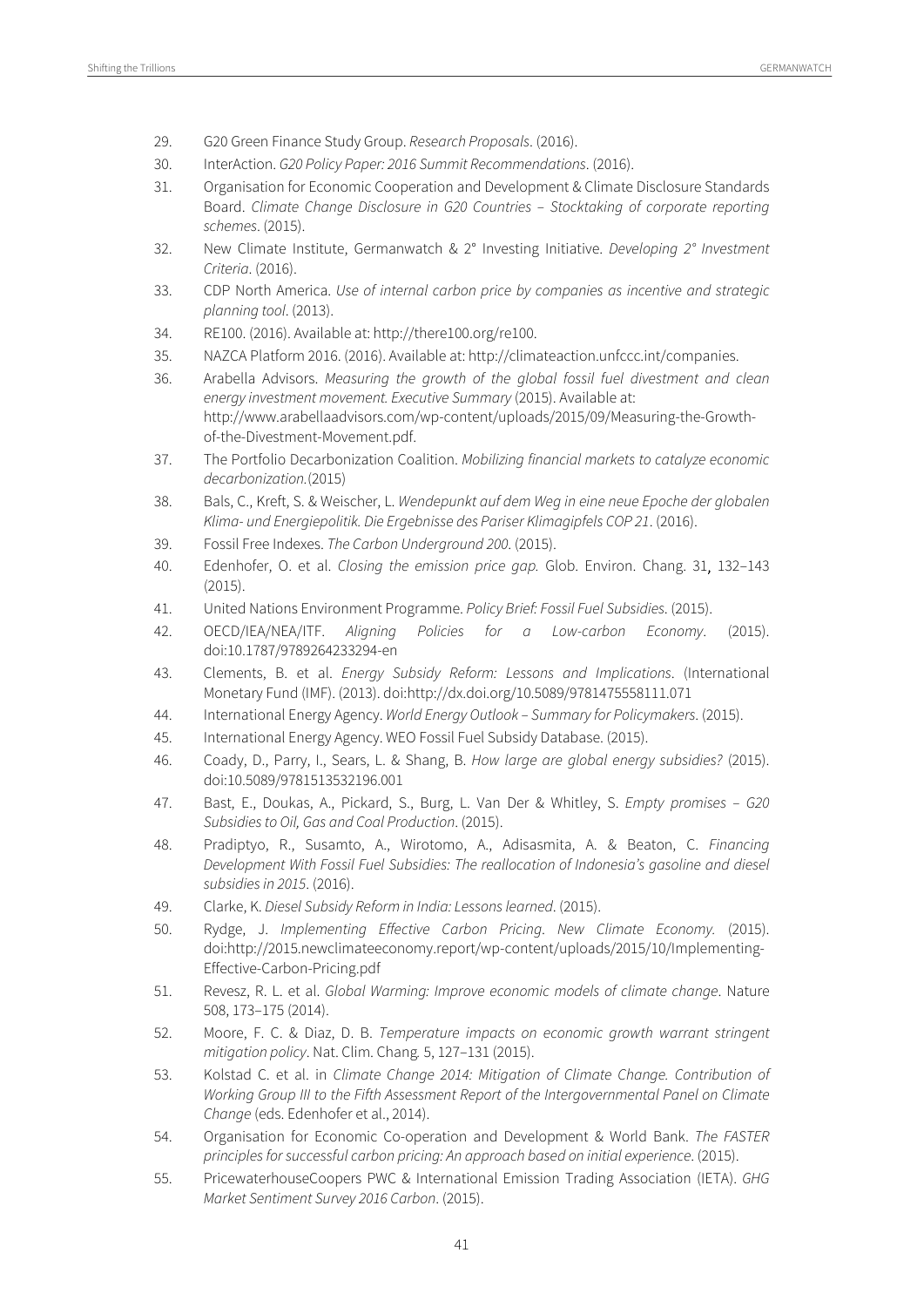- 56. Roberts, D. The political hurdles facing a carbon tax and how to overcome them. Blog Post (2016). Available at: http://www.vox.com/2016/4/26/11470804/carbon-tax-politicalconstraints. (Accessed: 1<sup>st</sup> August 2016)
- 57. World Bank & Ecofys. Carbon Pricing Watch 2016. (2016). doi:978-1-4648-0930-9-1
- 58. Cramton, P., Ockenfels, A. & Stoft, S. An International Carbon-Price Commitment Promotes Cooperation. Econ. Energy Environ. Policy 4, 51–64 (2015).
- 59. Stavins, R. N. Market Mechanisms in the Paris Climate Agreement: International Linkage under Article 6.2. Blog Post (2016). Available at: http://www.robertstavinsblog.org/2016/08/01/market-mechanisms-in-the-paris-climateagreement-international-linkage-under-article-6-2/. (Accessed: 8<sup>th</sup> August 2016)
- 60. Burtraw, D. Fixing Emissions Trading Imbalances with a Price Floor. Blog Post (2014). Available at: http://www.rff.org/blog/2014/fixing-emissions-trading-imbalances-pricefloor. (Accessed: 4th August 2016)
- 61. Mercator Research Insitute on Global Commons and Climate Change. Carbon price floor to reform EU emissions trading. (MCC, 2016).
- 62. Somanthan, E. et al. in Climate Change 2014: Mitigation of Climate Change. Contribution of Working Group III to the Fifth Assessment Report of the Intergovernmental Panel on Climate Change (eds. Edenhofer et al., 2014).
- 63. Edenhofer, O., Roolfs, C., Gaitan, B., Nahmmacher, P. & Flachsland, C. in Energy Tax and Regulatory Policy in Europe: Reform Priorities (eds. Parry, I. W. H., Pittel, K. & Vollebergh, H.) (MIT press, forthcoming).
- 64. Chichilnisky, G. & Heal, G. Who should abate carbon emissions? Econ. Lett. 44, 443–449 (1994).
- 65. European Commission. EU ETS Auctioning. (2015). Available at: http://ec.europa.eu/clima/policies/ets/cap/auctioning/index\_en.htm.
- 66. Knopf, B. et al. The European Emissions Trading System (EU ETS): ex-post analysis, the market stability reserve and options for a comprehensive reform. Nota di Lav. Fond. Eni Enrico Mattei 79, 39 (2014).
- 67. Roolfs, C., Gaitan, B. & Edenhofer, O. Reducing state-federal conflicts in public good provision policy: The role of fiscal transfer design. in Proceedings of the 22nd EAERE Conference, ETH Zurich (2016).
- 68. France sets a carbon price floor. The Guardian (2016). https://www.theguardian.com/environment/2016/may/17/france-sets-carbon-price-floor. (Accessed 3rd August 2016).
- 69. Stiglitz, J. Overcoming the Copenhagen Failure with Flexible Commitments. Econ. Energy Environ. Policy 4, 29–36 (2015).
- 70. Weitzman, M. L. Internalizing the Climate Externality : Can a Uniform Price Commitment Help? Econ. Energy Environ. Policy 4, 37–50 (2015).
- 71. Edenhofer, O., Flachsland, C. & Kornek, U. in Unter 2 Grad? Was der Weltklimavertrag wirklich bringt (eds. Sommer, J. & Müller, M.) 69–78 (S. Hirzel Verlag, 2016).
- 72. Global Energy Assessment. Toward a Sustainable Future. (2012). doi:10.1017/CBO9780511793677
- 73. Jakob, M. et al. Carbon Pricing Revenues Could Close Infrastructure Access Gaps. World Dev. 84, 254–265 (2016).
- 74. McCollum, D. L. et al. Energy Investments Under Climate Policy: A Comparison Of Global Models. Clim. Chang. Econ. 04, 37 (2013).
- 75. United Nations Environment Programme (UNEP). Towards a Green Economy: Pathways to Sustainable Development and Poverty Eradication. (UNEP, 2011). doi:10.1063/1.3159605
- 76. von Stechow, C. et al. Integrating Global Climate Change Mitigation Goals with Other Sustainability Objectives: A Synthesis. Annu. Rev. Environ. Resour. 40, 363–394 (2015).
- 77. International Energy Agency (IEA). Energy Outlook Special Report: Energy and Air Pollution World. (2016). doi:10.1021/ac00256a010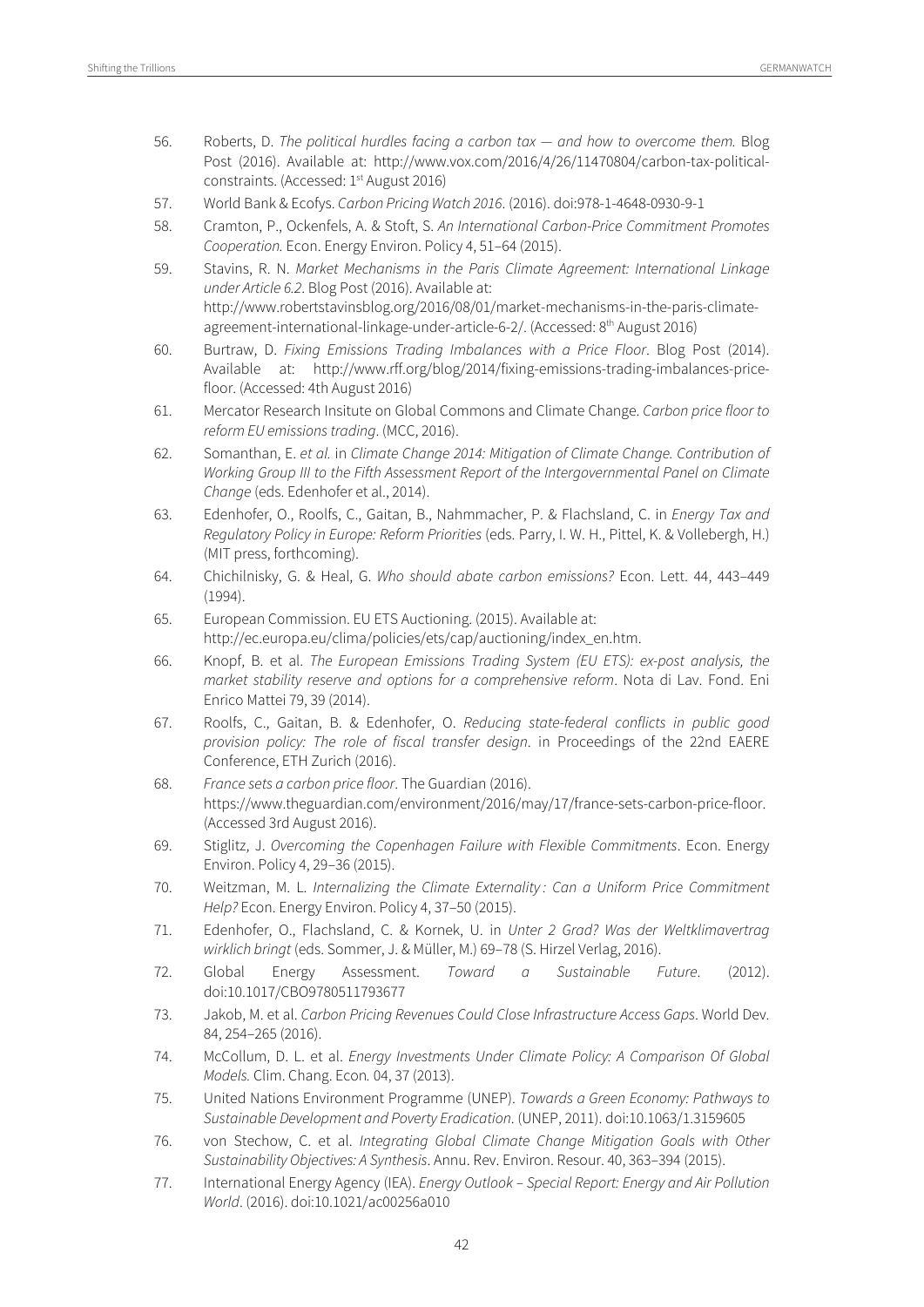- 78. Canada's Ecofiscal Commission. Choose Wisely Options and Trade-offs in Recycling Carbon Pricing Revenues. (2016).
- 79. Principles for Responsible Investment, United Nations Environment Programme Finance Initiative & UN Global Compact. Principles for Responsible Investment. (2016).
- 80. Global Witness. On Dangerous Ground. (2016).
- 81. Global Commission on the Economy and Climate. Better Growth, Better Climate The Synthesis Report. (2014).
- 82. Global Commission on the Economy and Climate. New Climate Economy Technical Note: Infrastructure investment needs of a low-carbon scenario. (2014).
- 83. Allianz Climate Solutions, NewClimate Institute & Germanwatch. Allianz Climate and Energy Monitor. (2016).
- 84. Aizawa, M. & Schuele, W. In Search of Policy Coherence: Aligning OECD Infrastructure Advice with Sustainable Development. (2016).
- 85. Rydge, J., Jacobs, M. & Granoff, I. Ensuring New Infrastructure is Climate-Smart. (2016).
- 86. Thomä, J., Dupré, S., Hasan, F. & Robins, N. Equity markets, benchmark indices, and the transition to a low-carbon economy. (2015).
- 87. Bielenberg, A., Kerlin, M., Oppenheim, J. & Roberts, M. Financing change: How to mobilize private sector financing for sustainable infrastructure. (2016).
- 88. Climate Bonds Initiative. Scaling up Green Bond Markets for Sustainable Development: A strategic guide for the public sector to stimulate private sector market development for green bonds. (2015).
- 89. Climate Bonds Initiative. Bonds and Climate Change The state of the market in 2016. (2016).
- 90. Green Bonds Market 2016. Climate Bonds Initiative | Mobilizing debt capital markets for climate change solutions (2016). Available at: https://www.climatebonds.net/. (Accessed: 27th July 2016)
- 91. Climate Bonds Initiative. Climate Bonds Standard Version 2.0. (2015).
- 92. Organisation for Economic Co-operation and Development (OECD) & Bloomberg Philantropies. Green Investment Banks – Policy Perspectives. (2015).
- 93. adelphi. Towards a global price on carbon: Pathways for linking carbon pricing instruments. (2015).

#### **... did you find this publication interesting and helpful?**

You can support the work of Germanwatch with a donation to:

Bank fuer Sozialwirtschaft AG

BIC/Swift: BFSWDE33BER

IBAN: DE33 1002 0500 0003 212300

Thank you for your support!